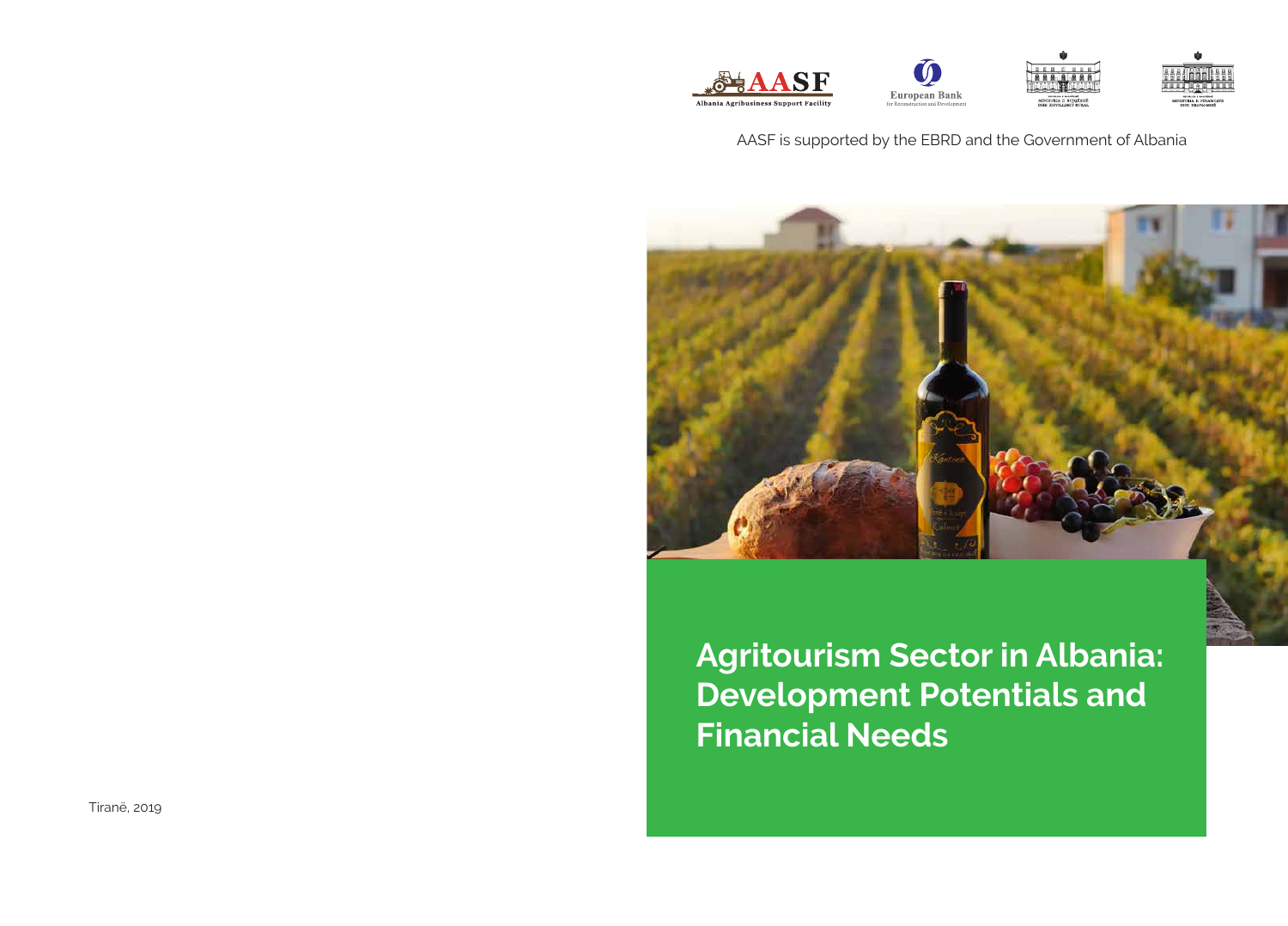# **Agritourism Sector in Albania: Development Potentials and Financial Needs**

Prepared by: Creative bussiness Solution CBS

June, 2019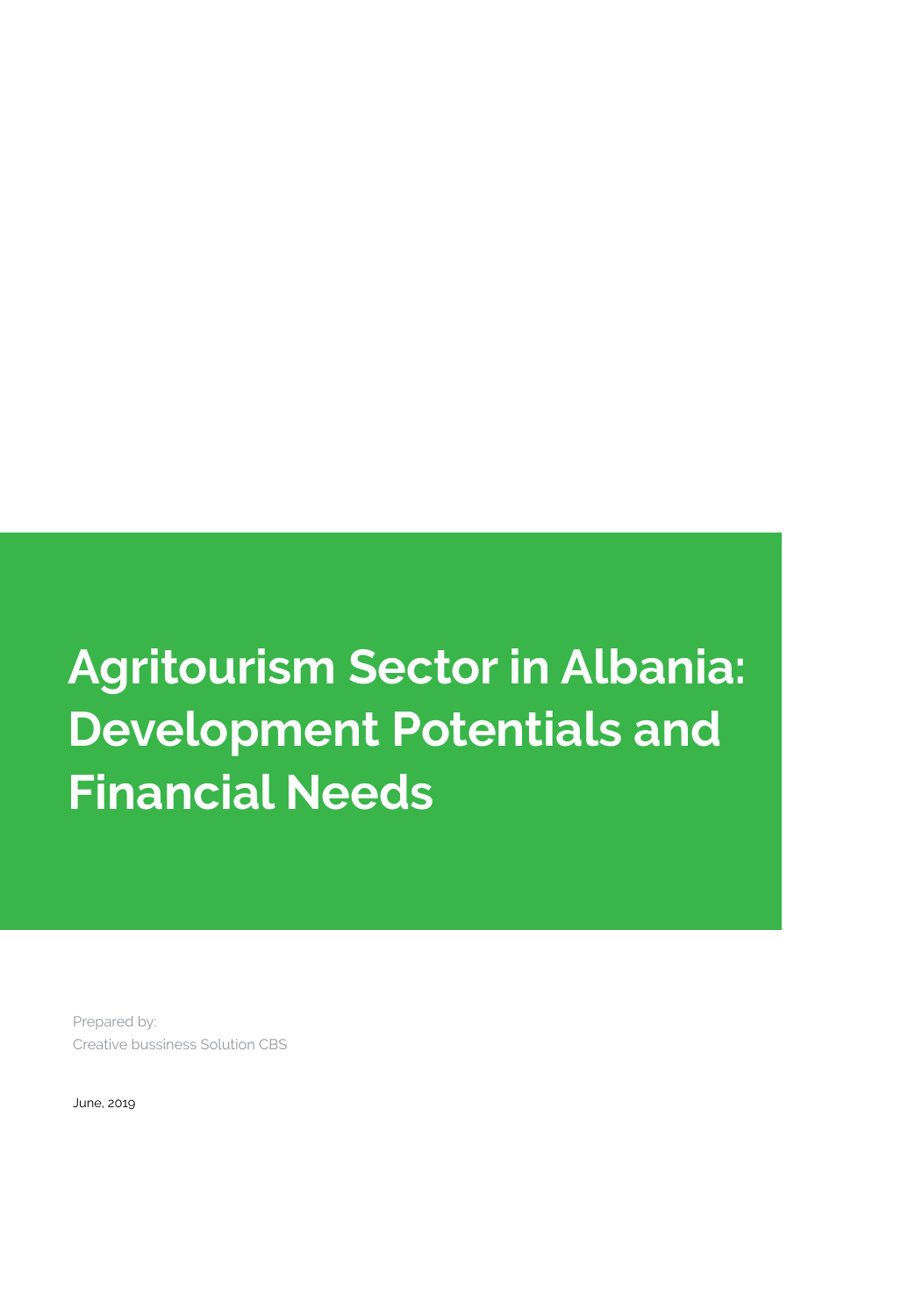#### **AASF Project Office**

Rr. Andon Zako Çajupi, No. 7 Tiranë, Albania Tel: +355 69 294 1513 www.aasf.com.al Info@aasf.com.al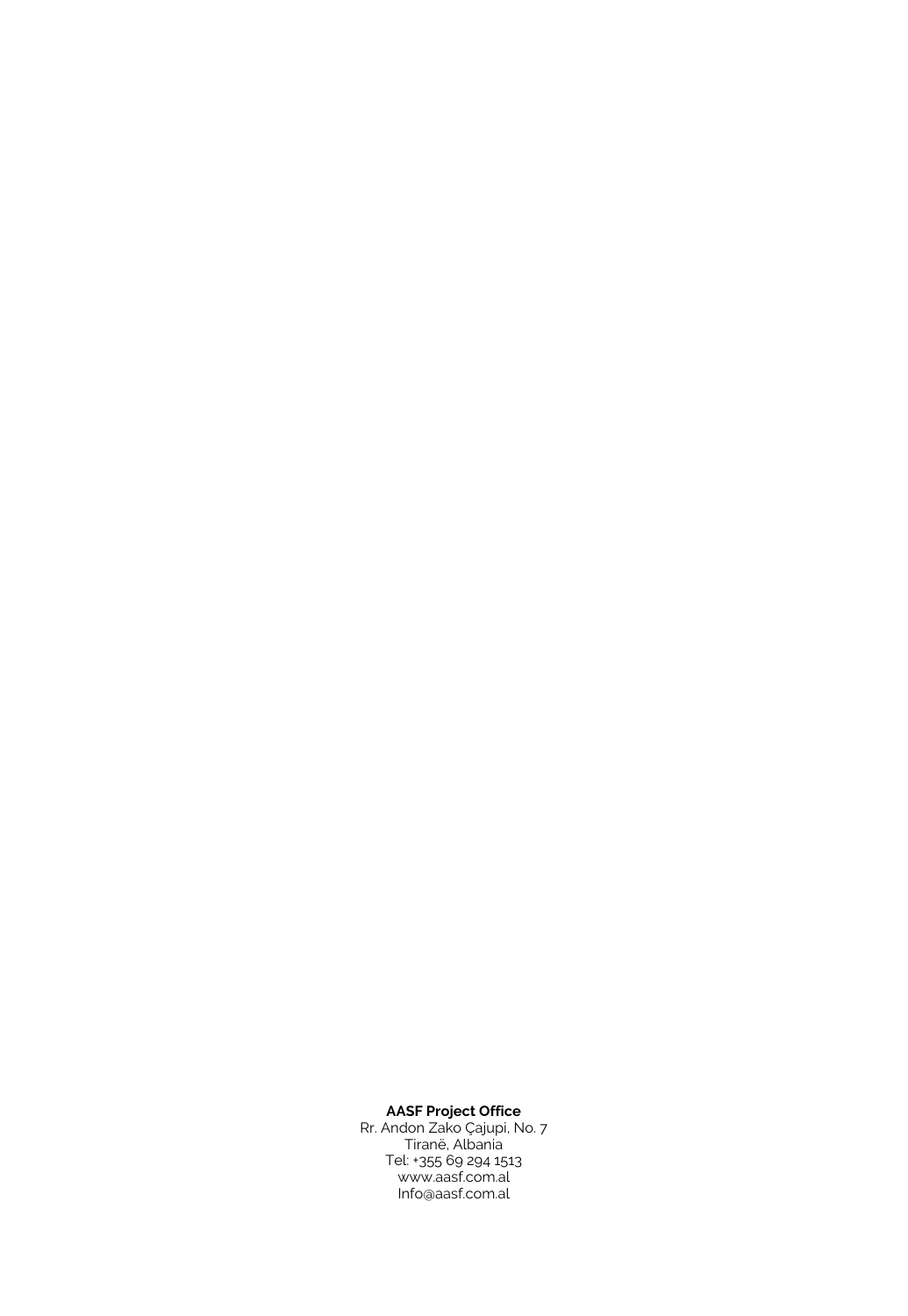# **TABLE OF CONTENT**

| 2. GOVERNMENT INITIATIVES TO SUPPORT SECTOR DEVELOPMENT  13                              |  |
|------------------------------------------------------------------------------------------|--|
|                                                                                          |  |
|                                                                                          |  |
|                                                                                          |  |
|                                                                                          |  |
|                                                                                          |  |
|                                                                                          |  |
|                                                                                          |  |
|                                                                                          |  |
|                                                                                          |  |
|                                                                                          |  |
|                                                                                          |  |
| 3. 3.6. Development considerations to ensure the sustainable growth of the Agritourism31 |  |
|                                                                                          |  |
|                                                                                          |  |
|                                                                                          |  |
|                                                                                          |  |
|                                                                                          |  |
|                                                                                          |  |
|                                                                                          |  |
| <b>6. RECOMMENDATIONS TO PROMOTE AGRITOURISM</b>                                         |  |
|                                                                                          |  |
|                                                                                          |  |
|                                                                                          |  |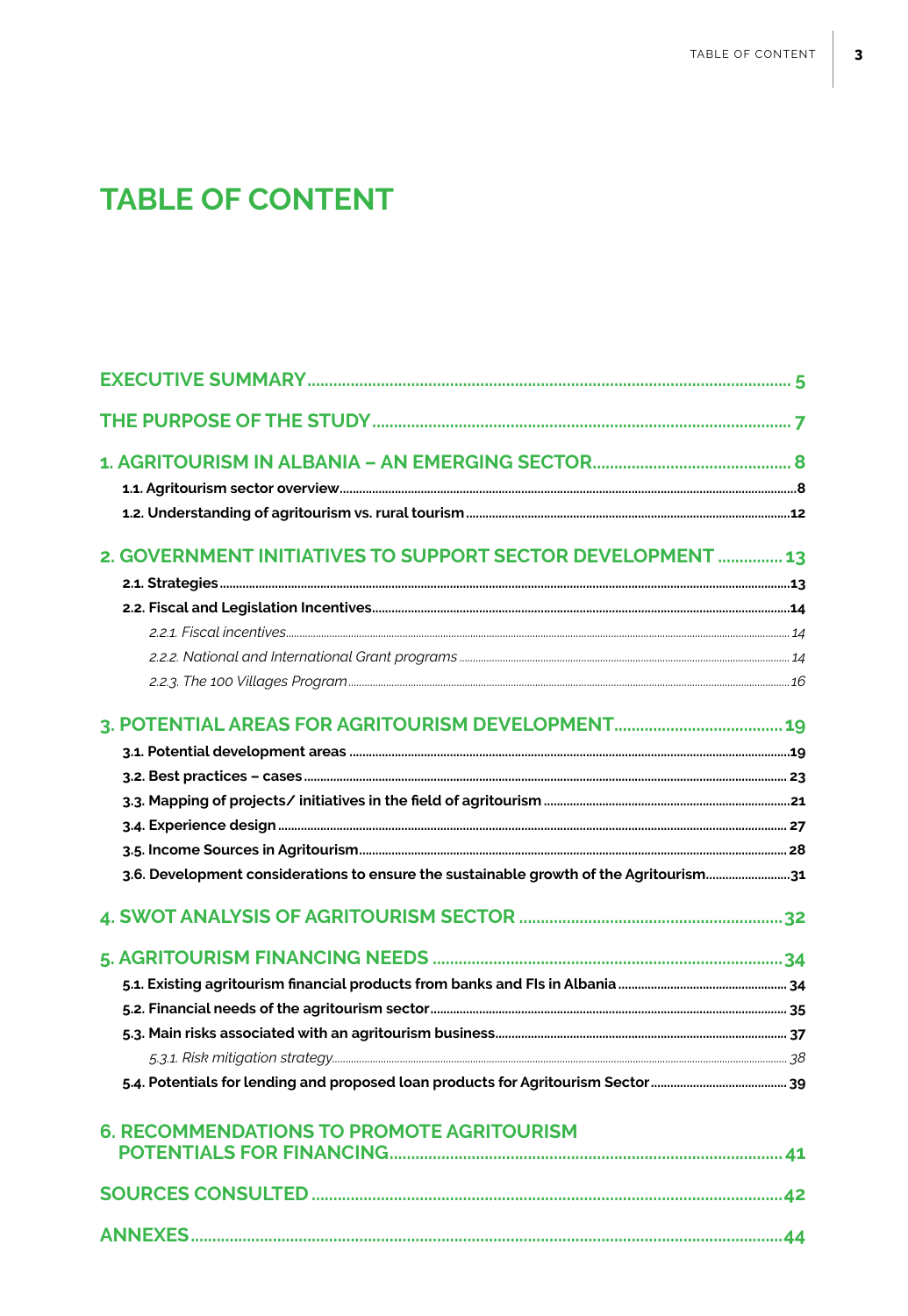### **Abbreviations**

| <b>AASF</b>       | Albanian Agribusiness Support Facility                           |  |  |  |
|-------------------|------------------------------------------------------------------|--|--|--|
| <b>ALCDF</b>      | Albanian Local Capacity Development Foundation                   |  |  |  |
| <b>ALL</b>        | Albanian Lek                                                     |  |  |  |
| <b>ARDA</b>       | Agriculture and Rural Development Agency                         |  |  |  |
| <b>ATA</b>        | Albanian Telegraphic Agency                                      |  |  |  |
| <b>BoA</b>        | Bank of Albania                                                  |  |  |  |
| D <sub>2</sub> T  | <b>Diber Trails &amp; Tradition</b>                              |  |  |  |
| <b>DCM</b>        | Decision of Council of Ministers                                 |  |  |  |
| <b>EBRD</b>       | European Bank for Reconstruction and Development                 |  |  |  |
| EU                | European Union                                                   |  |  |  |
| <b>FAO</b>        | Food and Agriculture Organization (United Nations)               |  |  |  |
| Fls               | <b>Financial Institutions</b>                                    |  |  |  |
| <b>GDP</b>        | <b>Gross Domestic Product</b>                                    |  |  |  |
| <b>GIZ</b>        | German Agency for International Cooperation                      |  |  |  |
| <b>Global GAP</b> | <b>Global "Good Agriculture Practices</b>                        |  |  |  |
| GoA               | Government of Albania                                            |  |  |  |
| <b>HACCP</b>      | Hazard Analysis Critical Control Point                           |  |  |  |
| <b>INSTAT</b>     | Albanian Institute of Statistics                                 |  |  |  |
| <b>IPARD</b>      | Instrument for Pre-Accession Assistance for Rural Development    |  |  |  |
| <b>ISARD</b>      | Inter-sectorial Strategy for Agriculture and Rural Development   |  |  |  |
| <b>ISO</b>        | International Organization for Standardization                   |  |  |  |
| <b>LGUs</b>       | <b>Local Government Units</b>                                    |  |  |  |
| <b>MFIs</b>       | Microfinance Institutions                                        |  |  |  |
| <b>MoARD</b>      | Ministry of Agriculture and Rural Development                    |  |  |  |
| <b>MoTE</b>       | Ministry of Tourism and Environment                              |  |  |  |
| <b>NPL</b>        | Non-Performing loans                                             |  |  |  |
| <b>NSSTD</b>      | National Strategy for Sustainable Tourism Development            |  |  |  |
| <b>PFIs</b>       | <b>Partner Financial Institutions</b>                            |  |  |  |
| <b>PPP</b>        | Public-Private Partnership                                       |  |  |  |
| <b>SWOT</b>       | Strengths, Weaknesses, Opportunities, Threats                    |  |  |  |
| <b>TIFF</b>       | Tourism Investment and Finance Fund                              |  |  |  |
| <b>UNESCO</b>     | United Nations Educational, Scientific and Cultural Organization |  |  |  |
| <b>USAID</b>      | United States Agency for International Development               |  |  |  |
|                   |                                                                  |  |  |  |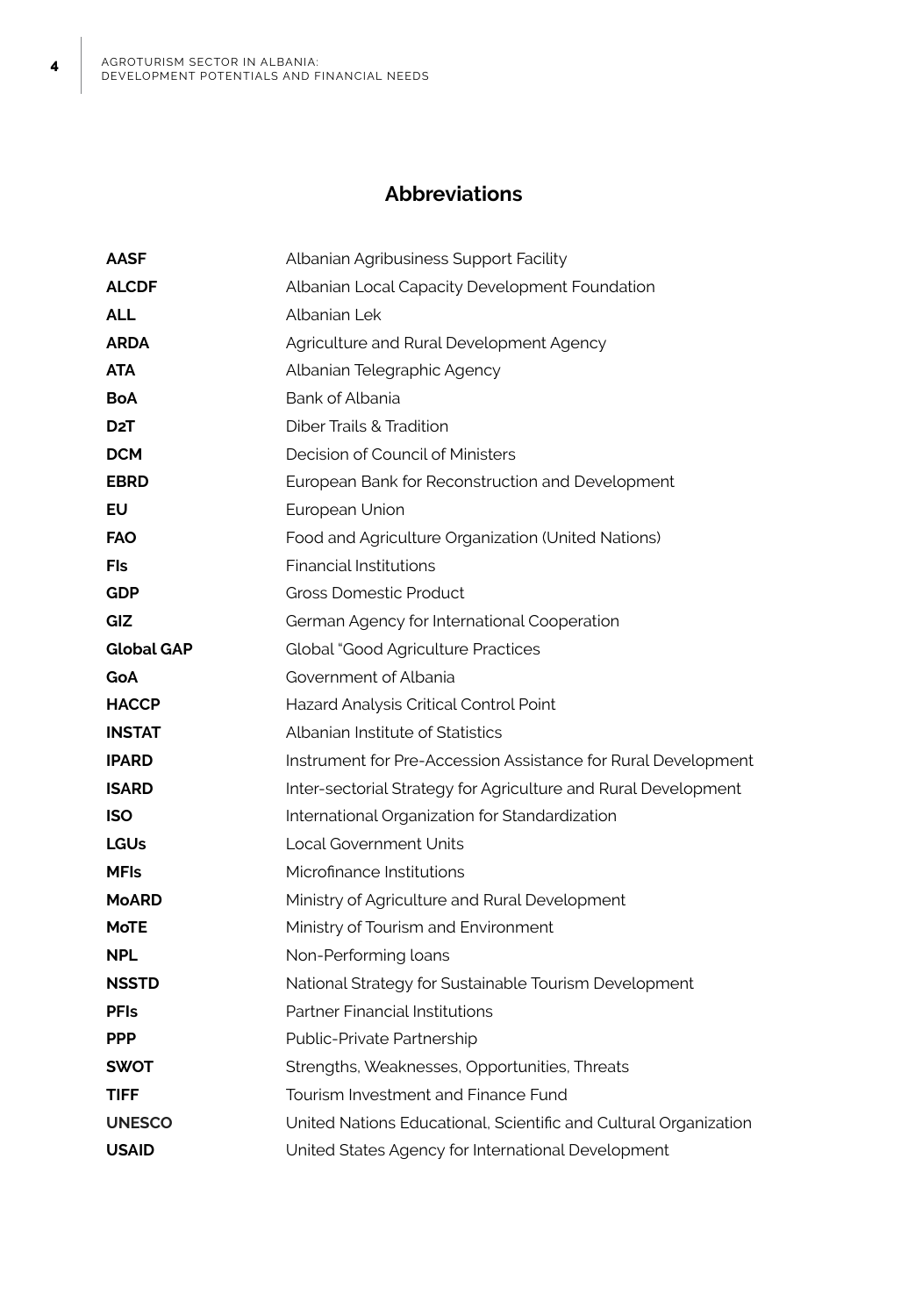## **EXECUTIVE SUMMARY**

Albania is an agriculture-based country with exceptional geographic location, outstanding landscapes, rich in culinary and gastronomy offerings. Combined with a great tradition for hospitality, Albania has great potential for agritourism development. Whilst the sector has only *emerged over the last few years*, fast growth is expected in the near to medium future. Untapped potential for agritourism development exists almost countrywide. The regions that offer the most promise in combining agriculture with touristic attractions are Korça, Berat, Gjirokastër, Vlora, Shkodër, Kukës and Dibër. The most common agritourism models are farm to table restaurants with some limited accommodation capacities.

Agritourism is defined as a **high priority** sector on the government agenda. Most central and local level strategies have considered agritourism important for agriculture and rural diversification. Regarding public sector efforts to support agritourism, there seems to be no conflict in roles only in coordination. Establishing better information sharing among public institutions would bring about vital benefits and more cohesive development results. Synergies between public institutions and donor projects with a focus in agritourism are also important in generating greater combined effects. A better formal definition of agritourism - as per best international practices – would speed up policy reforms and better integrate grant financing with sustainable development.

The sector is benefiting from some **fiscal incentives** that include reduced VAT to 6 %, corporate income tax to 5% and exemption from the infrastructure tax on investment. These fiscal stimuli are expected to *incentivize investments* and expand the base of certified agritourism units. However, existing and new agritourism units must meet the criteria for certification in order to benefit from support schemes. There are several ongoing donor projects aiming to promote agritourism, including financial support. These projects are designed to promote sustainable rural development as a whole, by creating additional revenues and employment for agritourism. Most national donor schemes however, are focused on promoting the supply side, whilst little is done to create demand.

In the last two years 10 million Euro of investment were implemented in the agritourism sector, incentivized by different grant schemes such as the ARDA national schemes and the SARED program. Another 7 Million Euro is estimated to have been invested from client's own investments based on client testimonies. Given that specific investments in agritourism didn't exist before, these contributions, though small in size, are not insignificant and represent a growing trend. Based on data collected, access to capital opportunities from IPARD, ARDA national grants, 100 Villages program, and other supporting programs, an estimated value of **50-70 million Euro** of investment is expected in the following 5-7 years.

**IPARD** funds for agritourism development will be available until 2023, while ARDA grants are expected to continue each year with increasing support for the agritourism sector. Financing support programs is a great *market window* for banks and FIs, since their involvement in prefinancing agritourism projects would play a crucial role in the increase of the funds absorption rate. The "100 villages" program is expected to increase the supply with 27 new agritourism units and about 150 guesthouses.

Despite the potential, the sector faces several weaknesses and **constraints** to growth. There is a lack of experience and a low level of *management skills* among farmers and agribusinesses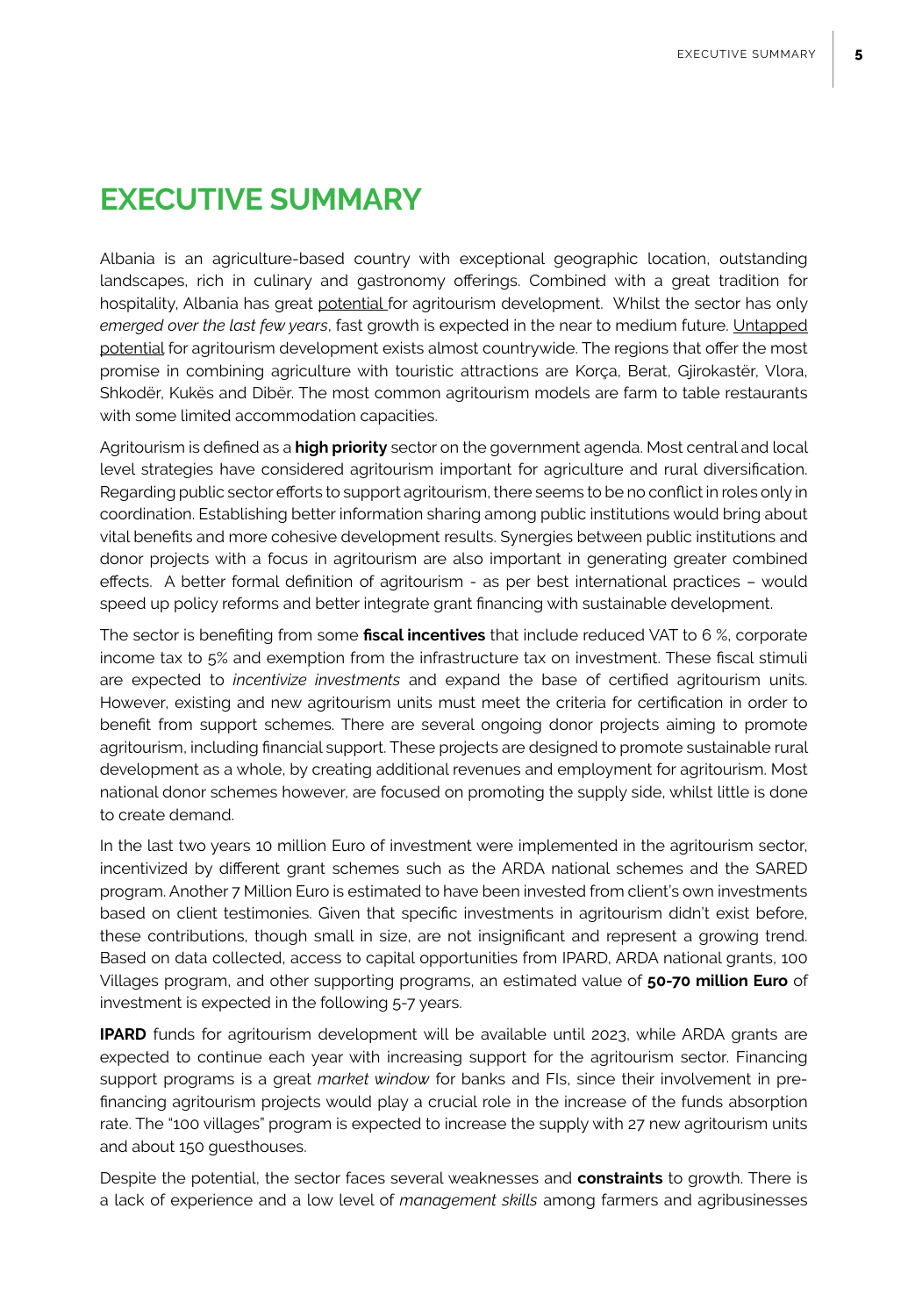aiming to add agritourism to their activities. A lower education standard in rural areas might result in a lack of *qualified* staff for the provision of agritourism services. The sector suffers from *weak marketing* and insufficient promotion. Poor road *infrastructure* and inadequate public transport is also a constraint, which requires immediate intervention to boost demand. Access to finance is one of the main constraints while also represents an opportunity for FIs. Some FIs are taking note by investing in specialized products. Agritourism lending, however, is not treated separately. Instead, it is included in the agriculture portfolio, which is a limitation.

In each district there are around 500 farms registered that fit agritourism characteristics and about 20% of them are willing to start an agritourism business. Having 12 districts would mean a potential of 1200 new agritourism waiting for investment opportunities to become established in the next  $5$  to  $7$  years.

Some of the financing needs relate to the reconstruction of old dwellings, on-farm processing lines and marketing/certification activities. **Healthy demand for investments combined with grant opportunities and loans to match pre-investments**, is a prevailing recipe for growth. While this trend is expected to hold, only smart agribusinesses and bankers – who understand or are able to navigate the relatively complex system – will be successful in the short term to medium term. An opportunity exists for ASSF to *accelerate access to knowledge and technical advisory for both supply and demand* and facilitate both investments and financing growth for the sector.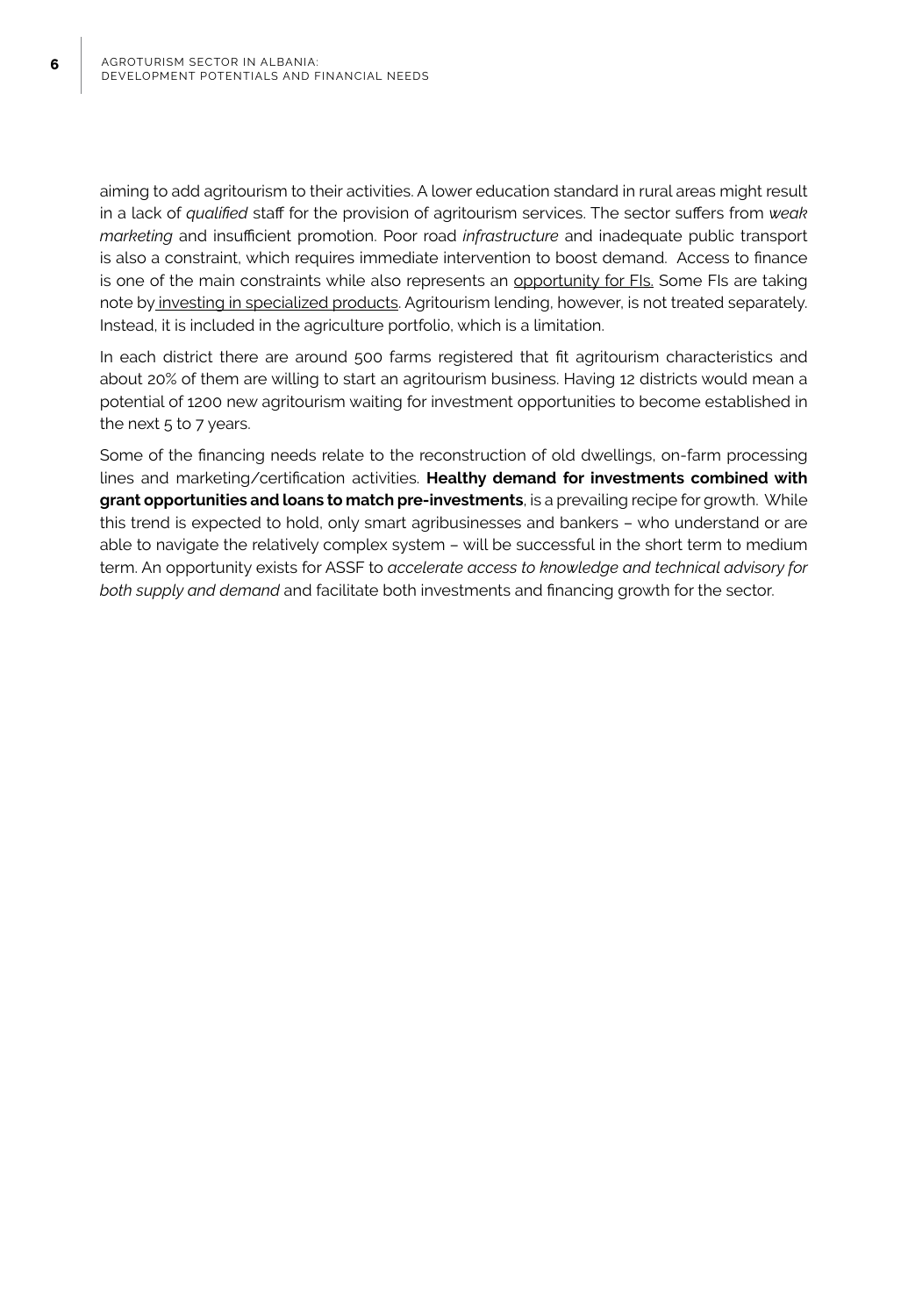# **THE PURPOSE OF THE STUDY**

Agriculture and Tourism are amongst the most rapidly expanding industries in Albania (INSTAT). The potential for Agritourism to create synergistic relationships between these two important sectors has been widely recognized by planners and policymakers. The Government of Albania (GoA) is paying special attention to Agritourism by providing fiscal and financial incentives and developing National Programs to promote the sector.

The aim of the document is to encourage PFIs to include or put more focus on Agritourism in their business portfolio by developing dedicated financing strategies with tailored lending products to accommodate financing needs for the sector.

This study provides information on Agritourism development potentials in Albania and its financial needs to support investments. More specifically, the document sheds light on existing potentials for the Agritourism sector, focusing on different public strategies, recent developments, fiscal and financial incentives, SWOT analysis of the sector and an elaboration on features of demand and supply for capital in the Agritourism industry in order to provide some useful recommendations for AASF and PFIs.

#### **Technical approach – Data Sources and Methodology**

The study used a combination of primary and secondary data sources. Primary data were collected from banks and microfinance institution representatives, agritourism experts and agritourism entrepreneurs. Consultations with banks and microfinance institution representatives were key to understanding their current lending strategies, financing products and risk appetite toward the agritourism sector. Discussions with agritourism entrepreneurs were important to better understand their perception of the business environment, what they perceive their main challenges to be and gauge future plans for potential investments. Discussions with agritourism experts helped in getting insights and understanding of the sector's untapped potential.

The study benefited from an extensive use of secondary data and information sources such as research articles, diverse technical reports and working documents, sector specific strategies at national and local level as well as useful databases and online sources. For a detailed list of data sources please see pages 36 and 37 at the end of the document.

The technical reports and documents were used to collect data about available grant funds, lending and other trends. Sector specific development strategies were used to understand the importance given to the agritourism sector by the Central Government and its vision for sector development. Development strategies for Local Government Units (LGUs) were useful in understanding the focus given to agritourism by municipalities and their approach to sector development. The INSTAT databases were used to gather data on the number of farms, their size, geographical distribution and other relevant data. Feedback from experts and stakeholders was used to confirm the conclusions and/or provide insights into existing data trends.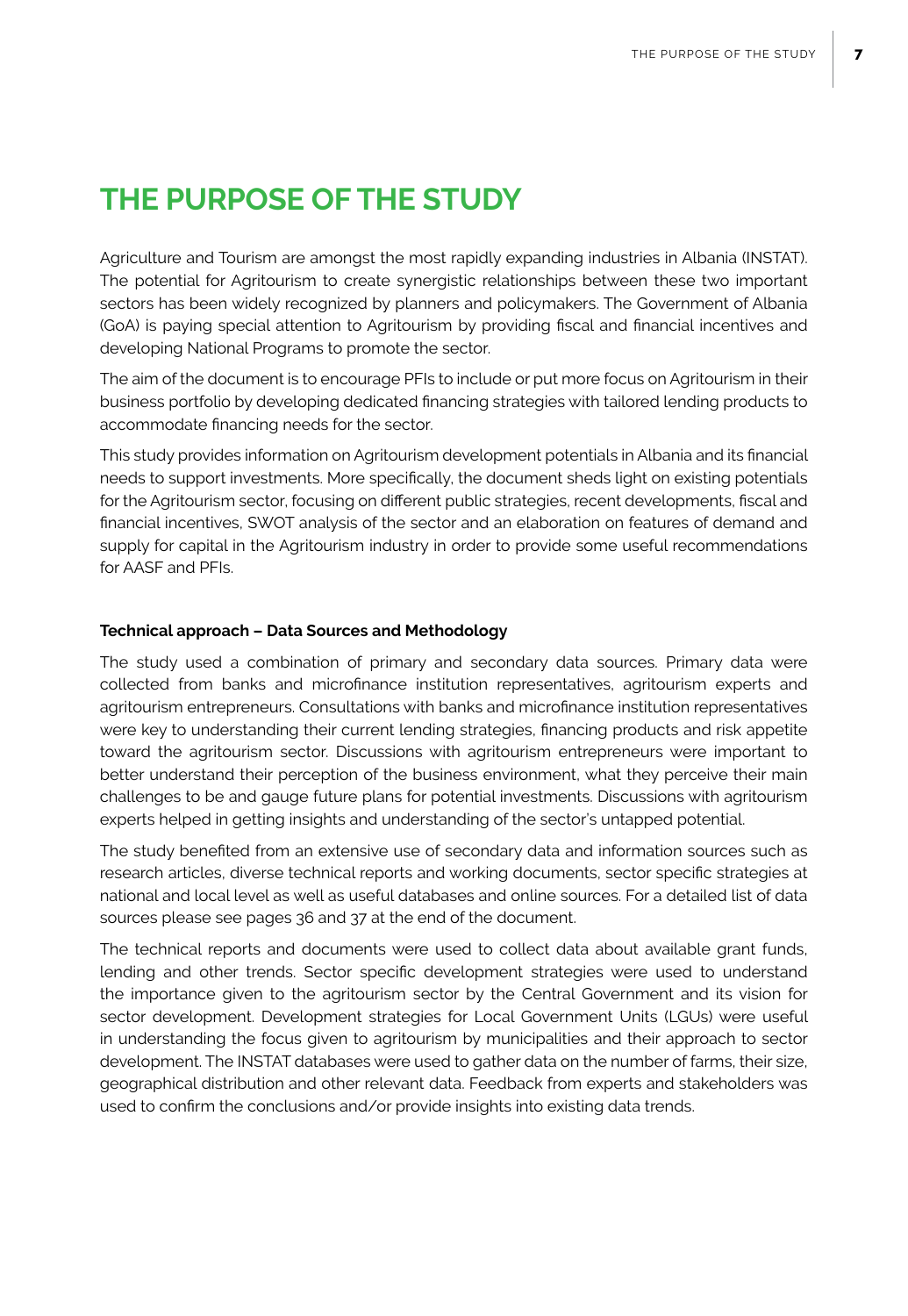# **1. AGRITOURISM IN ALBANIA – AN EMERGING SECTOR**

### **1.1. AGRITOURISM SECTOR OVERVIEW**

Agritourism is a hybrid type of agricultural system that merges elements of farming and tourism to create markets for farm products and services and provide travel experiences for tourists.

The accelerating pace of life in cities and increasing pollution of the environment are pushing urban residents into rural areas. Residents of big cities are looking for environments where they can spend precious time in the presence of family and friends and enjoy the uniqueness of nature. Tourists are getting bored by standardized experiences and tour programs, standardized environments in hotels and the same old attractions and excursions<sup>1</sup>. This trend represents a great opportunity for the emerging agritourism sector in Albania.

GDP Growth Rate in Albania averaged 0.90 percent from 2005 until 2019 and both the agriculture and tourism sector are enjoying a steady growth above the economy. Based on INSTAT data for annual real growth of GDP by sectors, Agriculture has been growing at an average annual rate of 2 percent since 2012, while for the same period the tourism sector has been growing at an average annual rate of 4.4 percent (14.23 percent in 2017). However, there is significant space for the acceleration of growth and job creation at the intersection of these two sectors: *agritourism*.

Agritourism in Albania is an emerging sector with great potential. Geographic location, outstanding landscapes, the long-standing tradition of hospitality, rich cuisine with many traditional cooking techniques and traditional products make Albania the perfect place for an agritourism experience. International experts have confirmed that Albania fulfills the necessary criteria to become a center of European ecological tourism (Qirici and Theodhori, 213). So far, the agritourism sector in Albania has primarily taken place outside of farms. New farm-to-table enterprises are currently more common than on-farm businesses. These enterprises are in most cases not owned by traditional agricultural producers, however, they have substantial positive effects on farm incomes.

Agritourism was initially concentrated in a limited number of regions, mainly in the (i) Southern part of the country (Vlora, Saranda and Gjirokastra); (ii) Northern Alps (Vermosh, Theth and Valbona in Shkodra and Kukes regions); and (iii) Korca region (Dardhe, Voskopoje and Vithkuq). However, in the last few years, agritourism businesses have emerged all over Albania with some of the largest agritourism hotspots located around Tirana, Durrës, and Lezha. There is an overall lack of official data when it comes to Albania, and no public institution including INSTAT, nor the Ministry of Tourism and Environment (MoTE) is producing agritourism-related data. However, based on practical experience and consultations with stakeholders, there is an estimated number of more than 300 guesthouses and 100 agritourism units in Albania. Currently, based on information from the MoTE there are about 14 certified agritourism units, and all of them got the certification in the last two years. Most of the guesthouses are located in the North of the country (Theth, Valbonë); as well as Korça region (Dardhë, Voskopojë, and Vithkuq); Berat and Gjirokastër. While the agritourism units have a more even distribution, some of the largest agritourism businesses are located in Tiranë, Durrës, and Lezhë. Most

<sup>1</sup> John Swarbrooke, Manchester Metropolitan University, Department of Food and Tourism Management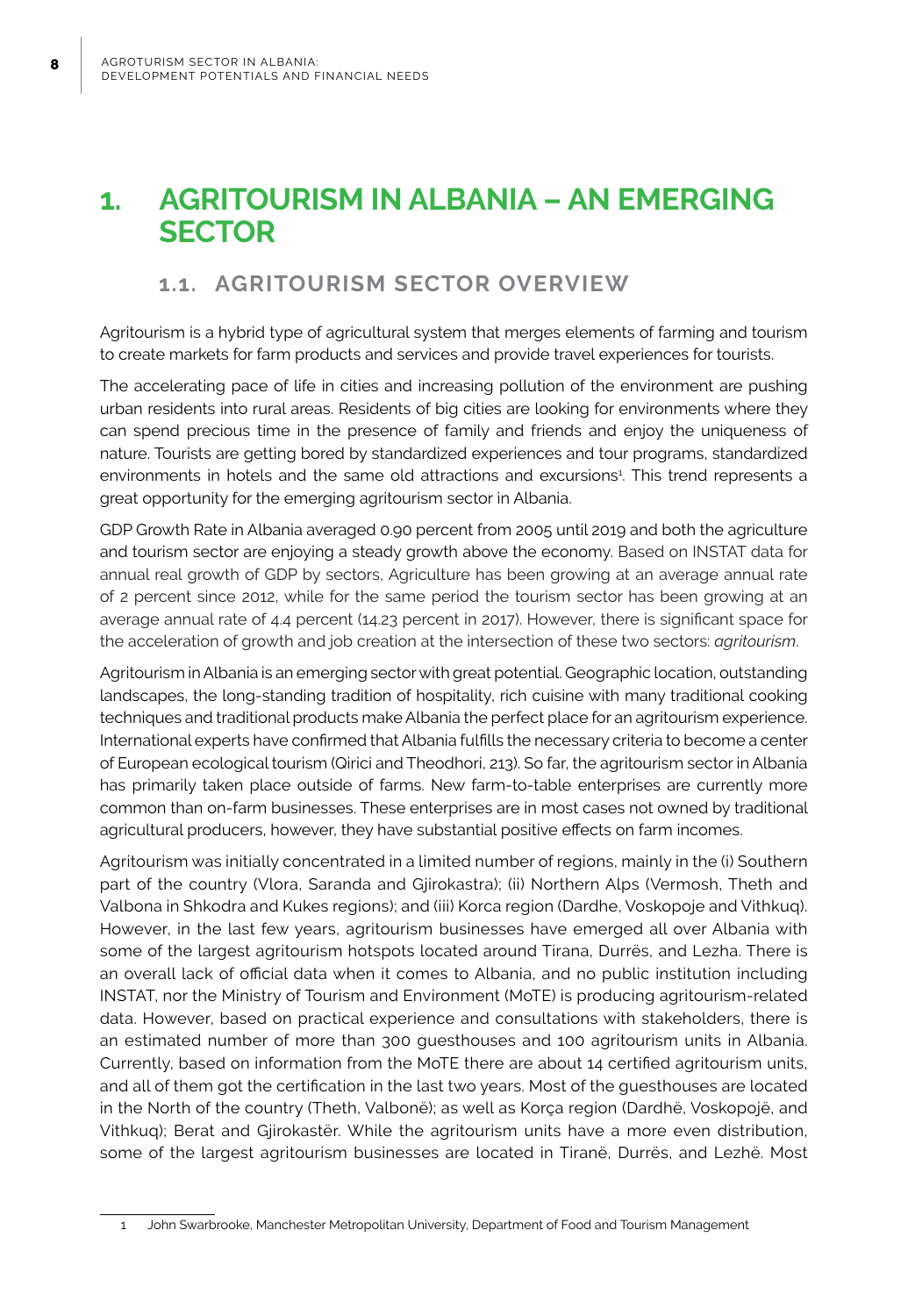agritourism units are farm-to-table restaurants with limited accommodation capacities available on site.

Based on interviews with experts of MoARD and LGUs representatives, in each region there are around 500 farms registered that fit agritourism characteristics and 20% of them are willing to start an agritourism business. Having 12 districts/regions mean a potential of 1,200 new agritourism units waiting for investment opportunities to become established in the next 5 to 7 years.

Moreover, according to INSTAT there are 2,754 farms that have separate buildings for gainful activities that can be turned into accommodation that supports the above claim.

The fiscal incentives provided by the government combined with grant programs supporting the sector are expected to increase on-farm agritourism investments and turn agritourism into an important economic sector for the Albanian economy. During 2018, about 43 new agritourism business and 34 guesthouses emerged and registered in Albania (ATA, 2018), which is a sign of the growing interest for investments in this sector. During 2014-2018, a number of 97 new agritourism units and 113 guesthouses have emerged, providing a considerable impact on increasing the agritourism and rural tourism offer in Albania.



**Figure 1:** The trend of new agritourism units and guesthouses 2014-2018

Source: Albanian Telegraphic Agency - ATA

The growing interest to invest in the agritourism sector in Albania is coming from national and international investors alike. Consolidated businesses in other sectors of the economy and young entrepreneurs are considering investing in the Agritourism sector. There is also a growing trend amongst existing wineries to consider the opportunity of expanding their businesses by investing in agritourism, resulting in a greater business offering.

The Government of Albania considers agritourism as one of the top priorities for the coming years and to support this aim, it has launched the "100 villages" program. The scope of this ambitious program is to support local communities in their efforts to build new economies by diversifying their income streams and generating employment opportunities.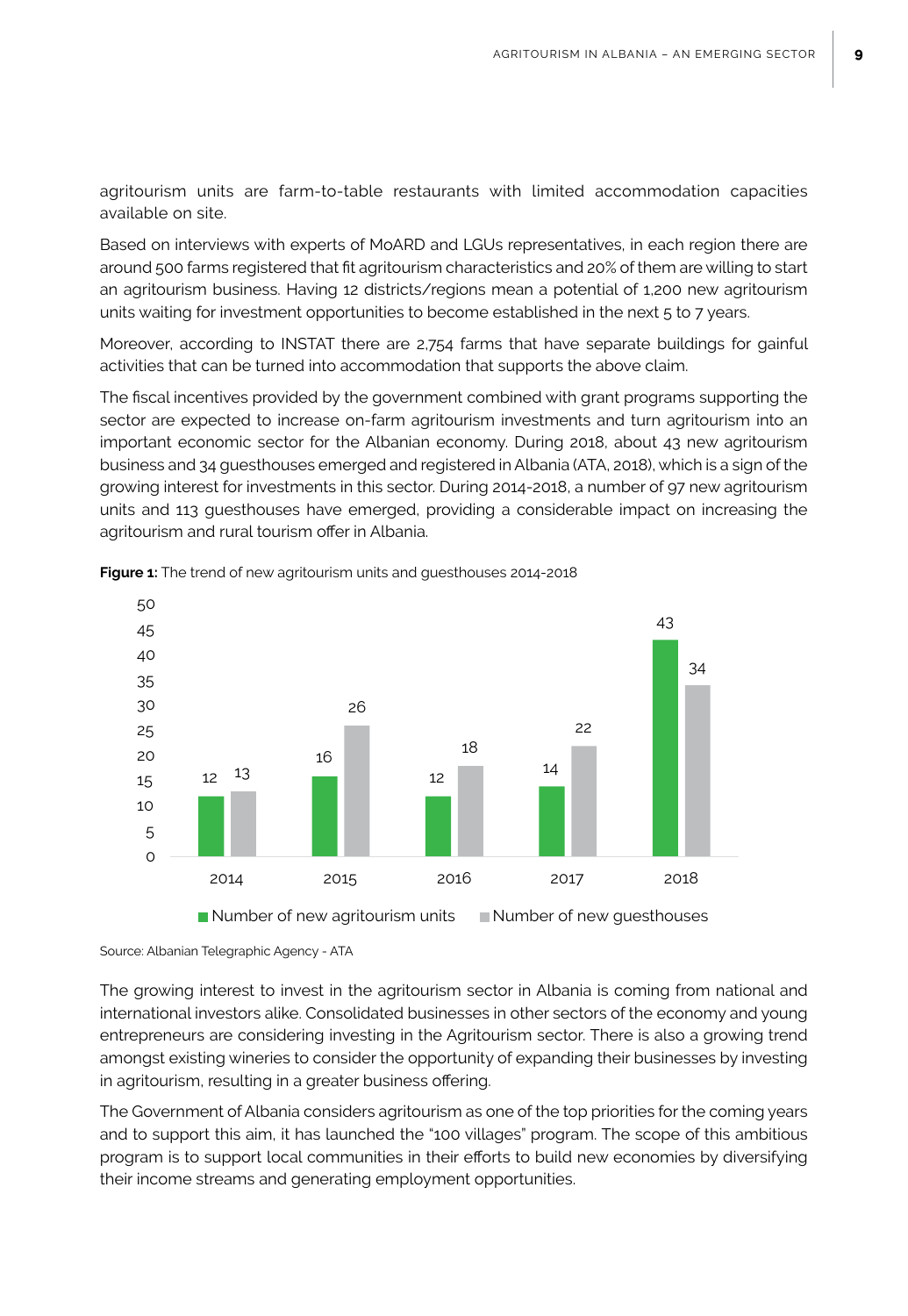The number of tourists visiting Albania is growing rapidly. In 2018, the number of tourists who visited Albania was around 5.9 million indicating a growth of 15.8 percent compared to 2017 $^{\circ}$ . Europe is the main source of tourists visiting Albania, accounting for 92.4% of all tourists. In 2018, around 2 million visits were registered in museums, castles and national parks. There is no data on the number of tourists entering Albania specifically for agritourism or rural tourism experiences, however based on US Travel Agency about 8-10% of tourists prefer outdoor activities, which puts the potential market for agritourism at around 500,000 tourists in the case of Albania. Experts and agritourism entrepreneurs admit that the number of tourists visiting rural areas is increasing. Apart from international visitors, the demand from domestic tourism is increasing significantly. One day or two-day trips with families in rural areas is becoming very popular in Albania. Based on interviews with guesthouses in rural areas, around 70% of the visitors to agritourist facilities are locals. Despite the growing flow of national and international tourists to rural areas in Albania, the agritourism offer is far from meeting the demand both in terms of quantity and quality. Tourists visiting natural attractions in the north of Albania such as Lura National Park (trekking, hiking, outdoor recreational activities) are often sleeping in tents due to the insufficient accommodation options available (Interview - Llesh Doçi, "Oxhaku i Doçit" Agritourism).

Access to finance is considered one of the main constraints to growth for the agritourism sector. The sustainable development of the agritourism sector requires greater efforts from all the players along the agriculture and tourism value chains and more focus from banks and FIs in financing the sector with customized lending products. The most common investments expected in the future are those focusing on the construction of accommodation premises, the renovation of old traditional houses, turning them into guesthouses, and restaurants serving traditional dishes and typical authentic products. Also, expected investments are related to marketing and promotional activities, on-farm processing and packing lines, developing quality assurance programs and obtaining certifications, as well as investment to develop on-site agritourism services.

Most of the public and private initiatives in the sector are focused on promoting supply, while little is done to create demand. The coordination between demand and supply promotion initiatives in agritourism is important to ensure sustainable development of the sector. In table 1 below is presented a general profile of the agritourism sector in Albania.

<sup>2</sup> Ministry of Tourism and Environment: Tourism sector in numbers for 2018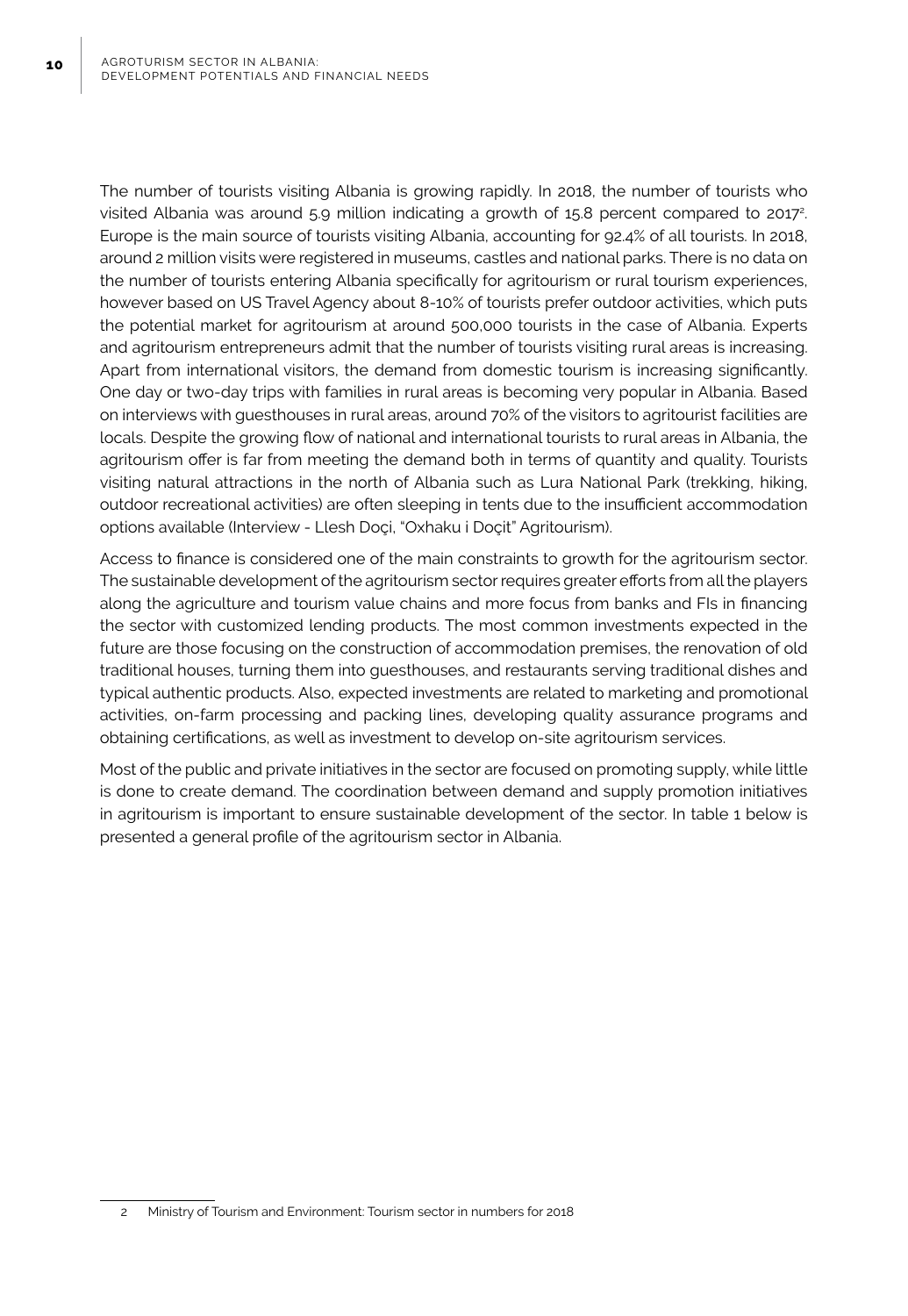| <b>Model</b>                     | Vast majority are small Farms isolated family-run enterprises. Many have on-site<br>restaurants that sell products grown and processed on site.                                                                                                                                                  |
|----------------------------------|--------------------------------------------------------------------------------------------------------------------------------------------------------------------------------------------------------------------------------------------------------------------------------------------------|
| Owner                            | Businessmen & Chefs with hotel management experience. However, the<br>number of farmer-run agritourism enterprises is increasing.                                                                                                                                                                |
| <b>Core Business</b>             | Farm to Table restaurant. Farm Produce Processing.                                                                                                                                                                                                                                               |
| <b>Setting</b>                   | Location with a picturesque view with no tourist attractions nearby. Year-round<br>farming.                                                                                                                                                                                                      |
| Average                          | Small Investments 5,000 - 25,000 Euro                                                                                                                                                                                                                                                            |
| <b>Investment</b>                | Medium investments 100,000-300,000 Euro                                                                                                                                                                                                                                                          |
| amounts                          | Large Investments → 300,000 Euro +                                                                                                                                                                                                                                                               |
| <b>Revenue</b>                   | Most have farm stay accommodation options but major part of revenue does<br>not arise from that.                                                                                                                                                                                                 |
|                                  | Small agritourism 20,000 - 50,000 Euro                                                                                                                                                                                                                                                           |
| Average<br>revenues              | Medium agritourism 50,000 - 150,000 Euro                                                                                                                                                                                                                                                         |
|                                  | Large agritourism 150,000 Euro +                                                                                                                                                                                                                                                                 |
| <b>Farm Produce</b>              | Mostly small scale and consumed in restaurants. Most products not branded<br>& sold, except wine.                                                                                                                                                                                                |
| <b>Costumers</b>                 | Mostly local food enthusiasts. Few foreign tourists through personal travel<br>agency networks.                                                                                                                                                                                                  |
| <b>Season</b>                    | Mostly March to September, however not well defined.                                                                                                                                                                                                                                             |
| <b>Marketing</b>                 | Strong Word of Mouth. Good use of social media & news medium. No<br>"agritourism" brand yet                                                                                                                                                                                                      |
| <b>Branding</b>                  | Agritourism lacks a common theme and marketing across countries that<br>could serve as markets.                                                                                                                                                                                                  |
| <b>Online Visibility</b>         | Lack of presence in social media; lack of websites; lack of visibility on booking<br>and travel sites                                                                                                                                                                                            |
| <b>Human</b><br><b>Resources</b> | Lack of trained or certified chefs in some farmhouses. Lack of specialized local<br>guides to cooperate with and Agriculturists, lack of management capabilities.<br>Based on interviews with a sample of agritourism clients only a small fraction<br>of 5-10% have received a formal training. |

Source: Author elaboration based on the initial work of Besra, 20183

<sup>3</sup> Agritourism in Albania: Trends, Constraints, and Recommendations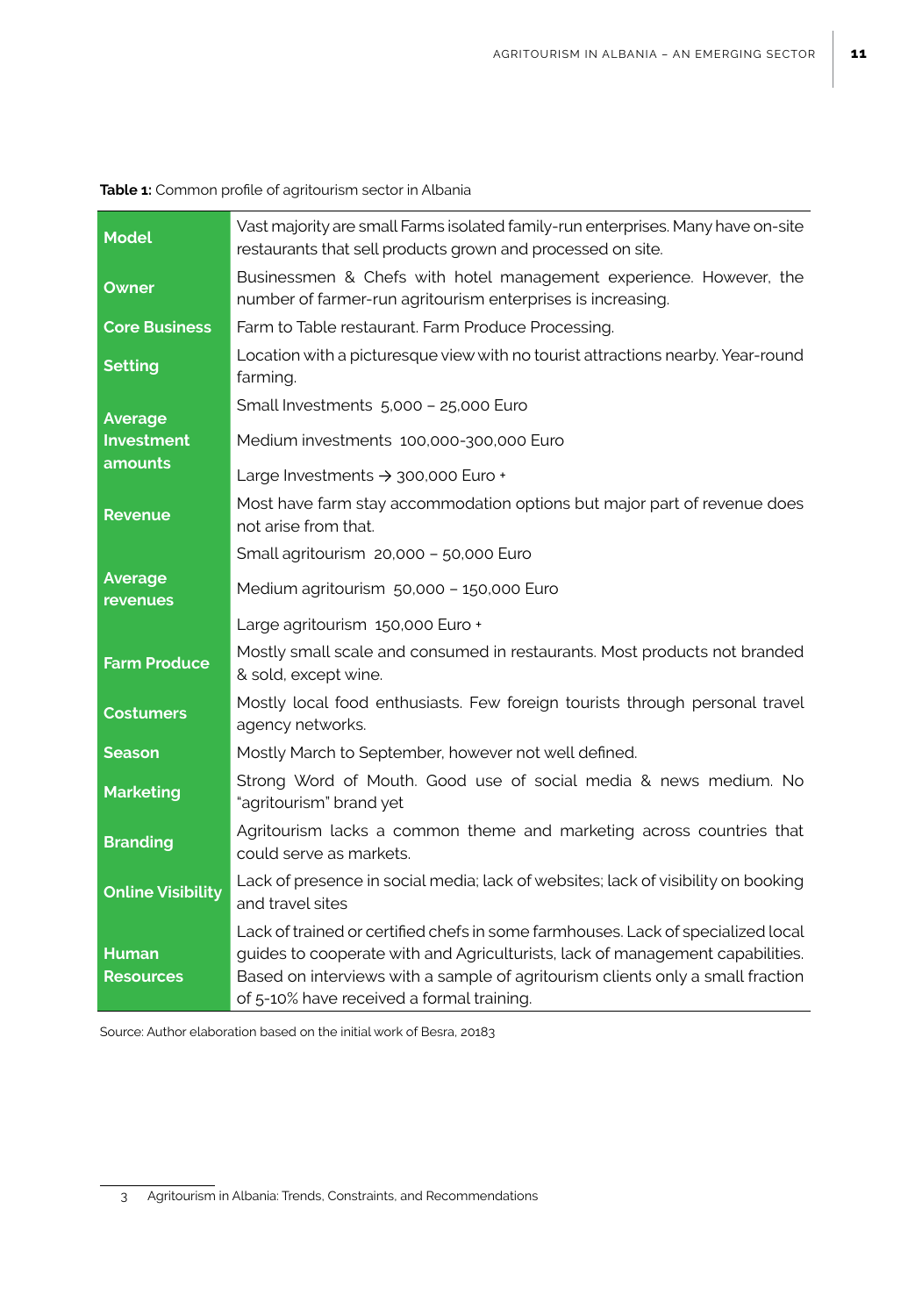### **1.2. UNDERSTANDING OF AGRITOURISM VS. RURAL TOURISM**

There is confusion between the concepts of rural tourism and agritourism among farms and agribusinesses, sometimes even at an institutional level. Now that agritourism is becoming a trend many misconceptions exist, especially since this business is seen as lucrative.

Agritourism is a hosting activity that takes place on-farm or in other agricultural units with the aim of attracting visitors, often enabling them to participate in agricultural activities or other auxiliary activities that take place in an agricultural environment. (DCM No. 22, Date 12.1.2018).

Any form of tourism that showcases rural life, art, culture, and heritage in rural locations, thereby benefiting the local community economically and socially as well as enabling interaction between the tourists and the locals for a more enriching tourism experience can be termed as rural tourism (OECD).

To summarize, agritourism is a subset of rural tourism with a broader concept that can encompass pretty much any tourism activities that take place in rural locations.

The DCM No. 22 sets out the minimum criteria to be met in order to be classified as an agritourism unit. The criteria are related to minimal agriculture land area, accommodation and food serving capacities, product sourcing, etc. More specifically the criteria are:

- Land  $-$  1 ha in open field or 0.5 ha in protected areas;
- Services Agritourism units must offer one of the following services: food, accommodation, recreational services;
- Accommodation capacities:  $-6$  to 30 accommodating rooms.
- Buildings architecture: In respect with DCMs No. 711 and 730 for "Conditions, Criteria, and Procedures for the Classification of Accommodation Structures".
- Restaurants  $6$  to  $60$  food serving tables;
- Product sourcing at least 30% of food and drinks offered in the agritourism units must be on-farm produce, the remaining 70% can be procured from other surrounding farms. So, agritourism cannot be seen as separated from farming activities.

Understanding of the agritourism concept is important for farmers and business owners for two important reasons: (1) to be eligible for grant funds; (2) to benefit from fiscal stimulus provided by GoA. A good understanding of agritourism is also important for efficient policymaking institutions that can design better policies for sector development.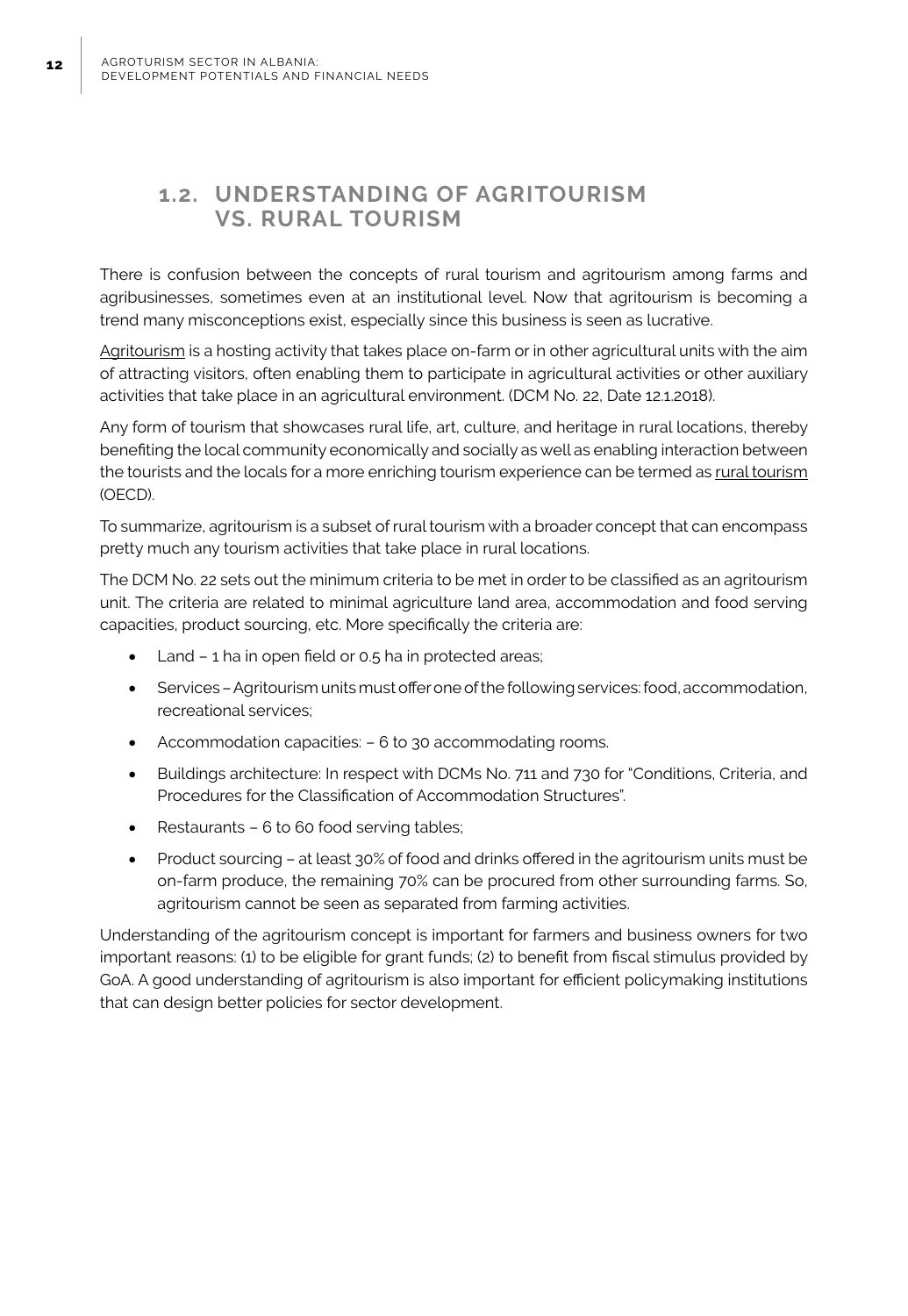# **2. GOVERNMENT INITIATIVES TO SUPPORT SECTOR DEVELOPMENT**

### **2.1. STRATEGIES**

The emerging agritourism sector in Albania is drawing attention from both central and local government level.

The most important public initiative undertaken by the Government of Albania towards agritourism development is the '100 Villages' program, an initiative that aims to establish the first successful model of integrated rural development in Albania. The goal of this program is to have at least two villages per municipality that meet all the infrastructural standards while providing a satisfying level of well-being for local farmers, thereby unlocking the untapped potentials of agritourism.

The majority of Local Government Units (LGUs) in Albania have paid attention to agritourism while developing their territorial planning and development strategies. The continuously increasing mechanization process in agriculture will soon result in less of a need for a human workforce and LGUs strongly believe in agritourism as an opportunity for rural diversification which can provide sustainable incomes and create employment by offsetting the effect of agriculture mechanization.

The Inter-sectorial Strategy for Agriculture and Rural Development (ISARD) 2014-2020 considers agritourism as a potential emerging sector for diversifying incomes and creating employment in rural areas.

The National Strategy for Development and Integration 2014-2020 puts its focus on the importance of diversifying the current tourism offer in order to ensure integrated tourism development. Rural and agritourism are considered potential sectors for ensuring tourism diversification and expand the tourist season.

In the National Strategy for Sustainable Tourism Development (NSSTD) 2018-2022, agritourism is considered not only a sector which can help touristic promotion and economic development, but also as a sector which will contribute to sustainable tourism development and preserving and promoting cultural and local identity. The NSSTD emphasizes the importance of combining cultural tourism with agritourism in an effort to restore and promote the historical centers of villages.

This government's approach is centered on boosting the supply side of agritourism. There is currently no policy focus on generating demand for agritourism. It is appropriate for the Government to support the supply side as a critical mass of tourist opportunities are needed to sustain demand. Government action to coordinate clusters and promote these to potential tourists is also necessary for industry takeoff.

Despite the importance attributed to the agritourism sector in different strategies of the central Government and LGUs, Albania is still missing a National Strategy for Agritourism Development, and no agritourism value chain study has been conducted to date.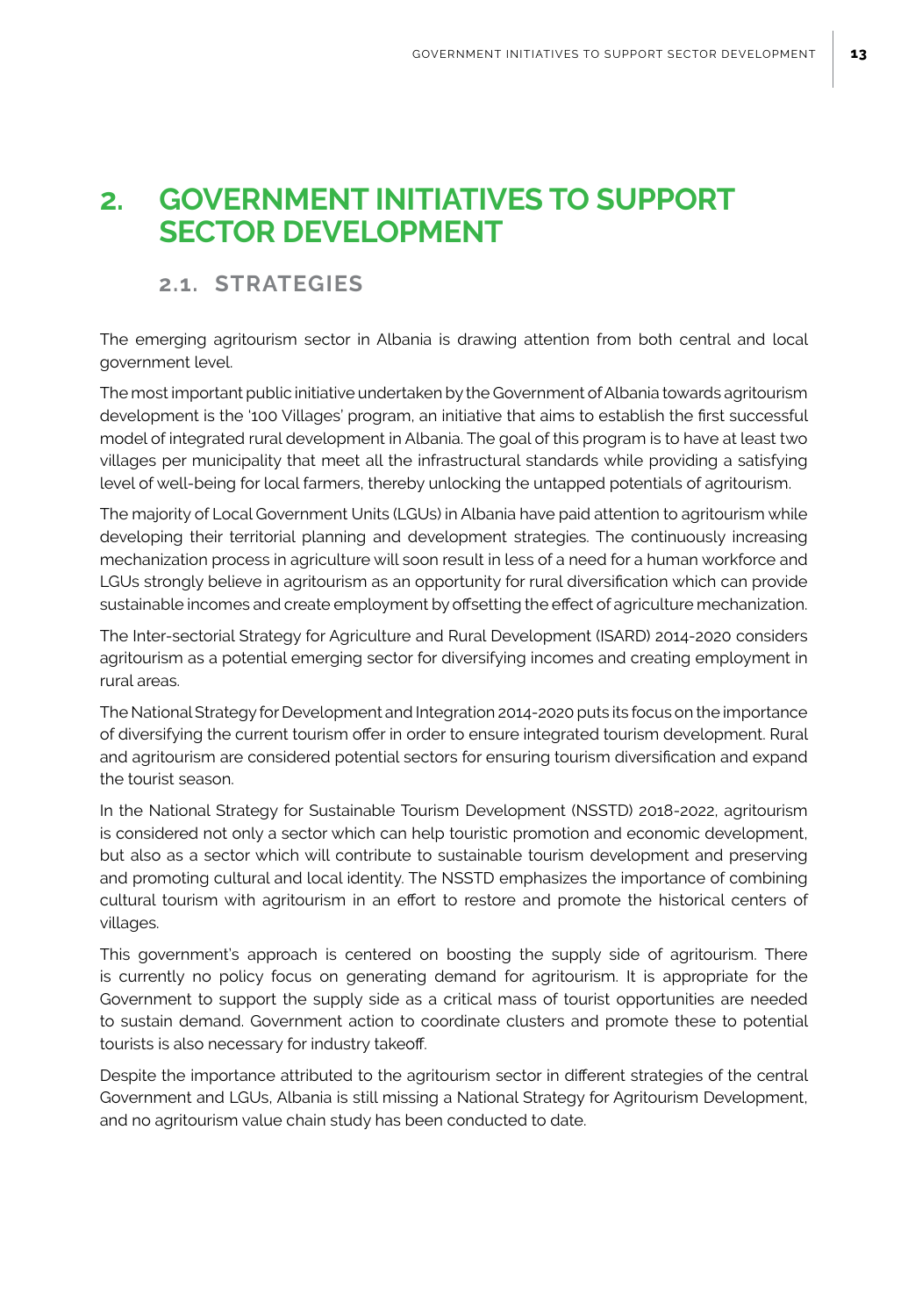**14**

### **2.2. FISCAL AND LEGISLATION INCENTIVES**

### **2.2.1. Fiscal incentives**

In its mission to promote agritourism development, the Government of Albania last year approved a new fiscal package for an agritourism sector. In the fiscal package that the Albanian government adopted, the agritourism sector is set to benefit from several tax incentives, including a 5 percent corporate income tax, a reduced 6 percent VAT and exemption from the infrastructure tax on investment.

The standard for the certification of agritourism businesses has also been decided upon and adopted in the DCM No. 22, dated from 12.1.2018. The standard defines the conditions a subject operating in the agritourism sector should meet in order to get certified. Fulfilling these preconditions make the agribusinesses set to become agritourism businesses eligible for fiscal stimulus.

This fiscal package is expected to attract internal and foreign investments in the agritourism sector and also to foster the development of the tourism industry as a whole. Recently, there is a growing interest from other sectors to invest in agritourism, and foreign investors are exploring the opportunities to invest in the Albanian agritourism sector with some very innovative ideas.

At the local level, these fiscal incentives are expected to motivate farms and agribusinesses to turn into agritourism units, thus benefiting from the reduced taxes and diversifying their incomes. The exemption from the infrastructure tax on investment is expected to have a huge impact on expanding accommodation capacities of the agritourism sector in Albania. As has been noted recently, many agriculture-focused businesses across Albania have invested in adding accommodation premises (guesthouses) to their offering.

### **2.2.2. National and International Grant programs**

Agriculture is one of the sectors which has been boosted by National and Donor support through grant programs. However, in recent years, agritourism has attracted the attention of both donors and the Albanian Government alike as a potential sector for creating employment and diversification of rural areas.

Currently, the Agritourism sector is being supported with grants from EU IPARD funds and National Grant Program of Agriculture and Rural Development Agency (ARDA). Both programs are managed by ARDA amongst others, providing grant support for investment projects in agriand rural tourism.

These programs have a direct impact on incentivizing new investments. The increasing availability of grant funds is expected to attract more investments, and the demand for investment capital by the agritourism sector is expected to become even higher.

ARDA was accredited as the IPARD Agency and is responsible for the implementation of the program. IPARD II Grant Program provides the largest support the agritourism sector in Albania has ever been provided. The program reimburses 65% of investments in the agritourism sector under the measure 7: Farm Diversification and Business Development, and there is an increasing interest from potential investors to apply for these grant calls. Presented in table 2 below, are the eligible investments for the agritourism sector supported by the IPARD program.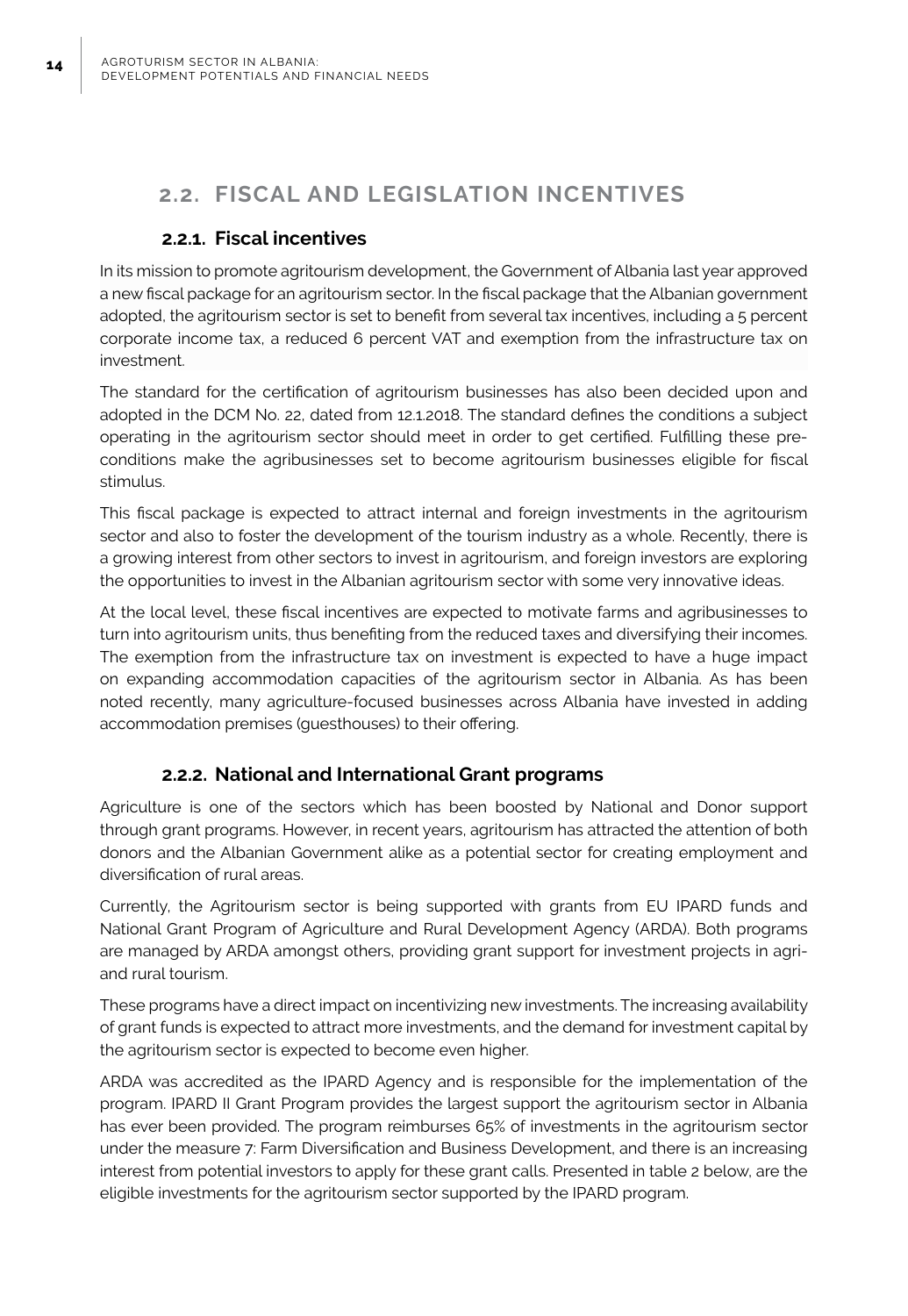#### **Table 2:** IPARD II support for agritourism sector

| Program                     | <b>IPARD II</b>                                                                                                                                                                                                                                                                         |  |  |  |  |  |  |
|-----------------------------|-----------------------------------------------------------------------------------------------------------------------------------------------------------------------------------------------------------------------------------------------------------------------------------------|--|--|--|--|--|--|
| <b>Donors</b>               | EU (75%); Government of Albania (25%)                                                                                                                                                                                                                                                   |  |  |  |  |  |  |
|                             | Farm Diversification and Business Development                                                                                                                                                                                                                                           |  |  |  |  |  |  |
| Measure 7:                  | Sub measure: Agro & Rural Tourism (Nature Tourism)                                                                                                                                                                                                                                      |  |  |  |  |  |  |
| <b>Investment range</b>     | € 10,000 - € 400,000                                                                                                                                                                                                                                                                    |  |  |  |  |  |  |
| Intensity of support        | 65% of the total eligible costs                                                                                                                                                                                                                                                         |  |  |  |  |  |  |
| Who can apply               | Farmers as physical or legal entities, agriculture cooperatives (SHBBs);<br>micro and small non-agro enterprises;                                                                                                                                                                       |  |  |  |  |  |  |
|                             | Construction or reconstruction of houses or traditional style buildings<br>for tourism purposes                                                                                                                                                                                         |  |  |  |  |  |  |
|                             | Facilities and premises for service provision (information and assis-<br>tance for visiting natural areas; outdoor recreation activities);                                                                                                                                              |  |  |  |  |  |  |
|                             | On-farm accommodation rooms, including all relevant facilities and<br>٠<br>equipment for provision of B&B services (bed and breakfast);                                                                                                                                                 |  |  |  |  |  |  |
|                             | Infrastructure and equipment for on-farm provision of tourism ser-<br>$\bullet$<br>vices, including internal roads for access to accommodation facilities,<br>children's playgrounds, swimming pools, sports sites; parking areas;                                                      |  |  |  |  |  |  |
|                             | Furniture, TV equipment, satellite receivers, internet supply equip-<br>$\bullet$<br>ment, radio and audio devices for communication, washing and iron-<br>ing equipment, IT equipment, including software for agricultural hold-<br>ing administration for the needs of rural tourism; |  |  |  |  |  |  |
| <b>Eligible investments</b> | Renovation and adaptation for use of old/existing traditional buildings<br>$\bullet$<br>on an agricultural holding, including basements and mills according to<br>the traditional/rural architecture style of the area;                                                                 |  |  |  |  |  |  |
|                             | Equipment for maintenance of the touristic place and landscape, in-<br>$\bullet$<br>cluding for recycling and increase of energy efficiency;                                                                                                                                            |  |  |  |  |  |  |
|                             | Sales facilities within the premises of winery, wine tasting rooms, wine<br>cellars;                                                                                                                                                                                                    |  |  |  |  |  |  |
|                             | Storage rooms, including for leisure equipment;                                                                                                                                                                                                                                         |  |  |  |  |  |  |
|                             | Construction of stables for horses;                                                                                                                                                                                                                                                     |  |  |  |  |  |  |
|                             | Instalment of hobby gardens and other on-farm amenities;                                                                                                                                                                                                                                |  |  |  |  |  |  |
|                             | Setting up of catering facilities (restaurants, bakeries, breakfast rooms,<br>dining tents), including the necessary equipment);                                                                                                                                                        |  |  |  |  |  |  |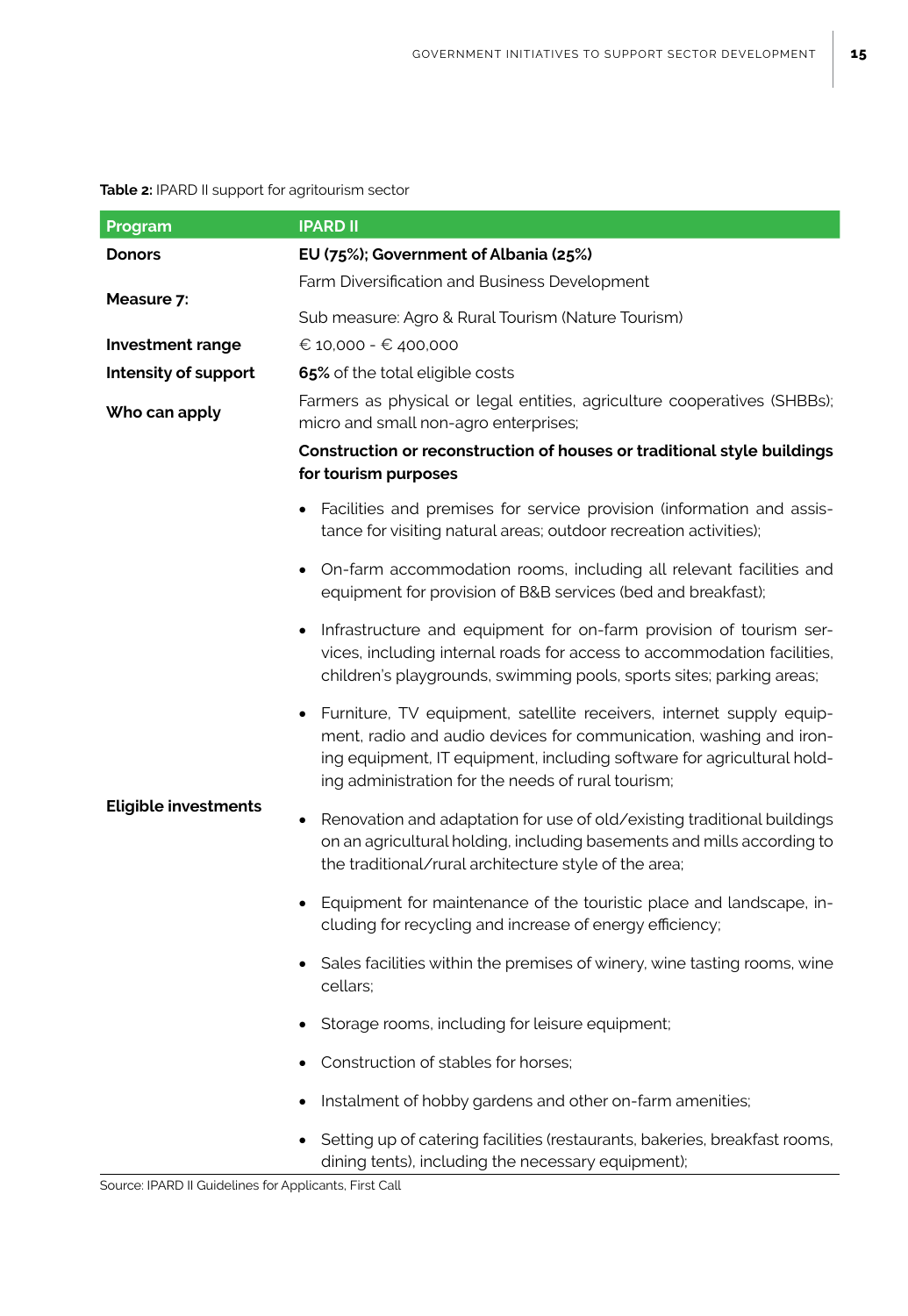IPARD II program provides grants for on-farm processing machineries to promote production of traditional products such as gliko, jams, pickles, etc. Furthermore, support is given to the handicraft industry in rural areas. All these activities combined empower the development of a unique agritourism offer for national and international tourists. Currently, ARDA is evaluating the applications of the 1<sup>st</sup> call, where many agritourism investments are expected to be implemented.

In the last 2-3 years, the National Grant Schemes have considered the agritourism sector a priority. Several awareness campaigns are organized each year by ARDA to encourage applications for the establishment and development of agritourism businesses.

For rural tourism the program supports investments in re/construction of old dwellings, turning them into guesthouses which include all necessary furniture up to 5 million ALL per investment. Regarding agritourism, the program provides 50% of total investments in the form of a grant but not more than 20 million ALL.

In the last two years ARDA schemes for agritourism have supported about 40 new agritourism investments with an approximate total grant value of 4 million euro. From these schemes, around 4-6 million Euro has been equated to the cost sharing of applicants, totaling a value of about 8-10 million Euro.

The eligible investments supported by the ARDA Grant scheme are similar to the one supported by IPARD, however, to avoid overlapping, these funds are available only to the applicants not eligible for IPARD funds.

Since this grant scheme was introduced, a considerable number of new agritourism businesses have emerged. Many farms have turned into agritourism units by combining their agricultural activity with food and accommodation for tourists. A study conducted by Demirović **et al.** 2014, found that public financial support is one of the main factors for the vitality of small tourism businesses and agritourism in rural areas. It is therefore essential to ensure consistency in the future.

However, financial institutions are important players in regards to the absorption rate of these funds. In both the IPARD II and ARDA grant schemes, applicants should implement the investments with private funds, being reimbursed after finishing the investment cycle. In most cases, applicants require loans from the banking system to implement the investments.

Financial support for the agritourism sector is expected to intensify in the coming years and this provides a great market opportunity for banks and financial institutions since the demand for capital will increase steadily. In order to be ready for the growing demand for capital, banks and FIs should develop strategies for the agritourism sector and prepare tailored lending products to fulfill the sector's financial needs.

### **2.2.3. The 100 Villages Program**

The program of '100 Villages' is an initiative undertaken by the Government of Albania that aims to establish the first successful model of integrated rural development in Albania. The ministries of Agriculture, Infrastructure and Energy, Culture, Tourism, and Environment in cooperation with municipal authorities and agencies for regional development created a map of 100 villages throughout Albania that will be the first 100 models for rural development. They will provide a basis for both improved public services and economic well-being.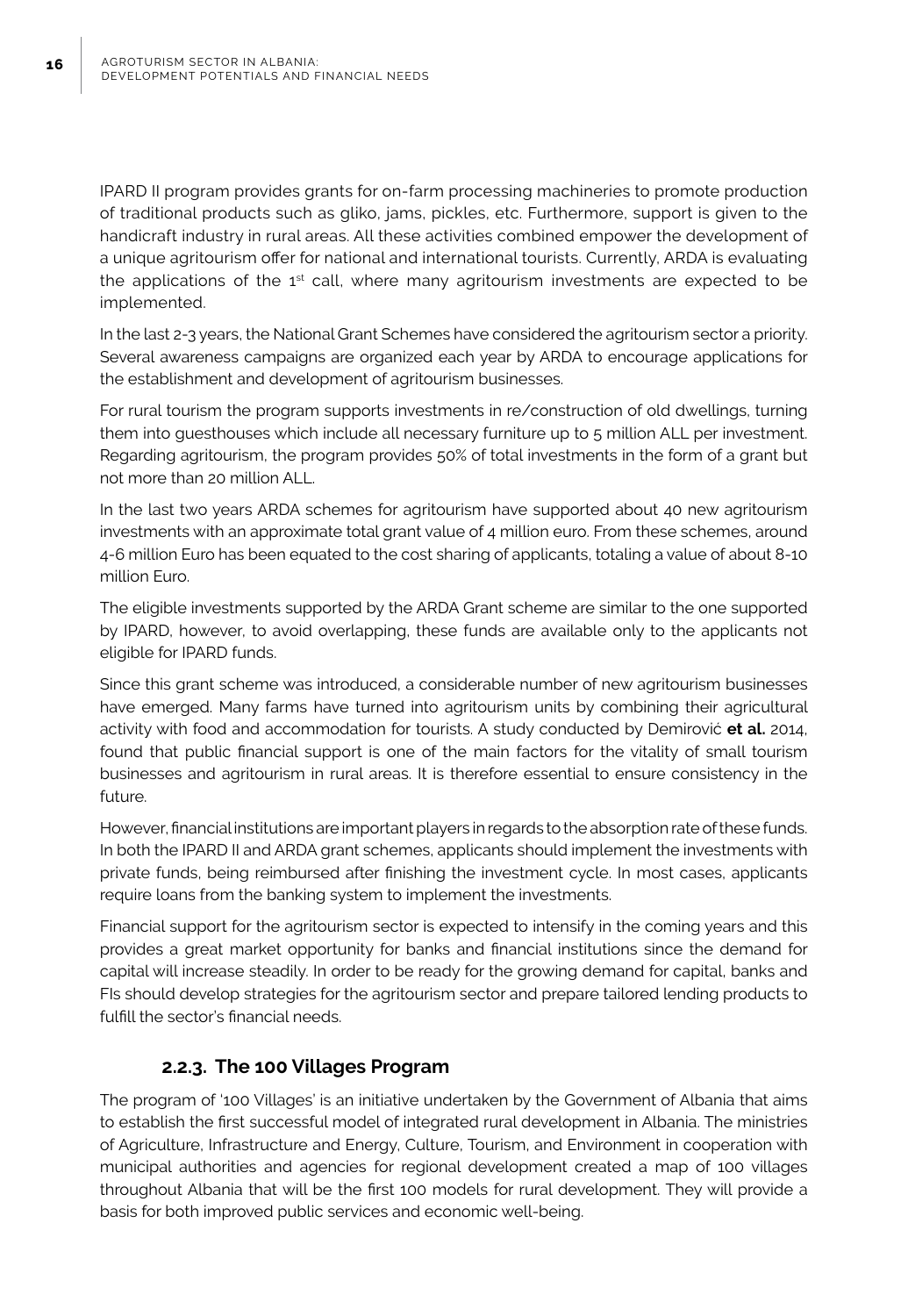The scope of this ambitious program is to support local communities in building new economies. Culture and natural heritage will be restored and integrated with other elements in order to transform them into economic values, increasing touristic potential for given areas.

Moreover, the Ministry of Infrastructure will provide infrastructure investments in public services such as roads, water, and power supply. Meanwhile, the MoTE will be responsible for environmental issues and provide support to accommodation facilities.

The goal of the program is to identify at least two villages per municipality that meet all the infrastructure standards and provide a satisfying level of well-being for local farmers.

The village selection is done based on their potential and experience in attracting tourists and producing local products that have are highly demanded on the international market.

The program's objectives are:

1. Improvement of public infrastructure (Support for road infrastructure, community infrastructure, public services, environmental and touristic infrastructure, monuments of cultural heritage, landscape, implementation of multifunctional community centers);

2. Economic development through diversification of economic activities (amelioration of the touristic potential in rural areas, agritourism, rural tourism, investments in the improvement of commercial services, investments in the production of traditional products, and other economic services. Support for incubators of traditional local products, promotion, and marketing of rural areas, transport, fairs);

3. Development of social and human capital (support for the creation of rural networks, local action groups as well as civil society in rural areas, vocational training for women and youth, support for cultural heritage, support for the promotion of traditions and lifestyle in villages).

Three strategic projects are part of the "100 villages" program

I) Establishment of the Albanian agritourism network

The program will provide targeted support for around 27 new agritourism ventures and 150 guesthouses. Support will also be given to farms and livestock housing for the purposes of agritourism and rural tourism.

II) Traditional Products Incubator Network

The program will aim to create a network of "Traditional Product Incubators", which will provide premises in the form of ready-made infrastructure for the entire product value chain, ranging from manufacturing/storage facilities, packaging and marketing lines, support for standardization and certification as well as product sale premises.

III) The network of brands/shops selling Albanian traditional products

It is difficult for traditional Albanian products to penetrate markets and retail stores. The program will aim to create a network of brands/shops that will be specialized in selling authentic Albanian products, in particular, traditional products. Financial support for the establishment of this network will be provided under the program of "100 villages".

Under this program, many agritourism investments are expected to be released in the following years for the 100 villages selected. This program represents a market window for banks and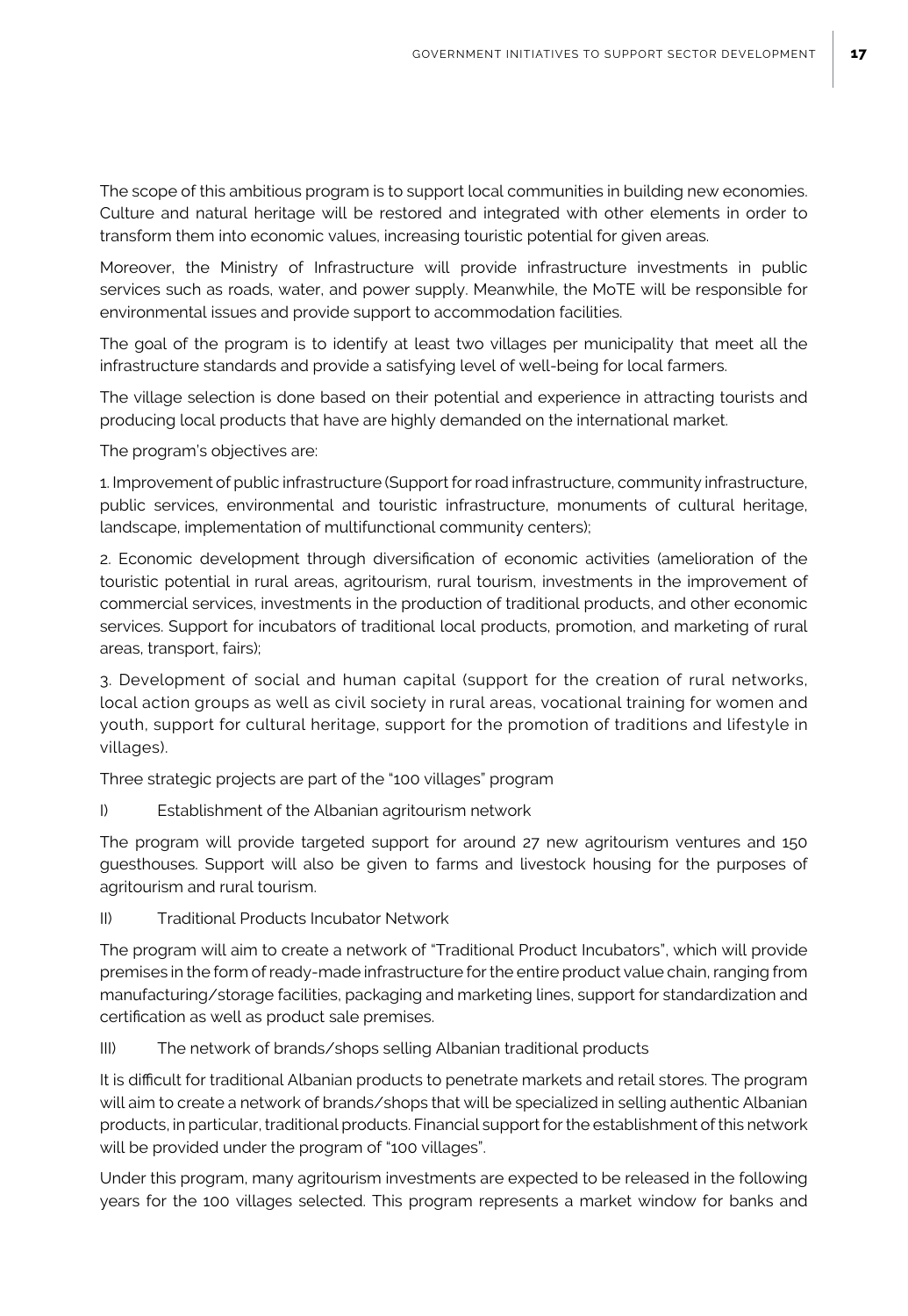FIs that should come prepared with tailored loan products. GoA has made continuous calls for financial institutions to support agritourism initiatives in the 100 villages with loans in order to contribute to the successful implementation of the program.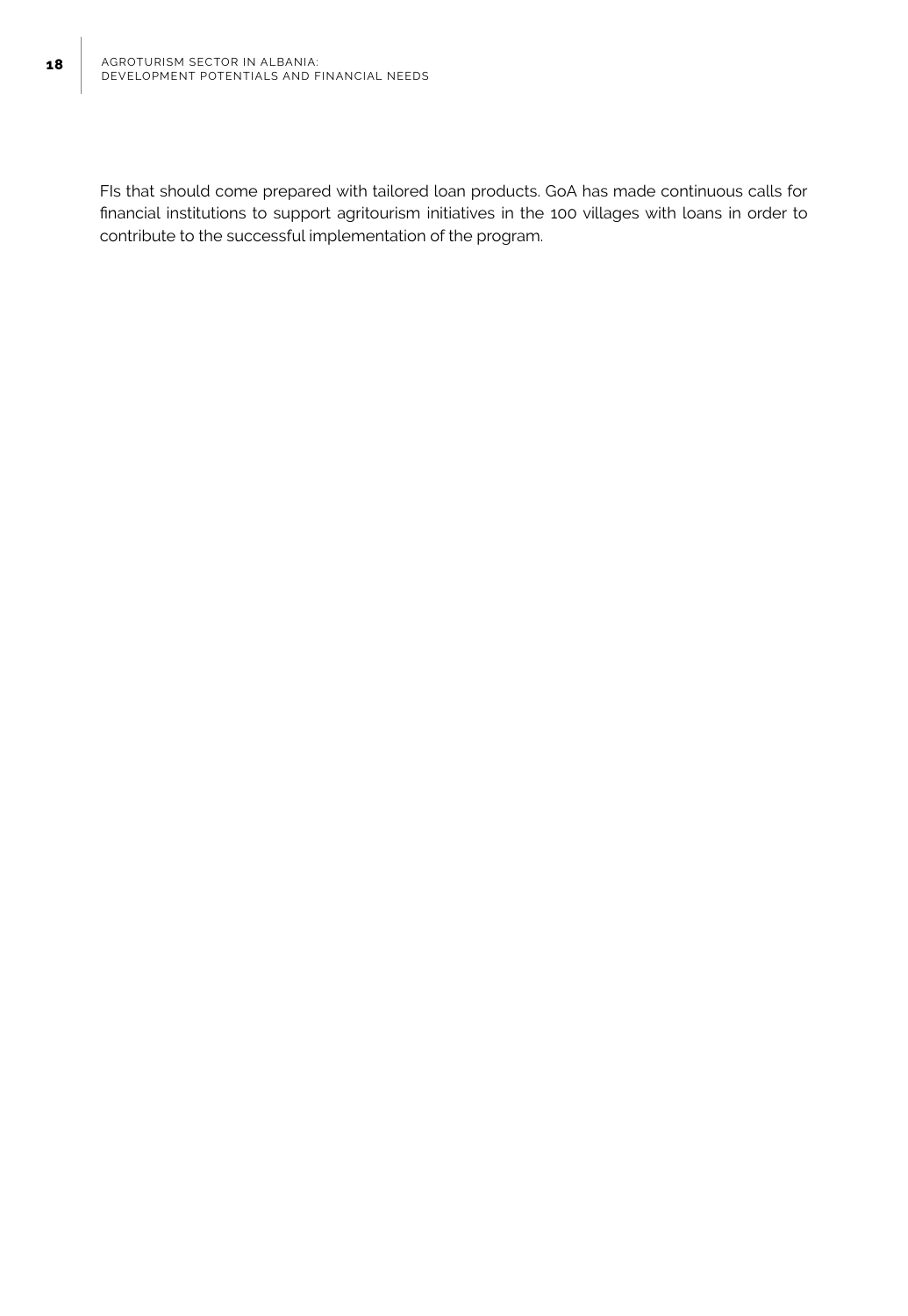# **3. POTENTIAL AREAS FOR AGRITOURISM DEVELOPMENT**

### **3.1. POTENTIAL DEVELOPMENT AREAS**

Agriculture and tourism are among the most important economic sectors in Albania in terms of income generation and employment. The combination of these two sectors offers a great opportunity for agritourism development in Albania.

Agriculture constitutes 19% of GDP and about 40% of total employment in Albania, providing the basis for agritourism development. Moreover, tourism is one of the fastest growing sectors. Agriculture is geographically well spread out in Albania and from this point of view has great potential for agritourism development across the country.

Since agritourism combines agriculture and tourism activities, it is worth exploring the areas with the most potential when it comes to a comprehensive agritourism experience including farm stays, engagement in farming activities and opportunity to explore natural and cultural attractions, as well as archeological sites in the areas nearby the farm. Also, the MoTE is prioritizing the combination of cultural tourism with agritourism.

Keeping the combination of agriculture and tourism in mind, **the region of Korça** has great potential for agritourism development. Based on INSTAT data on agriculture, there are more than 30,000 farms and agribusinesses operating in the Korça region. Most of these farms have natural and cultural attractions nearby. In addition, according to the MoTE, 121 accommodation structures are registered and operational in the region of Kor**ç**a which constitute agritourism units and rural guesthouses. Based on MoARD data there are about 25 operational agritourism units in the region of Korça. The region is well-known for its rich cuisine with many traditional dishes and traditional agriculture products.

The region of Korça is rich in cultural and natural attractions, as well as archaeological sites. The majority of them are spread across rural areas. Korça has exceptional natural assets, including lakes and mountains. In 2018, based on MoTE data, around 530,000 tourists visited museums, archeological sites and national parks in the Korça region. Some of the most notable villages for agro and rural tourism are: Voskopoja, Boboshtica, Dardha and Vithkuqi. Lin, Tushemisht, Pustec, Gorice e Vogel and Zaroshkë are also well known for their tourist attractions. Thousands of tourists visit these villages each year, but there is no official data on the approximate number of tourists. All these villages are part of the 100 villages program.

**Berat** is another region with great potential for agritourism development. In the Berat region around 26,000 farms and agribusinesses reside, most of them offering good opportunities for agritourism development. In the region of Berat there are about 60 registered and operational accommodation units, part of which are agritourism units and guesthouses in rural areas. Based on data provided by MoARD there are 12 agritourism units in Berat. The **region of Berat** is known for its rich historical, cultural, ethnographic, architectural and natural heritage values. The region of Berat is also rich in natural resources, including two unique and nationally renowned ones - the mountain of Tomorri and the Osumi Canyons. In 2018, around 380,000 tourists visited the museums, castles and protected areas in the region of Berat. Berat Castle and the Onufri National Iconographic Museum are amongst the most visited attractions. To better combine the tourist experience (farm stay + visits in natural/cultural attractions), the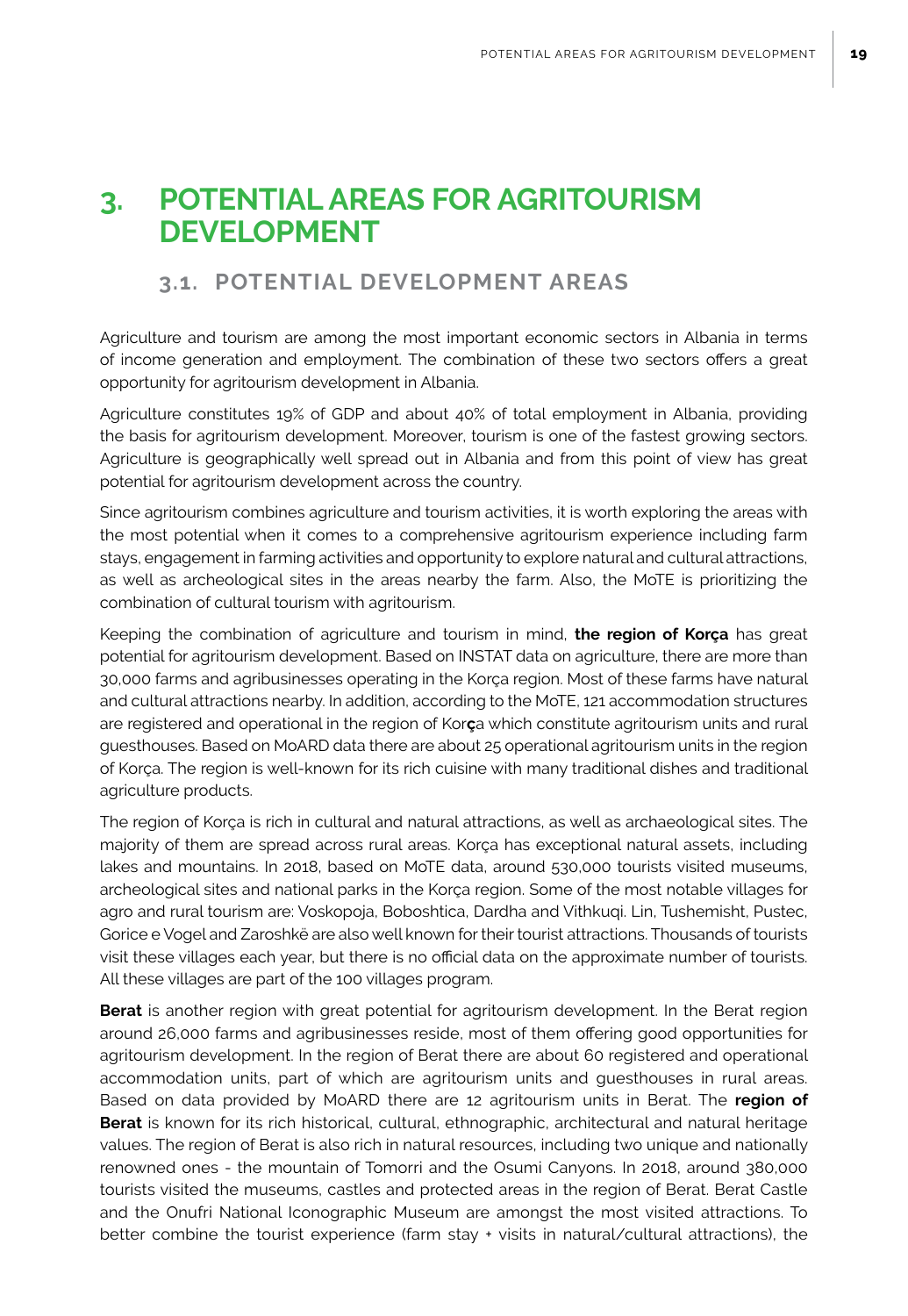newly emerging agritourism units should collaborate with tour operators. Agritourism has good potential for development in the villages of Bogova, Roshnik and Vertop. Other villages with good opportunities for agritourism development are: Qafë Dardhë, Malas Breg, Kozarë, Blezenckë and Kapinovë. These villages are also included in the 100 villages program and will benefit from infrastructure investments and technical assistance in developing agritourism businesses. However, despite their excellent potential, rural tourism and agritourism appear to be less developed in these areas.

**Vlora and Saranda** are the most renowned areas for tourism in Albania. In 2018, around 950,000 tourists visited the museums, national parks, castles and other attractions. In the region of Vlora there are 698 registered and operational accommodation units. Rural tourism and agritourism appears to be less developed despite having great potential. Villages in the Albanian Riviera such as Palase, Dhermi, Vuno, Himare, Qeparo, Borsh and Lukova represent promising opportunities for agritourism development. However, since most visitors come to enjoy the sun and the sea, the accommodation units are usually hotels that are only active during the summer season. The emergence of agritourism units combining farm-stay with the enjoyment of beautiful beaches and providing a unique experience for tourists visiting the region, would make it possible for tourism in these areas to be a year-round occurrence.

The valley of Shushica also offers a good opportunity for agritourism development. The geographic position, the beautiful landscape and the quality of local products constitute a good start for this type of tourism. Twelve villages in the Vlora region are included in the 100 villages program, identified as villages with great potential for agritourism development.

**Gjirokastra** was included in the UNESCO World Heritage List in 2005, and is one of the most visited regions in Albania for tourism purposes. Gjirokastra hosts a series of outstanding two-story houses developed in the 17th century. The town also retains a bazaar, an 18th-century mosque and two churches from the same period. About 150,000 tourists visited museums, national parks, castles and other attractions in the region of Gjirokastër during 2018. The region is well developed in agriculture and livestock, with more than 10,000 mixed farms involved in crop production and livestock. The region has an ancient culinary tradition with many traditional dishes. The region of Gjirokastra registers 62 operational accommodation units, part of which are guesthouses and agritourism units.

Gjirokastra is also known for the variety of traditional products on offer (gliko and jams, prevede, small ruminants' meat, etc.). The first incubator for traditional products supported by ARDA grant schemes is located in Gjirokastra. The region has bene identified as having the highest number of villages included in the "100 villages" program. The combination of agriculture and tourism in this region would generate additional income for farms and new jobs by making rural areas more attractive for young people.

In the **Northern region of Albania,** there are some benchmarks for rural and agritourism development potentially scalable in other regions of Albania. The villages of Theth in Shkodra region, Valbone in Kukes region and Lura in Dibra region are among the most renowned rural and agritourism attractions in Albania. Farms in these villages are set in outstanding landscapes and located close to natural heritage sites (Theth National Park, Shala River, Valbona Valley, Lura National Park and seven lakes, etc.). There are 690 accommodation units (hotels, guesthouses, farm-stays etc.), most of which are located in the regions of Shkodra and Lezha. Based on MoARD data there are more than 40 agritourism units in the northern region. In the last 10 years, these touristic attrac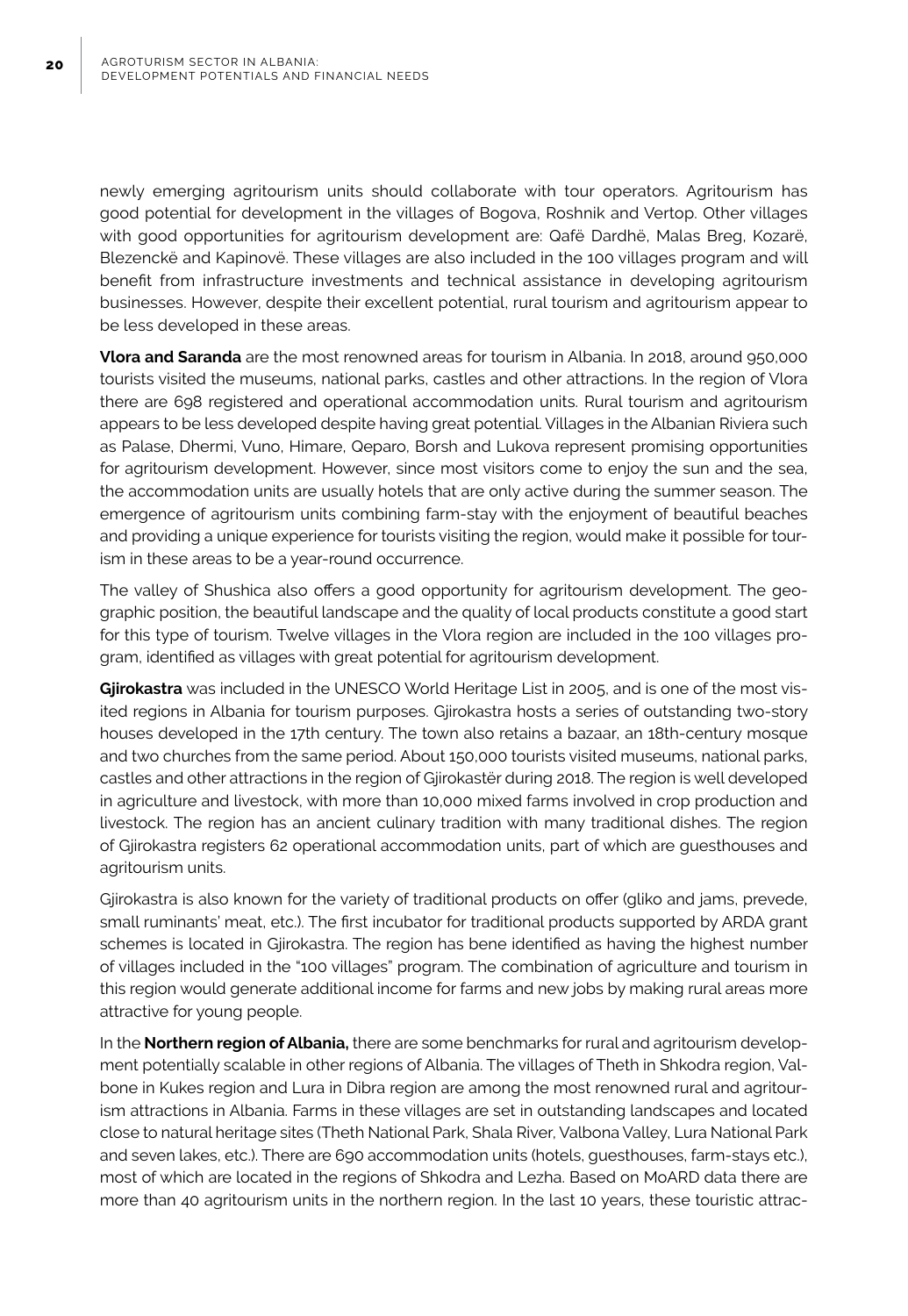tions experienced a rise in guesthouses. The region has benefited from donor-funded projects to develop its rural and agritourism offer. An estimated 1.2 million tourists visited museums, castles and national parks in protected areas of north Albania in 2018 where the main destination, with 70 percent of total visits, was Shkodra.

According to a GIZ study on rural tourism, there are more than 35 families in Theth which have transformed their old dwellings into guesthouses with a total accommodation capacity of around 400 beds. Valbona has followed the same development path, while Lura offers a much lower accommodation capacity. In these areas (as well as in other villages included in the 100 villages program), there exists a great potential to combine agritourism with farm-stays that will further enrich the touristic experience. The biggest potential for these villages is the high flow of international tourists (around 16,000 in 2015), and rapidly growing demand for agritourism services.

**Central Albania** offers good opportunities for agritourism development. Twenty-five villages from the region are included in the "100 villages" program, amounting to 25% of the total program coverage. Some of the biggest and most known agritourism enterprises located in Central Albania are Agritourism Huqi, UKA Farm, Nano Resort, Agritourism Gjepalaj, etc.

There is a growing interest for agritourism investments in the region from national and international investors. Recently, there has been a noticeable growing trend of farm-to-table restaurants, which is currently the most common model of agritourism in the region. The region contributes to about 50% of the country's GDP, and high concentration of capital increases the likelihood of new investments in agritourism.

Touristic attractions such as Museums, castles, archeological sites and protected areas in central Albania were visited by about 660,000 tourists during 2018. There are more than 700 accommodation structures, including guesthouses in rural areas and agritourism businesses (15-20 according to MoARD data).

In the figure 2 below are visually presented the potential areas for agritourism development. While the categorization by number of agritourism units operational is based on data of 2018 provided by the Ministry of Agriculture and can be found in the annex 1 at the end of the document. Is important to reemphasize that untapped potentials for agritourism development exist across Albania, and the highlighted areas in the map represent those areas where there is a great potential to combine agriculture and tourism. Based on data for 2018, Korça is the region with the highest number of operational agritourism units, followed by Shkodra, Kukës and Lezha.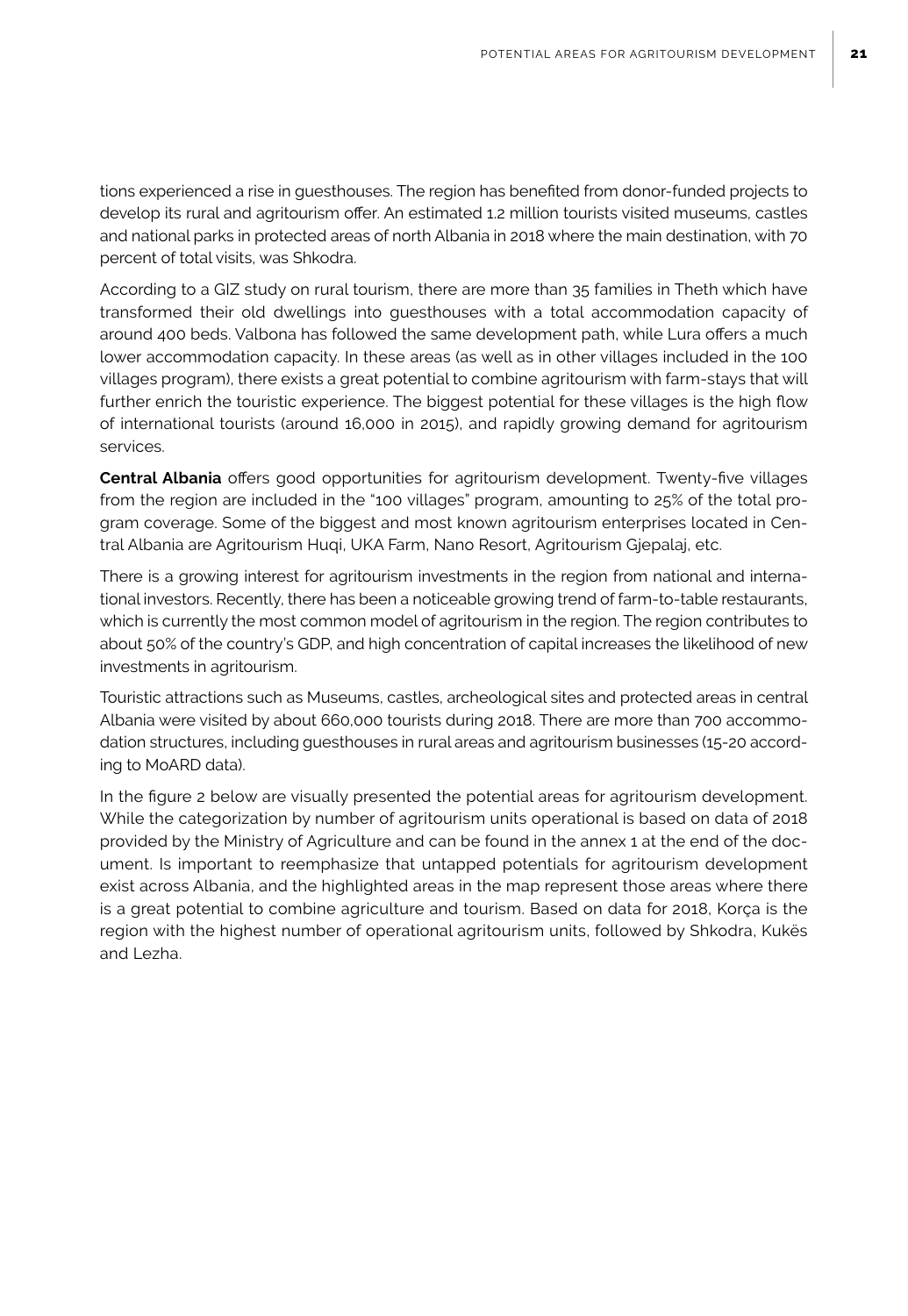

**Figure 2:** MAP of agritourism potentials and distribution of agritourism in 2018

Source: MoARD for 2018, desk research and expert opinions for potentials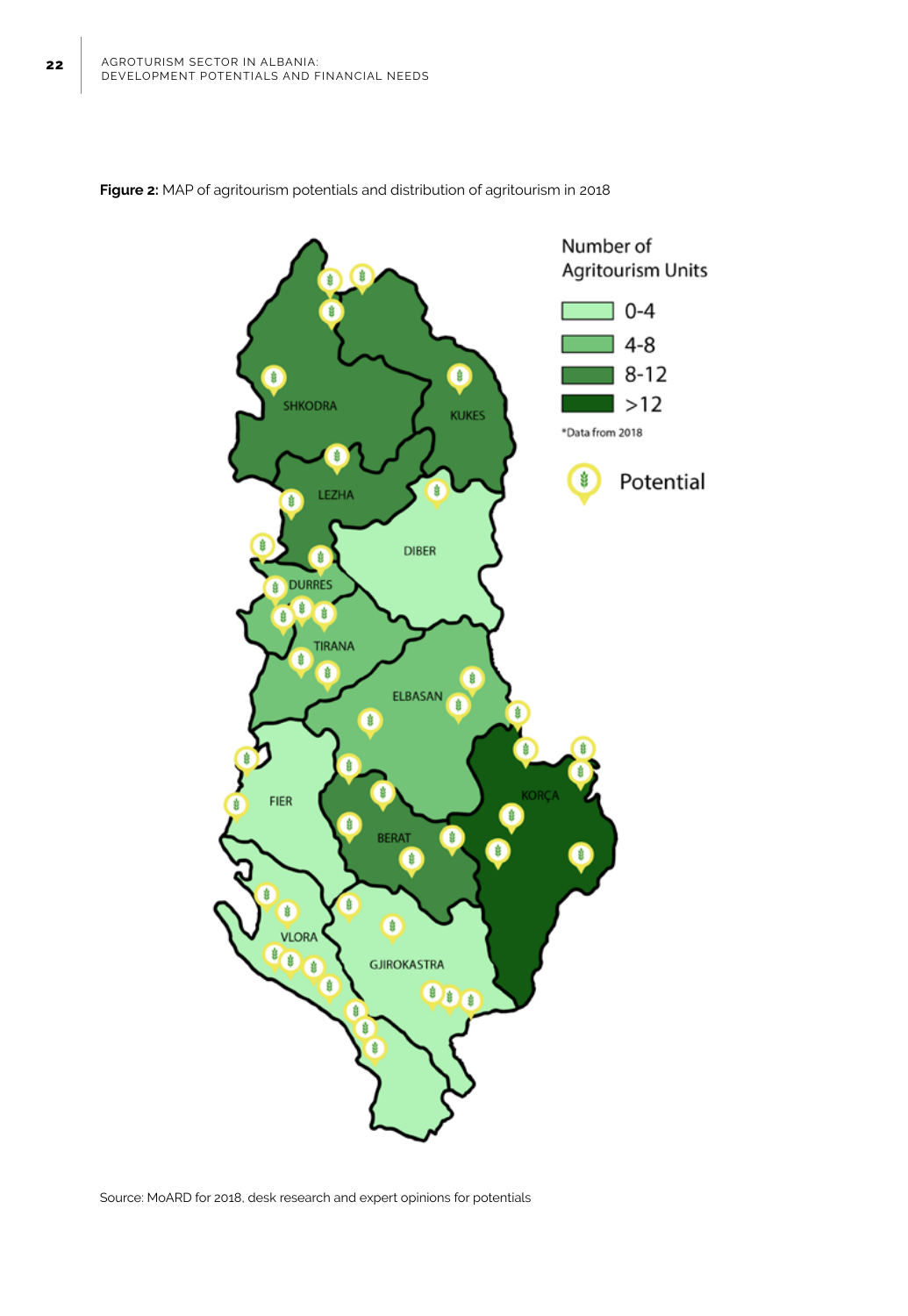### **3.2. BEST PRACTICES – CASES**

Best practices or cases are useful in setting baseline standards for skills, competencies and efficiency. Sharing of best practices is useful for identifying and filling the knowledge gap, generating creative and innovative ideas and improving the decision-making process. Best practices are useful in setting benchmarks and developing a roadmap to follow in order to ensure success. Below are presented two agritourism enterprises which are considered to be successful models: Mrizi i Zanave the largest in scale and operations and the most renowned agritourism unit in Albania; and Agritourism Huqi - an innovative and successful agritourism business established by the Huqi Family.

#### **Mrizi i Zanave – Think Globally, Eat Locally**

"Mrizi i Zanave" is an agritourism center in Fishtë, near Lezha. It is a place where tourists coming from all over Albania and foreign visitors get to spend their time while escaping from urban noise and chaos. Mrizi is especially known for its rich cuisine boasting some of the best traditional dishes from the region. In "Mrizi i Zanave", which is named after the poetical work of Gjergj Fishta, Albanians and foreign tourists go to Mrizi to enjoy traditional cuisine prepared using authentic local products. "Mrizi i Zanave" lies in a green hillock and has the motto "rejecting the daily routine, reflection, a path in nature, where the verses of poet Gjergj Fishta are sculpted in wood.

"Mrizi i Zanave" has developed a wide range of agritourism services and activities. Tourists can enjoy the traditional dishes at the restaurant, spend the night at the guesthouse in a unique architectural setting constructed in harmony with its surroundings and get involved in farming activities

Mrizi i Zanave Guesthouse

such as harvesting, feeding the animals, learning about different agricultural processes, etc. The company has invested in several in-house processing units for wine, cheese, fruit and meat where tourists can observe daily processing activities. Guests can also hop aboard the Banana Bus, a rolling string of different color barrels pulled by a farm tractor.

The idea for launching "Mrizi i Zanave" first came from Altin Prenga. Mr. Prenga came back from Italy where he lived for 11 years and decided to start the business. The tradition of a chef's family was one of its advantages. "Mrizi i Zanave" as an agritourism unit might serve as a benchmark agritourism model which can be replicated in other regions of Albania.

Nowadays, "Mrizi i Zanave" is the largest agritourism business of scale and operation and collaborates with over 300 rural families to procure agricultural products. Their consultancy role for farmers has initiated remarkable changes in nearby farmer behavior and practices.

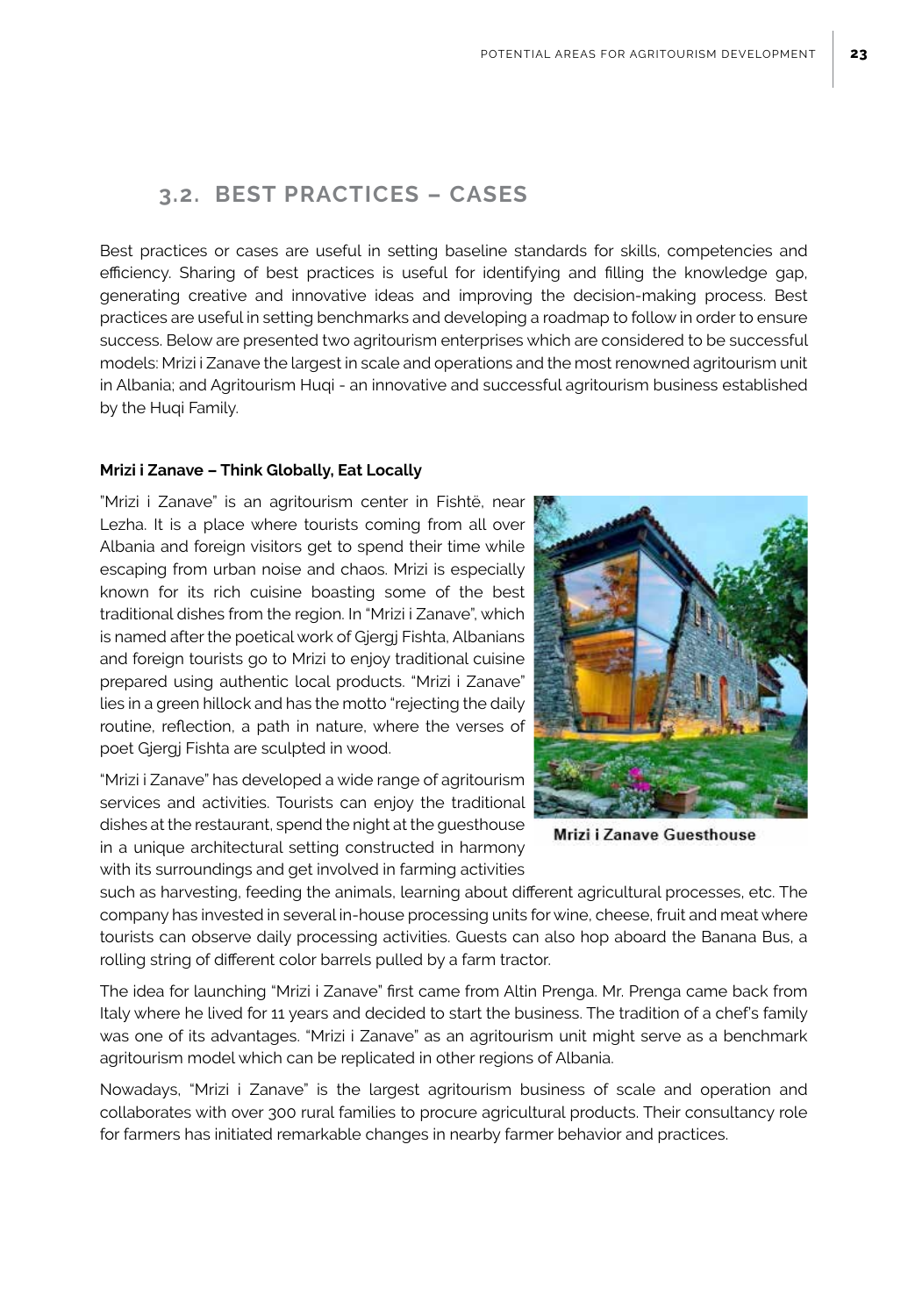#### **Strengths**

- Certified Agritourism unit
- Slow Food Movement: Eat Locally
- Vision with complete ownership
- Experience: Taste, Service, View
- Signature Cuisine
- Large farm land, own farm market
- In-house (Wine, Cheese, Fruit, Meat) Processing.
- Association with 300+ farmers, gives farmer consultation apart from money
- Set in Fishte: History and Nature
- Trained workforce

#### **Financial data**

| Investments            | The company has done a lot of investments over the years. About<br>300,000 Euro have been invested in the last 2-3 years.                                                                                                                                                                            |  |  |
|------------------------|------------------------------------------------------------------------------------------------------------------------------------------------------------------------------------------------------------------------------------------------------------------------------------------------------|--|--|
| <b>Turnover</b>        | 650,000 Euro (fiscal)                                                                                                                                                                                                                                                                                |  |  |
| <b>Profit margin</b>   | Current profit margin about 9% (calculation based on balance sheet<br>data)                                                                                                                                                                                                                          |  |  |
| <b>Grant schemes</b>   | Mrizi has benefited grant fund from SARED grant schemes funded by Dan-<br>ish Government and GIZ for establishing a dairy plant including construc-<br>tion and necessary equipment. Also, the businesses received support from<br>ARDA Grants to reconstruct the guesthouse (the one showed above). |  |  |
| <b>Other financing</b> | Mrizi has been supported by business loans over the years to support<br>the investments.                                                                                                                                                                                                             |  |  |

#### **Agritourism Huqi**



Wooden houses at Agritourism Huqi

Agritourism Huqi is one of the most renowned and innovative agritourism businesses in Albania with a comprehensive agritourism offer. The business is located in the village of Rade, Durrës. The idea for the business dates back to 2008, when Mr. Huqi started cultivating the land and made hard infrastructure investments (roads, electricity etc.), while setting up his farm.

The second phase of investment included the construction of a restaurant where many traditional dishes and organic products are offered to an expanded base of national and international

tourists; dining tents close to the lake which provide a unique experience; seven wooden traditional houses (cottages) for accommodation with a picturesque view of the lake; different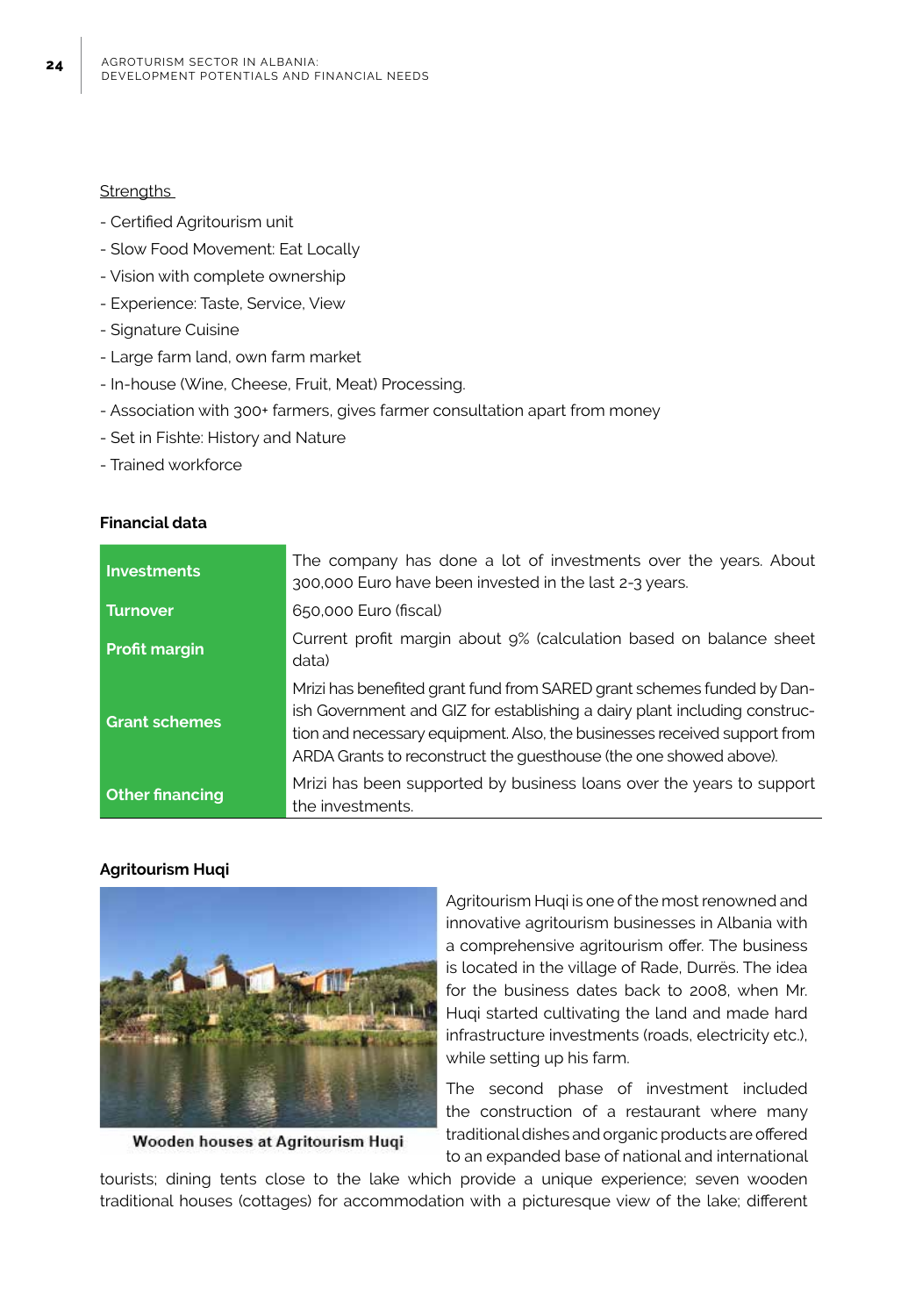areas for fishing and boat riding on the lake; recreational areas and a children's playground, etc.

Agritourism Huqi lies in an area of 7 hectares, of which 3.5 hectares is comprised of the lake, and 3.5 ha of land in a hilly terrain. Diverse fruit and vegetables are cultivated on the farm, and Mr. Huqi is planning to invest in processing lines for olive oil and wine production.

Tourists visiting Agritourism Huqi can enjoy a wide range of products and services:

- Accommodation in wooden houses (cottages) with a picturesque view of the lake.
- Food service at the restaurant with traditional dishes. Visitors are also offered the opportunity to access the barbeque premises and equipment where they are free to cook and enjoy different dishes on their own.
- Hands-on experience with farm activities (animal feeding; watching and feeding ducks and geese on the lake; harvesting fruit and vegetables; assist in the processing of fruit and other products)
- Direct sales of fresh and processed products. Fresh products can be picked by visitors themselves. Part of the products are procured from surrounding farms.
- Recreation activities (fishing; boat ride; horse riding; running in nature);
- Video production. Beautiful scenery and settings with lake and hills offer a great opportunity for video production.

#### Strenaths:

- Certified Agritourism Unit
- Location: between Tirana and Durrës (largest urban areas in Albania);
- Setting: Lake, Hills, Farms, Design
- Wide range of services
- Local events and celebrations
- Signature Cuisine: Open Oven Baked Village Chicken/Meat
- Strong Social Media Presence

#### **Financial data**

| Investments            | Over the years the company has invested hundreds and thousands of<br>Euro, and there are plans for other investments                                                              |
|------------------------|-----------------------------------------------------------------------------------------------------------------------------------------------------------------------------------|
| <b>Turnover</b>        | About 160,000 Euro (declared)                                                                                                                                                     |
| <b>Profit margin</b>   | Current profit margin is about 10% (calculation based on balance sheet<br>data)                                                                                                   |
| <b>Grant schemes</b>   | Has received a grant of about 15,000 Euro from ARDA for some of the<br>wooden houses                                                                                              |
| <b>Other financing</b> | Bank Loan about 350,000 Euro (balance sheet)<br>The company has other investment plans to enrich the agritourism offer,<br>and is open to bank loans and other types of financing |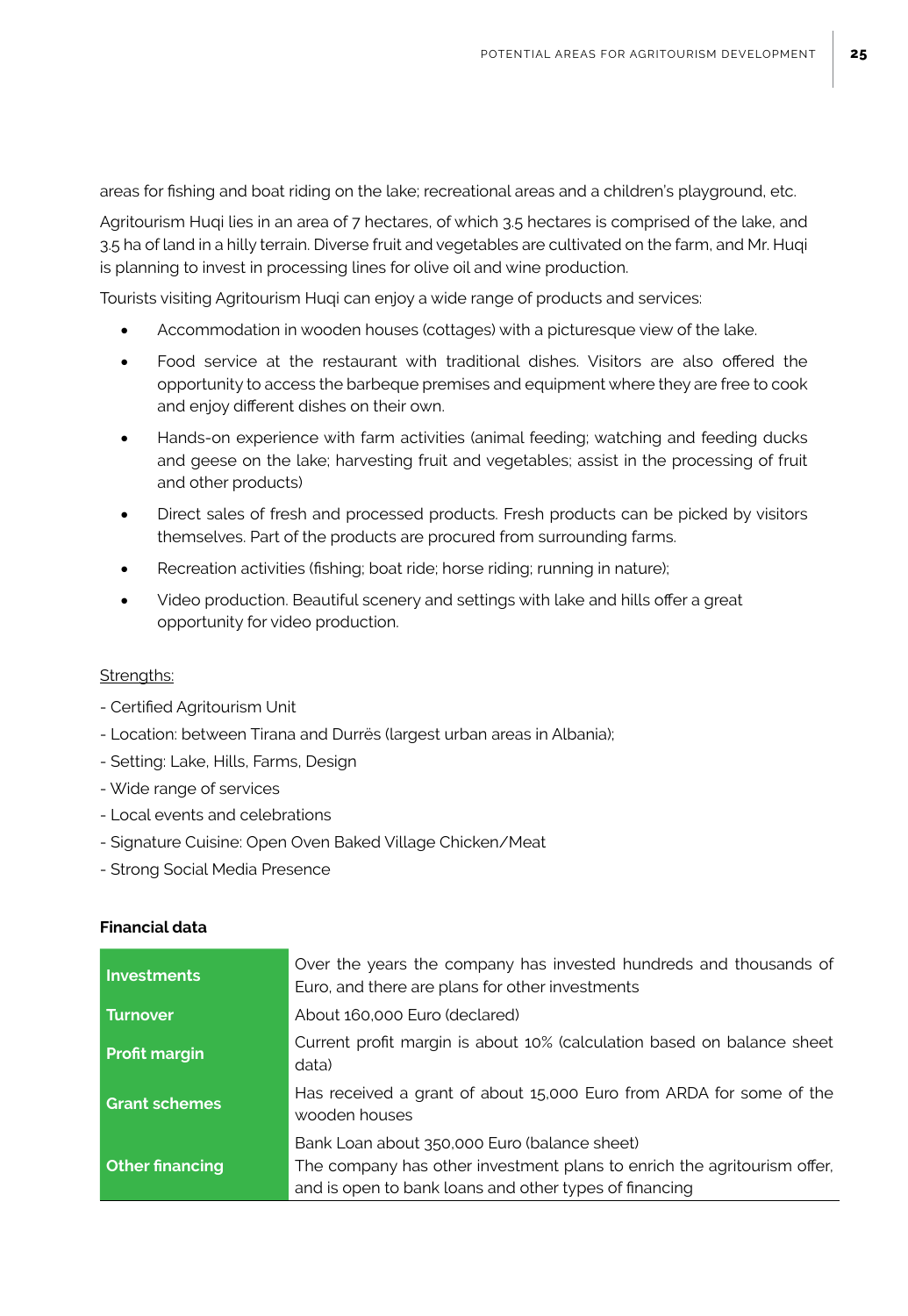### **3.3. MAPPING OF PROJECTS/ INITIATIVES IN THE FIELD OF AGRITOURISM**

There are several donor-funded projects involved in the agritourism sector in Albania. The projects are focused on promoting both supply and demand in the agritourism sector, and are expected to have an important impact in transforming the sector.

Tourism Investment and Finance Fund (TIFF). USAID, the Embassy of Sweden in Tirana, and the Center for Economic and Business Education (CEBE Albania) are implementing a \$1.435 million, 32-month project, which establishes a Tourism Investment and Finance Fund in Albania. The Fund will be a multi-partner, member-owned, nonprofit financial association that will provide capital and technical assistance to MSMEs operating in Albania's tourism sector.

TIFF contributes to improvements in the tourism sector, including Albania's business enabling environment and workforce capacities, and to serve as catalysts for job creation and economic growth. The Fund will concentrate efforts to develop agritourism and eco-tourism communities in rural, natural and protected areas. TIFF provides co-investment opportunities followed by expert advisory support to strengthen investment and increase its probability of success. More than 70 MSMEs will be supported through equity and business advisory services.

FAO Rural Development Initiative for Albania. The new Country Programming Framework of FAO and Albania, between the Ministry of Agriculture and Rural Development (MoARD) and FAO, will be a key contribution to the development efforts of Albania, covering the period through 2021. A strong focus of this new agreement is on supporting increases in rural income by promoting agritourism and improving the support provided to smallholders, particularly for rural women and youth. Support for Albania's legal and institutional frameworks for agri-food production and climate change resilience is aimed at increasing competitiveness and sustainability in the country.

D2T Project. USAID and the Government of Sweden are funding a three-year, US\$1 million project of D2T - that will advance a sustainable integrated tourism sector in the Municipality of Diber by developing eco-friendly, natural, cultural agritourism. The innovative D2T project is being implemented by the Albanian Local Capacity Development Foundation (ALCDF) in close partnership with the Municipality of Diber, CNVP and the local action group, Dibra Turistike.

D2T aims to increase the number of tourists to Diber and improve the quality of their tourism experiences. Through partnerships with businesses and local government, the project will: develop and market eco-friendly, natural, cultural agritourism attractions, such as hiking and biking trails; improve traditional guesthouses and villages. D2T project has invested on average 10,000 – 15,000 Euro per guesthouse, all of which have a potential to become full blown agritourism units. The project is expected to have a huge impact in transforming the agritourism sector in the region of Dibra.

Into Albania. IntoAlbania (Innovative Tourism in Albania) is a tourism development project funded by USAID (United States Agency for International Development) and Sweden (The Embassy of Sweden in Albania) and implemented by Creative Business Solutions CBS. IntoAlbania.com is a destination marketing platform for Albanian tourism. The mission of IntoAlbania is to promote Albania to the world, preserve its heritage, reflect its living identity, and enhance the local economy through e-commerce opportunities. IntoAlbania is an important initiative in terms of generating demand for agritourism holidays in Albania.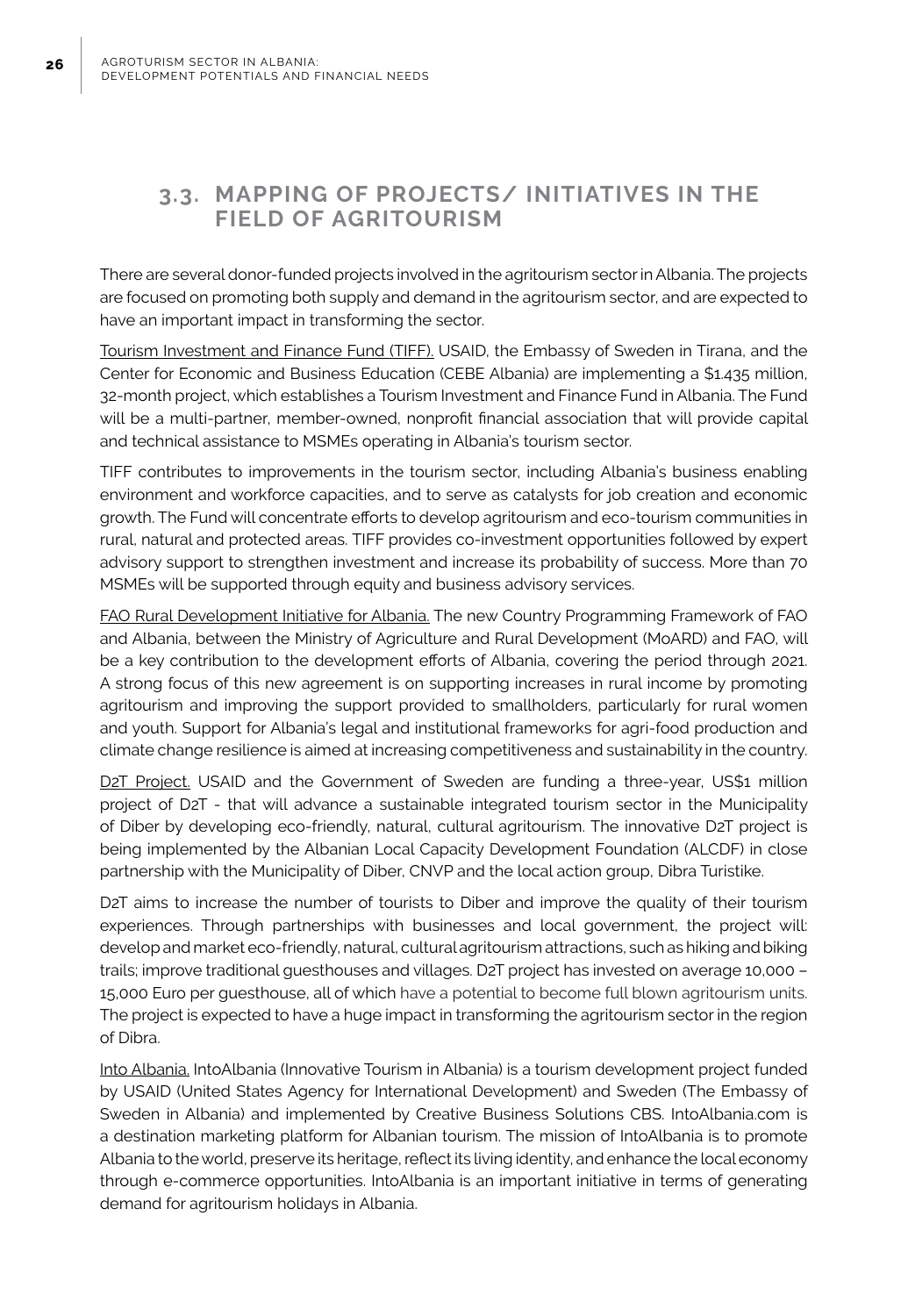USAID CEED – Agro Tourism Albania Project. The AgroTourism Albania project funded by USAID and the Government of Sweden aims to improve the living conditions of inhabitants in rural areas of Shkodra, Malësi e Madhë and Puka through employment in a sustainable and vibrant agritourism sector. The project supports the creation of replicable agritourism models and provides technical assistance to six fully operational agritourism farms in the region. The project has supported agritourism farms with investments to create fully operational guesthouses. Each of the six farms has received 25,000-30,000 Euro from the project to transform their old houses into bed and breakfast guesthouses. The project incentivized private investments which were around 20% of the total investments. It is implemented by an Albanian NGO, CEED Albania, which provides entrepreneurs with business know-how through its accelerator programs and connects participants to mentors and to a community of entrepreneurs that can help take their small businesses to the next level.

Brand Albania. CBS is implementing the Brand Albania project, a USAID-funded project to develop a national brand for authentic Albanian food products. The project aims to provide direct technical assistance to the private sector, while encouraging support, collaboration and a PPP with institutions of the Government of Albania (GoA) to establish "Brand Albania", a brand umbrella organization that promotes local quality products and related tourism initiatives.

The Brand Albania project, in cooperation with other implementing partners in Albania have organized awareness and information activities in order to promote local quality products and related tourism initiatives, including agritourism capacity-building. A collective trademark for Brand Albania has been developed and registered under the name OriginAL aiming to increase the quality of products and improve opportunities for local SMEs.

RISI Albania, Swiss-Albanian Twinning in Agritourism. Risi Albania is piloting a twinning and expertise exchange between businesses from Switzerland and Albania in alignment with the country's 100 Villages Strategy. The aim of this initiative is to provide knowledge to Albanian entrepreneurs involved in agritourism on how to make tourists stay longer in Albania, travel deeper into rural areas, and visit all-year around as they do when they visit Switzerland.

A number of agritourism businesses from the "100 Villages" initiative have visited Swiss businesses to observe best practices and establish business linkages. This twinning initiative started with an exchange visit of eight Swiss agritourism business owners who came to Albania and met over forty agritourism businesses with high potential for exchange with Swiss counterparts.

Awareness Campaign – Rural development through the support of Agritourism. The Ministry of Agriculture and Rural Development in collaboration with the Agriculture University of Tirana, University of Firenze and Credins Bank are organizing awareness seminars across Albania. Seminars are aimed at informing farmers and agribusiness about the potentials of agritourism for rural development and for diversifying their current activities. Farmers are presented with best cases from the Tuscany region in Italy, and the financing opportunities offered by Credins Banks.

### **3.4. EXPERIENCE DESIGN**

One of the most important characteristics of agritourism business is that they are dependent on their own resources and are responsible for all customer services. The agritourism sector stands a greater chance of success if farmers and agribusinesses understand that 'vacations'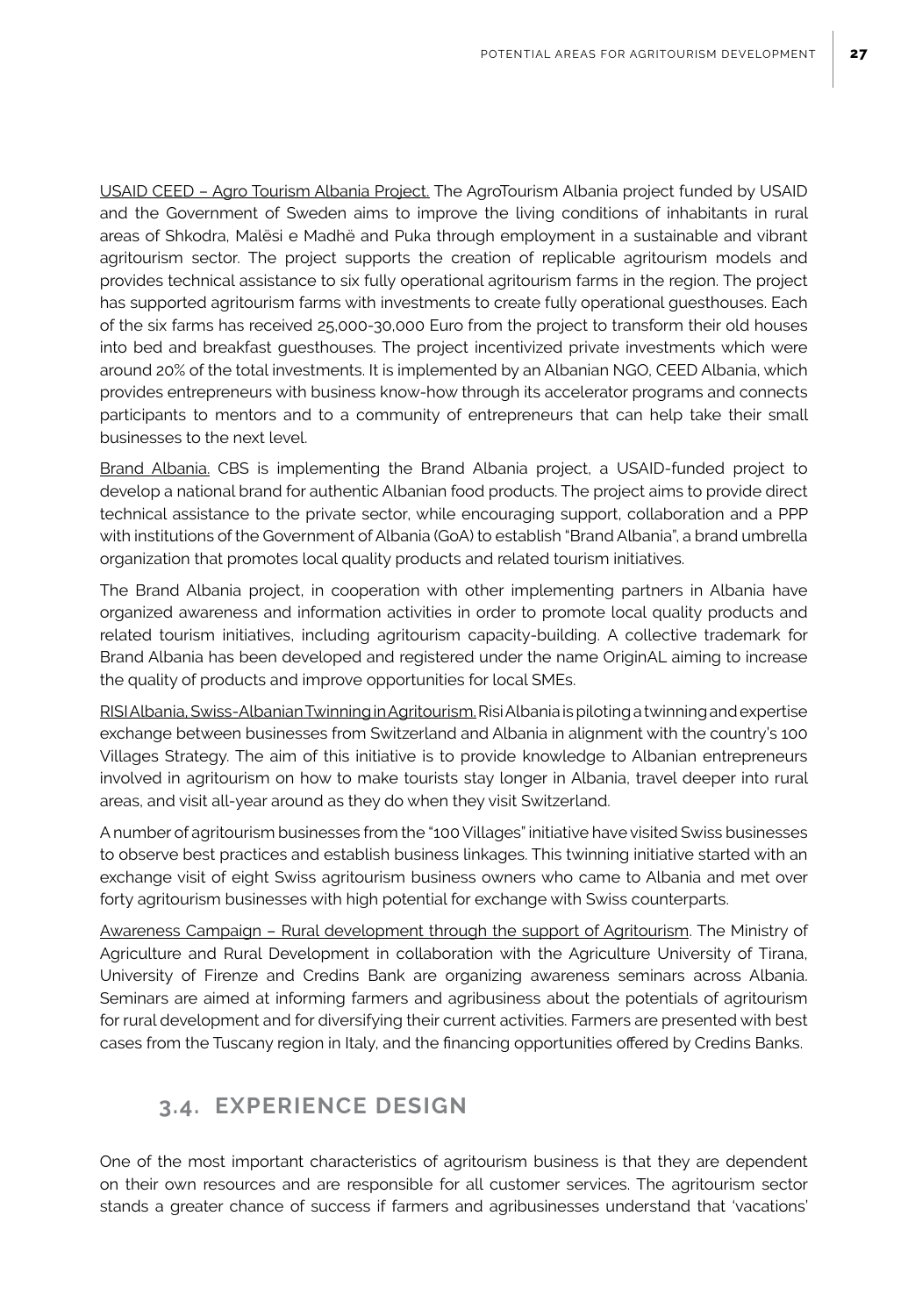are compressed into weekends to fit into busy work and school lives; travelers are taking shorter trips by car from their urban/suburban homes to the countryside; people are looking for new experiences and the opportunity to share those as a family.



**Figure 1:** Primary purpose of a trip to rural areas.

Source: Lattanzi, 2005

The primary purpose of travel to rural areas is for leisure4 . Farmers would do well to note this trend. Creating leisure activities on farms has the potential to attract and retain visitors to rural areas. Agritourism enterprises should offer more than just what's grown on the farm. Specialty foods like jams and jellies, country crafts, feeding animals, taking part in workshops and presentations, all make many agritourism farms a destination for activities and experiences as much as a place to buy fresh locally-grown food. It is important to allow guests to have a hands-on experience of traditional life in a village or farm. Agricultural activities where tourists can be involved in hands-on experiences which may include:

- Harvesting, mushroom-, herb-, fruit-, olive and grape picking, reaping and hay-making;
- Planting, ploughing, greenhouse and nursery tasks
- Animal Husbandry, milking, herding, shearing, dipping, beekeeping;
- Food processing, grape crushing, olive press, winnowing, milling;
- Tours and excursions, guided farm and crop tours, horse and cart, hayrides, local market;

Agritourism season in Albania is not well-defined, however, the period from March/April to September/October is most common for agritourism activities. Opportunities exist all year-round in agritourism, however, more efforts are required to move in this direction.

### **3.5. INCOME SOURCES IN AGRITOURISM**

Agritourism is being promoted as a way to generate additional income for farms and there are many ways to generate sales. Adding touristic services would serve as a diversifying strategy for farms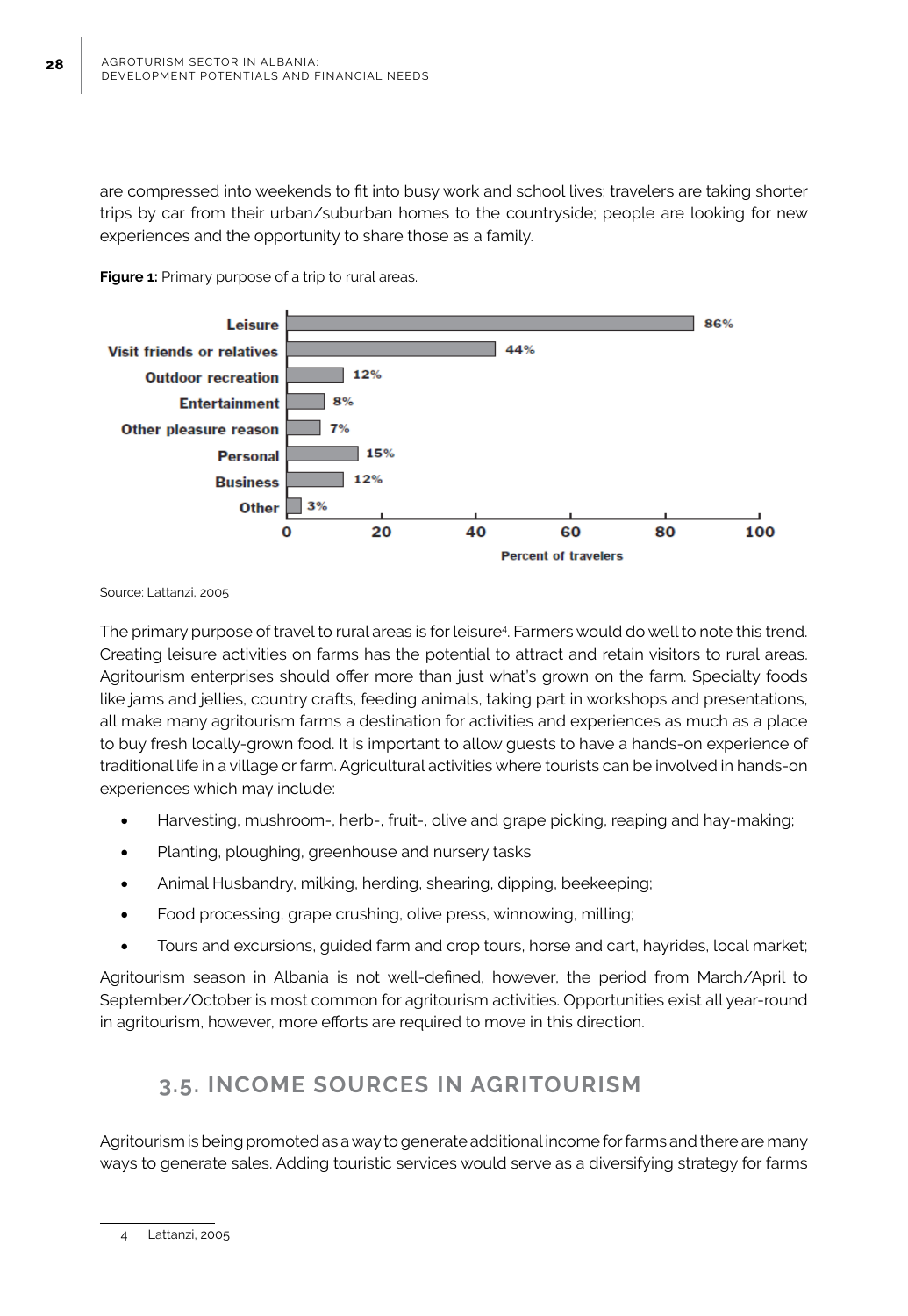contributing to a more sustainable income flow. This section describes possible income sources for agritourism destinations. The information presented refers partially to a study conducted by Ochterski and Roth (2008) and is adapted to the Albanian context.

#### **Accommodation fee**

Accommodation is an important service for a comprehensive agritourism experience. Newly established agritourism units have accommodation facilities on site and most farms are investing in the reconstruction of their old dwellings for touristic purposes. Accommodation fees represent a good income source for these farms. The average price in Europe for a double room (bed and breakfast) is around 75.0 Euro, while in Albania the price on average is 40 Euro. The much lower prices in Albania make the agritourism sector economically attractive to foreign tourists. Throughout the region prices are almost equal everywhere. See the figure 2 below for more information.



**Figure 2:** Average bad and breakfast prices for farm stays (Euro)

Source: Booking.com, TripAdvisor, IntoAlbania, etc.

#### **Food Service and Tasting fee**

Food services and tasting fees provide additional revenue streams for agritourism units. Most of the agritourism units in Albania have invested in restaurants and serve a wide range of traditional dishes, which are highly preferred by national and foreign tourists. Incomes from food serving are steadily increasing and there are cases where restaurant incomes dominate the structure of agritourism incomes (farm-to-table business model). Farms that grow or produce a wide variety of edible products might consider having a fee-based tasting experience as part of their agritourism income stream. Since these experiences are uncommon, the visitor is often willing to pay extra for the offer.

#### **Tour fee**

A tour fee provides the visitor access to the services of a knowledgeable guide or at least a guidebook for self-directed tours. Average tour fees are around 10-15 Euro per person. A tourist paying this fee desires information about and access to farm areas restricted to other visitors. In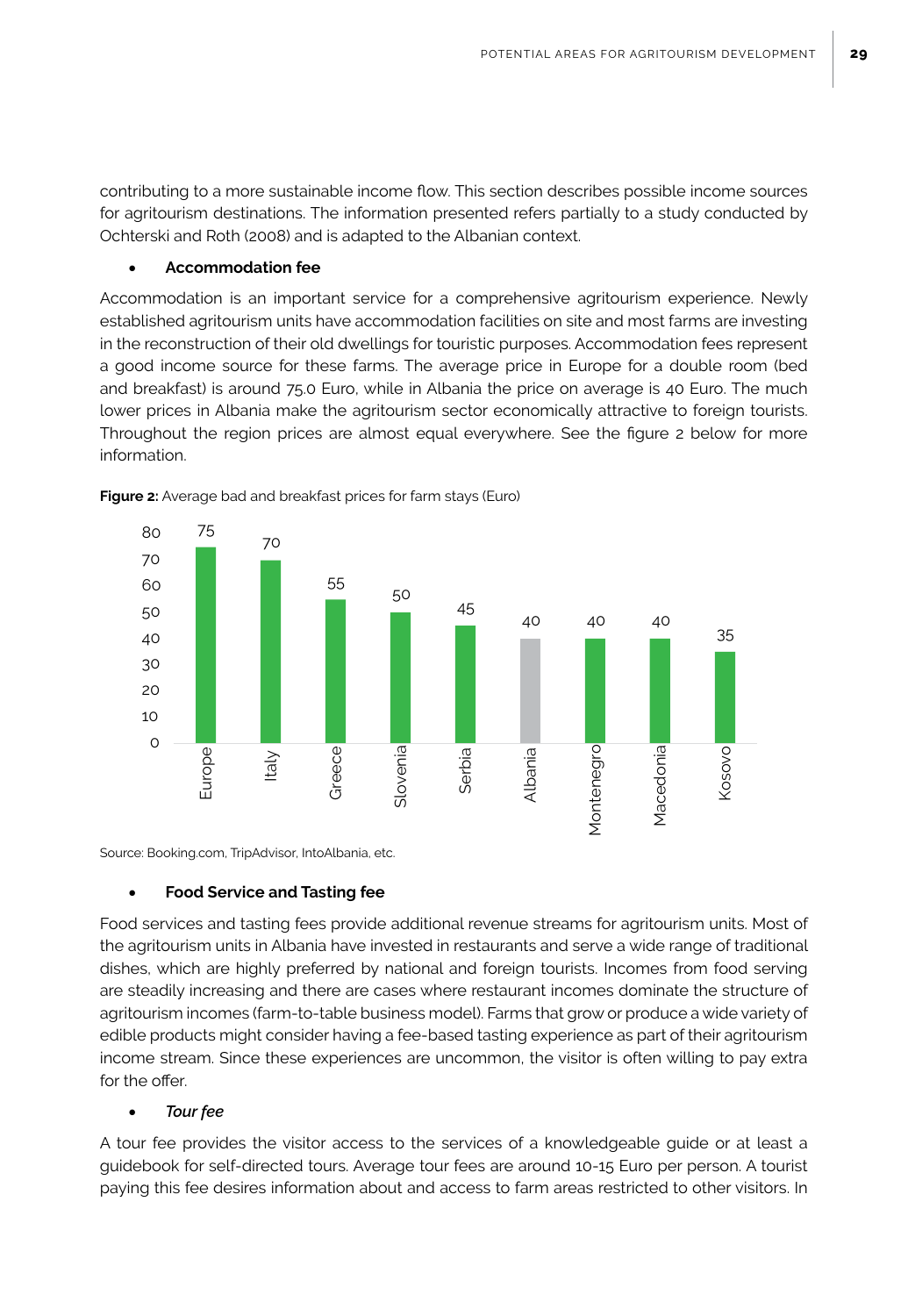return for their fee, the farm would provide a ticket or a badge indicating their status as a paying participant of the tour. Other than on farm tours, agritourism units can provide tour programs to the areas nearby, visits to natural attractions and other points of interest. Self-guided tours are generally free; however, group tours often involve significant staff time to prepare and host the tours.

#### Sales of fresh farm product to an expanded customer base

Through direct sales, farms secure the market for a part of their fresh products. These products are sold to an expanded customer base at retail prices. This results in higher incomes from agricultural activity as well as better profit margins.

#### **Sales of processed farm products**

Many farms have expanded into production and sale of value-added items. Processed products such as jams, pickled products, and dried fruit are often a better retail item for visitors since they can be transported with fewer issues when it comes to spillage or breakage. Sales of these products are enhanced when visitors can experience the farm first-hand.

#### • *Craft /souvenir sales*

In addition to farm product sales, farm owners can capitalize on the sale of souvenirs such as ornaments, handmade items, and rural antiques. Many agritourism operators worldwide have expanded into gift shops but this requires a lot of inventory and even more management. It could be a justified investment, though only once the farm is attracting a good number of visitors. Buying these products from other rural businesses to sell at a profit margin would provide incomes not only for the farm but also for rural communities nearby.

#### **Activity fee**

Tourists visiting farms are often very interested in participating in the farm's daily activities. Often there is a willingness for tourists to pay to experience a day in a life of a farmer. This provides an opportunity for additional income generation. Some examples of activity fee farms can include charges for: animal feeding activities; hay wagon ride; horse riding sessions; trips through the corn maze, working the land, etc. A farm can charge 10-20 Euro per person to provide this type of activity on a farm.

### **Educational and Skill -Building Fee**

Educational tourism opportunities are on the rise because many tourists prefer to stay active and mentally engaged, even while on vacation. Many nearby residents and neighbors will also take advantage of classes a farm might host. There are no practical restrictions on the classes a farm might offer. Some examples include: grain farms organizing bread-baking classes; fruit farms can show visitors how to make jam, jelly or fruit syrups; grape farms can host wine-making and wineblending classes, etc. Agritourism farms should consider this activity as a good source of income while developing their agritourism offer.

#### **Events Admission Fee**

An admission fee is charged to participate in events and activities, or tour special areas of a farm operation. Farms should not charge admission to a retail area (like a farm product shop) but to a more restricted part of the farm, such as entry to a milk parlor viewing deck. A general admission fee is usually used in place of other fees like tour or activity fees.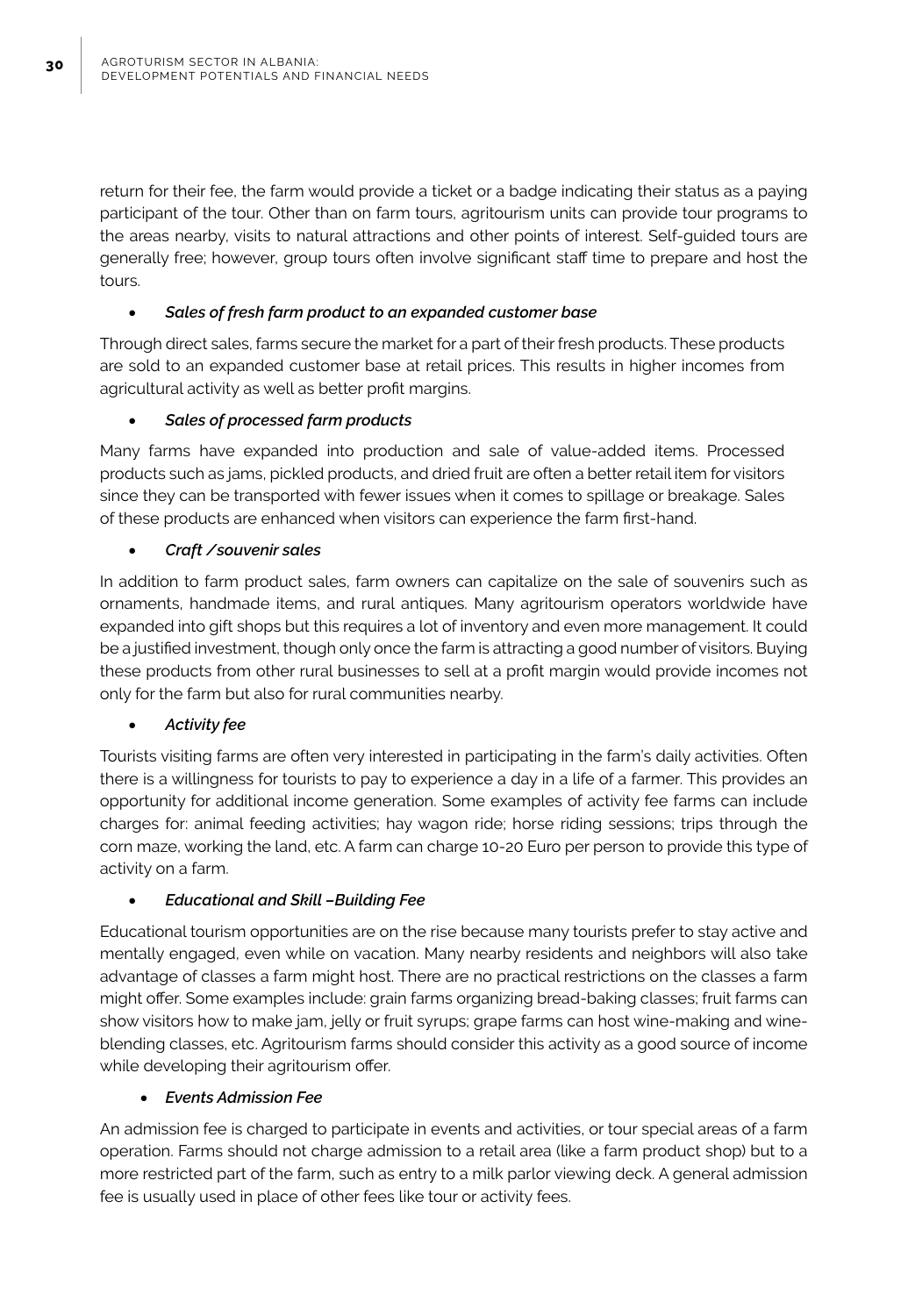### **3.6. DEVELOPMENT CONSIDERATIONS TO ENSURE THE SUSTAINABLE GROWTH OF THE AGRITOURISM**

Any product development initiative in the rural and agritourism sector should set goals to attract an increasing number of tourists from new markets, generate longer stays and increase the expenditures of each visitor.

A diversified offer increases the opportunities to attract tourists with special interests. Agritourism development should provide benefits to the rural population and preserve traditional rural landscapes and biodiversity.

There are several development considerations on the private and public level that would transform the sector if applied accordingly.

**On the private level**, agritourism enterprises should develop a unique mix of accommodation and experiences, in collaboration with local rural tourism providers. Networking and interfarm cooperation are vital for success: product design, marketing, service standards, learning, logistical support, mutual services – insurance and booking engine. The private sector should encourage rural communities to take ownership for the development, management, protection, and conservation of rural assets and locations.

**On the public level,** the respective planning and policy-making agencies should identify underutilized or redundant rural assets and develop strategies to make use of them. It is very important to encourage self-employment and motivate young people to stay in rural areas. There is a need to encourage the production of organic food and their sale through the tourism infrastructure. Attention should be given to the traditional appearance of family households, support in reconstruction and restoration of old traditional estates i.e. villages and hamlets, and to make the existing ones as traditional-looking as possible. Introduction of licensing could raise the quality levels of accommodation, catering and tourism. In terms of creating demand, it is very important to build awareness, understanding and enjoyment for the products and experiences available in agritourism units and rural areas.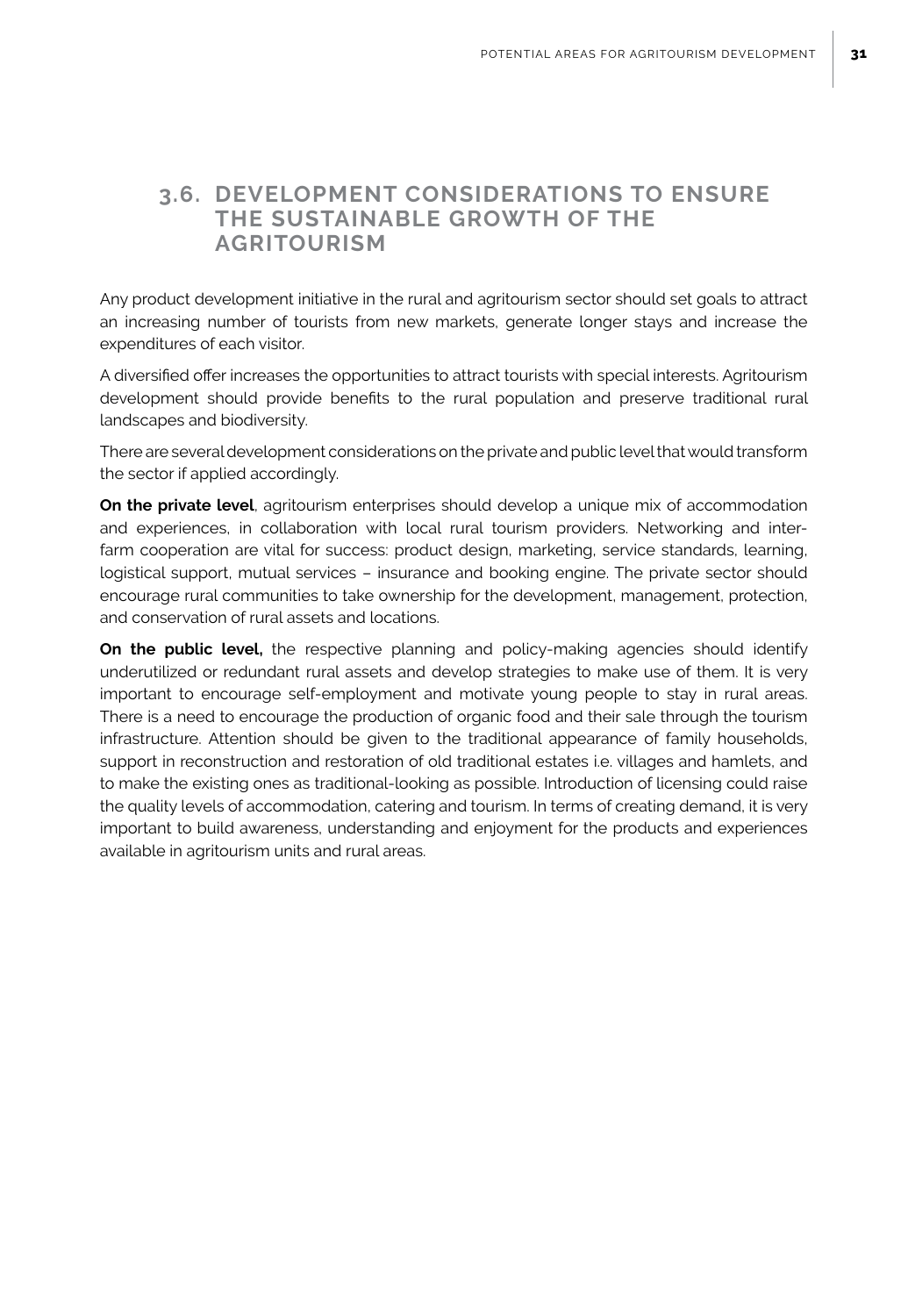# **4. SWOT ANALYSIS OF AGRITOURISM SECTOR**

As agritourism in Albania is still an emerging sector albeit with great potential for the future, a SWOT analysis would be a useful framework to analyze the sector's strengths and weaknesses as well as opportunities and threats. It helps the sector focus on strengths, work on its weaknesses, minimize threats, and take advantage of opportunities available.

**Table 3:** SWOT Analysis of the Agritourism sector in Albania

| <b>Strengths</b>                                                                                                                                                                                                                                                                                                                                                                                                                                                                                                                                                                                                                                                 | <b>Weaknesses</b>                                                                                                                                                                                                                                                                                                                                                                                                                                                                                                                                                                                                                                  |
|------------------------------------------------------------------------------------------------------------------------------------------------------------------------------------------------------------------------------------------------------------------------------------------------------------------------------------------------------------------------------------------------------------------------------------------------------------------------------------------------------------------------------------------------------------------------------------------------------------------------------------------------------------------|----------------------------------------------------------------------------------------------------------------------------------------------------------------------------------------------------------------------------------------------------------------------------------------------------------------------------------------------------------------------------------------------------------------------------------------------------------------------------------------------------------------------------------------------------------------------------------------------------------------------------------------------------|
| Exceptional geographical location<br>Beautiful and diverse nature (seaside, lakes,<br>$\bullet$<br>rivers, lagoons, mountains, hills, waterfalls)<br>Rich in cultural attractions and<br>$\bullet$<br>archaeological sites (most of them located<br>in agriculture rural areas).<br>Agriculture-based country (more than<br>$\bullet$<br>300,000 farms);<br>Old tradition of hospitality;<br>$\bullet$<br>Rich culinary and gastronomy offer with<br>٠<br>many traditional dishes (each region has its<br>own traditional dishes):<br>Wide range of traditional products<br>$\bullet$<br>(traditional product incubators are<br>emerging);<br>Low cost services; | Lack of experience and business<br>management skills in agritourism;<br>Low level of education of the rural<br>$\bullet$<br>population and the poor quality of<br>education in rural areas<br>Low focus of banks and FIs in financing<br>$\bullet$<br>the sector;<br>Lack of a national strategy for agritourism<br>development;<br>Lack of a value chain study for the sector;<br>Poor road infrastructure and poor public<br>$\bullet$<br>transport in rural areas;<br>Lack of adequate training programs for<br>$\bullet$<br>agritourism management.<br>High informality of agriculture sector;<br>Marketing is not on a high level, especially |
| <b>Opportunities</b>                                                                                                                                                                                                                                                                                                                                                                                                                                                                                                                                                                                                                                             | promotion;<br><b>Threats</b>                                                                                                                                                                                                                                                                                                                                                                                                                                                                                                                                                                                                                       |
| High priority in the Government Agenda<br>$\bullet$<br>(100 village program; important focus in<br>different development strategies);<br>Availability of funds for investments offered<br>$\bullet$<br>by different grant programs (AZHBR, IPARD,<br>other)<br>Increased focus of donor agencies (USAID,<br>$\bullet$<br>GIZ, EU, Swiss Cooperation, Swedish<br>Government);<br>Growing demand for agritourism<br>٠<br>experience from both national and foreign<br>tourists; (about 50% of the Albanian<br>population live in urban areas; 54% of the<br>world population live in urban areas);<br>Suitability for year-round agritourism;                      | Property rights problems might hamper<br>investments (land document important<br>criteria to benefit from grant program or<br>getting a commercial loan);<br>Mismanagement of waste in rural areas.<br>$\bullet$<br>Political instability could damage the<br>$\bullet$<br>country's image and result in low number<br>of tourists.<br>The growing trend of young people<br>$\bullet$<br>leaving rural areas for a better life in large<br>cities.                                                                                                                                                                                                 |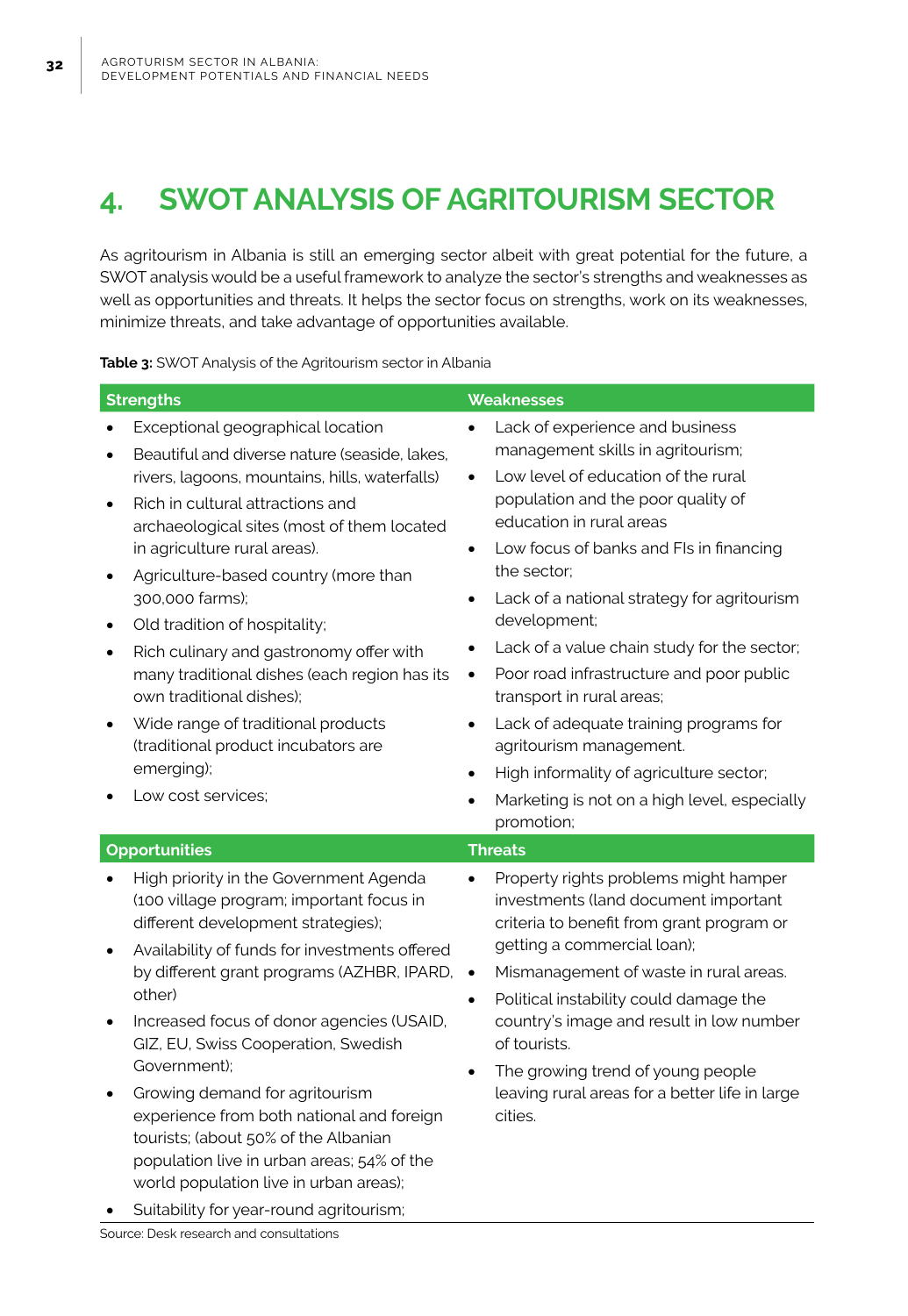It is very important for all the players in the agritourism value chain to work towards reducing sector **weaknesses** and minimizing potential negative effects of existing or future **threats**. There is a general lack of experience and lack of business management skills in the sector. The Government should increase its efforts to lower the level of informality needed to make the sector eligible for different grant programs and to qualify for commercial loans. There is a narrow focus by financial institutions on the agritourism sector and incentives should be introduced to motivate them to consider agritourism in their portfolio.

Several developments can negatively affect the sector performance. Currently, the political instability represents a great threat not only for agritourism but for the whole tourism sector in Albania. Other threats to the sector include the growing trend of young people leaving rural areas, mismanagement of waste, and property rights problems which can hamper investments in the sector.

Presented in table 3 below, is a detailed SWOT analysis which is based on thorough desk research and consultation with agritourism entrepreneurs and tourism experts.

Agritourism development in Albania benefits from a number of **strengths** and is expected to experience fast growth by taking advantage of numerous **opportunities**. Albania is an agriculturebased country, well positioned geographically, with outstanding picturesque nature, rich in touristic attractions and an ancient tradition of hospitality. The agritourism sector is a high priority on the Government agenda and has attracted the interest of donor agencies.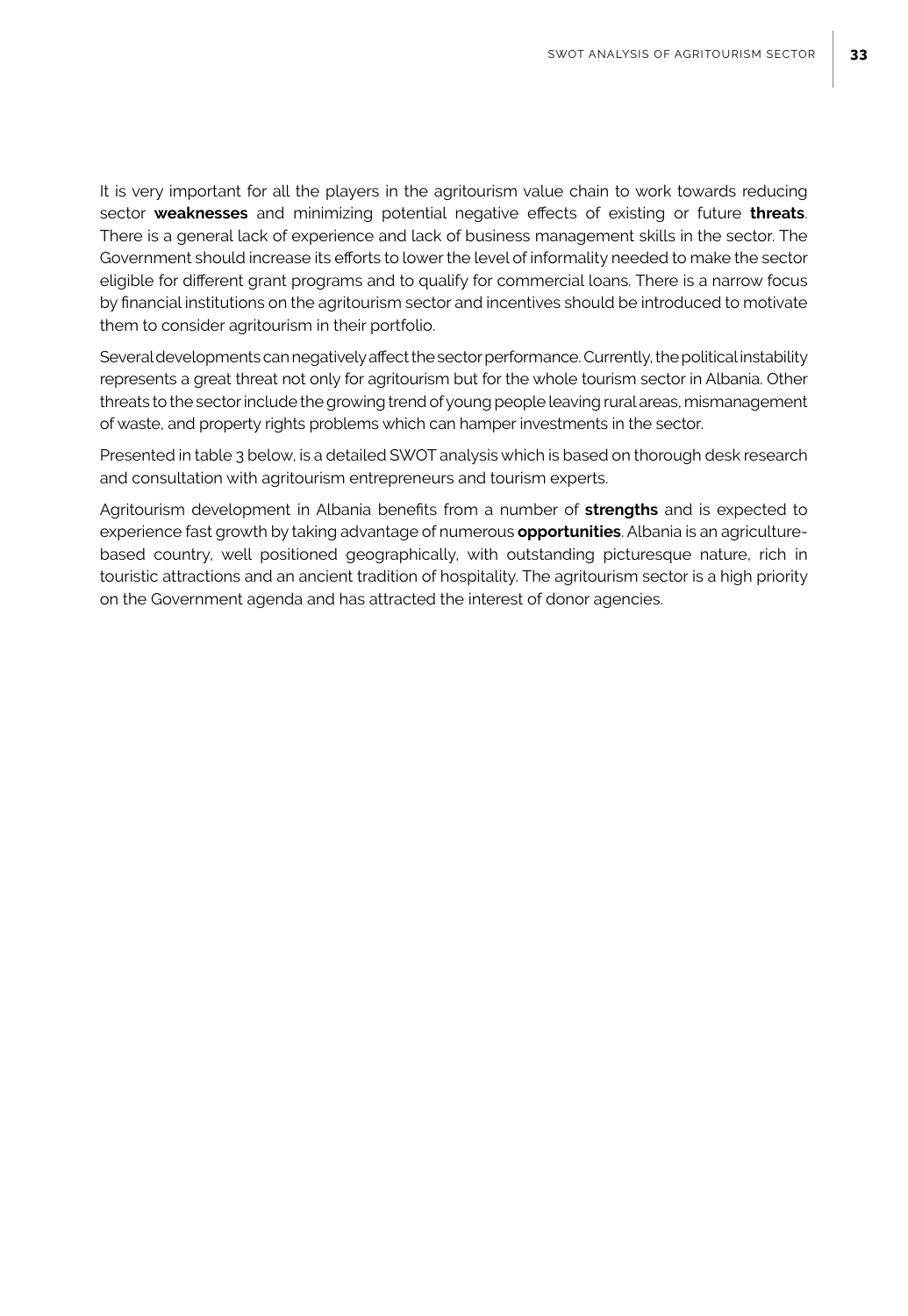# **5. AGRITOURISM FINANCING NEEDS**

As in many other sectors, access to finance is crucial for agritourism development. Among other reasons, low access to finance is considered a binding constraint on the growth of the agritourism sector. Despite the growing interest in investing in agritourism, there are still problems in matching the demand and supply of capital in the sector. To develop the agritourism sector more comprehensively, grant opportunities and fiscal incentives should be combined with the willingness of financial institutions to fund the sector with lending products tailored to their needs.

Based on recent investment trends and growth forecasts, agritourism in the near future represents a great market window for banks and FIs. In recent years, about 10 million Euro worth of investments were implemented in the agritourism sector, incentivized by different grant schemes such as the ARDA national schemes, SARED etc. The investment value is higher if we include private investment initiatives which is more difficult to measure. Based on these trends and considering potential opportunities in the sector (IPARD and ARDA grants, 100 Village program, other supporting program and projects), an estimated value of about 50 – 70 million Euros worth of investments are expected in the following 5 years.

Based on projects such as the CEED Albania project for agritourism, turning an old farm house into a guesthouse would require around 10,000-25,000 Euro. Small investments are typical in remote mountainous areas in Dibra, Kukës, Shkodër etc. where rural families transform their old dwellings into guesthouses in order to create additional incomes and add value to their agriculture products.

A medium-sized investment can be considered an investment of around 100,000 – 300,000 Euro. These investments are usually conducted by Businessmen & Chefs with hotel management experience who have a certain attachment to the area in which they are investing. Medium sized investments are expected in areas where agritourism adds to the current tourism offer. Here we include Gjirokastra, Berat, Korça, Vlora etc.

Large-scale investments can start from 300,000 Euro + and amount to millions of Euros. These types of investments are usually undertaken by recognized entrepreneurs from other industries who want to diversify their portfolio by investing in Agritourism. Recently, there has been a noticeable interest in making larger investments in agritourism by foreign investors (mainly Italian and Greek investors). Large investments are more likely to occur in central Albania due to high concentration of capital and large urban population seeking rural experiences.

### **5.1. EXISTING AGRITOURISM FINANCIAL PRODUCTS FROM BANKS AND FIS IN ALBANIA**

The sector is currently benefiting from nonrefundable grants provided by the IPARD and ARDA National Schemes and is set to benefit from the "100 villages" program that will provide funding and technical assistance. However, little focus is given to the agritourism sector by banks and financial institutions. The demand for investment loans is expected to rapidly increase in agritourism and banks & FIs should be prepared with tailored products to accommodate this growing demand.

**Intesa San Paolo** is one of the most important PFIs that has expressed its willingness to support the agritourism sector in Albania and has taken some concrete action in this regard. The bank has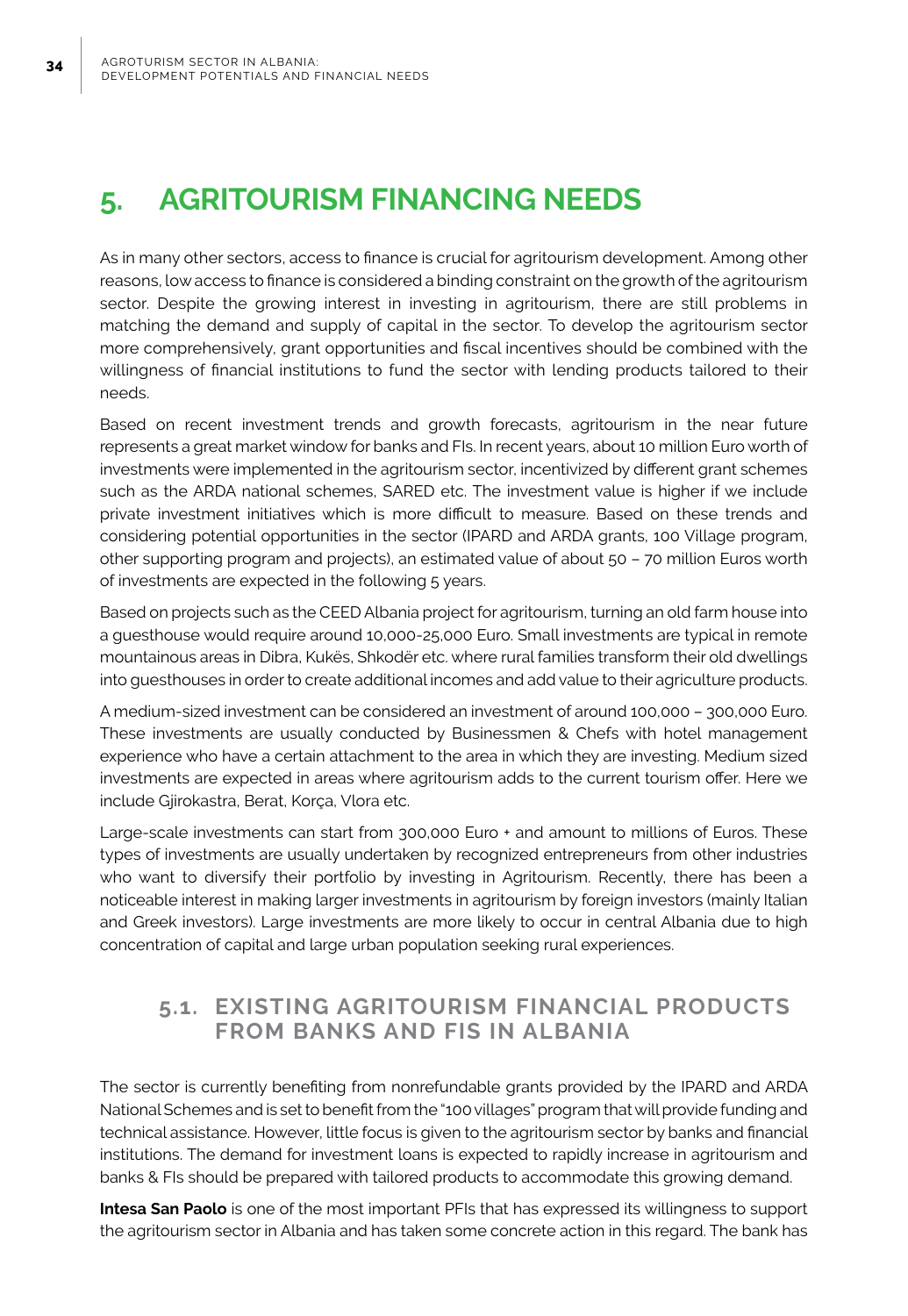developed four agritourism specific lending products:1) Investment loan for construction and/or reconstruction of agritourism accommodation facilities and purchasing machineries; 2) loans for investments in machinery and equipment to increase the quality and range of typical traditional products in support of agritourism; 3) investment loan for construction of agritourism restaurants or reconstruction of existing facilities to offer catering services; and 4) circulating capital to cover temporary shortages of liquidity. In order to ensure sound performance management and support new business, the bank has included agritourism lending activities in the Key Performance Indicators of its sale force in branches.

**Credins Bank** have developed a tailored loan product for agritourism called "Agritourism 100". The Bank is also a partner in an awareness campaign for "agritourism as a potential for rural development" together with the MoARD, University of Firenze and Agricultural University of Tirana. In these awareness seminars, representatives of Credins present the "Agritourism 100" products and express their willingness to finance the agritourism sector. However, they still include agritourism in their agriculture segment.

**Fondi Besa** is currently providing small loans for rural tourist businesses, a product financed by CESVI Albania in the framework of the project "Zana e Maleve". The target includes young people aged 18-35 years old with an idea to invest in rural and agritourism.

In 2018, **NOA**, an important microfinance institution in Albania, launched a loan product dedicated to tourism, more specifically for coastal, rural/agri and cultural tourism. For rural and agritourism, the product is dedicated to the reconstruction of old farm dwellings including all necessary furniture, as well as increasing and improving agritourism services. NOA also provides some incentives to potential clients of agritourism by charging lower interest rates compared to other sectors.

Generally speaking, there are as yet only a handful of initiatives in Banking and FIs for the financing of agritourism. With the exception of the above-mentioned initiatives, banks and FIs do not treat agritourism as a separate sector but include it in the agriculture portfolio. In general, despite the increased awareness for the potential of agritourism, financial institutions are not considering it as a new market window which deserves the development of sector-specific lending strategy.

### **5.2. FINANCIAL NEEDS OF THE AGRITOURISM SECTOR**

Based on recent trends and expected developments, the emerging agritourism units (will) need capital for the following investments/interventions:

Reconstruction of old dwellings. Most farms and agribusiness are family-run businesses that have been in the agriculture business for years. The increased awareness across the country about agritourism as an opportunity for additional incomes has incentivized many agricultural units to make use of their old traditional houses for bed and breakfast purposes. There is an expected increase in the demand of investment loans related to the reconstruction and furnishing of old houses to turn them into on-farm guesthouse facilities.

Construction of traditional style accommodation facilities and restaurants with traditional dishes and food products. A growing trend in the agritourism sector are investments in completely new agritourism businesses. Businessmen & Chefs with hotel management experience are investing in the agritourism sector by establishing farm and agritourism facilities at the same time. Investors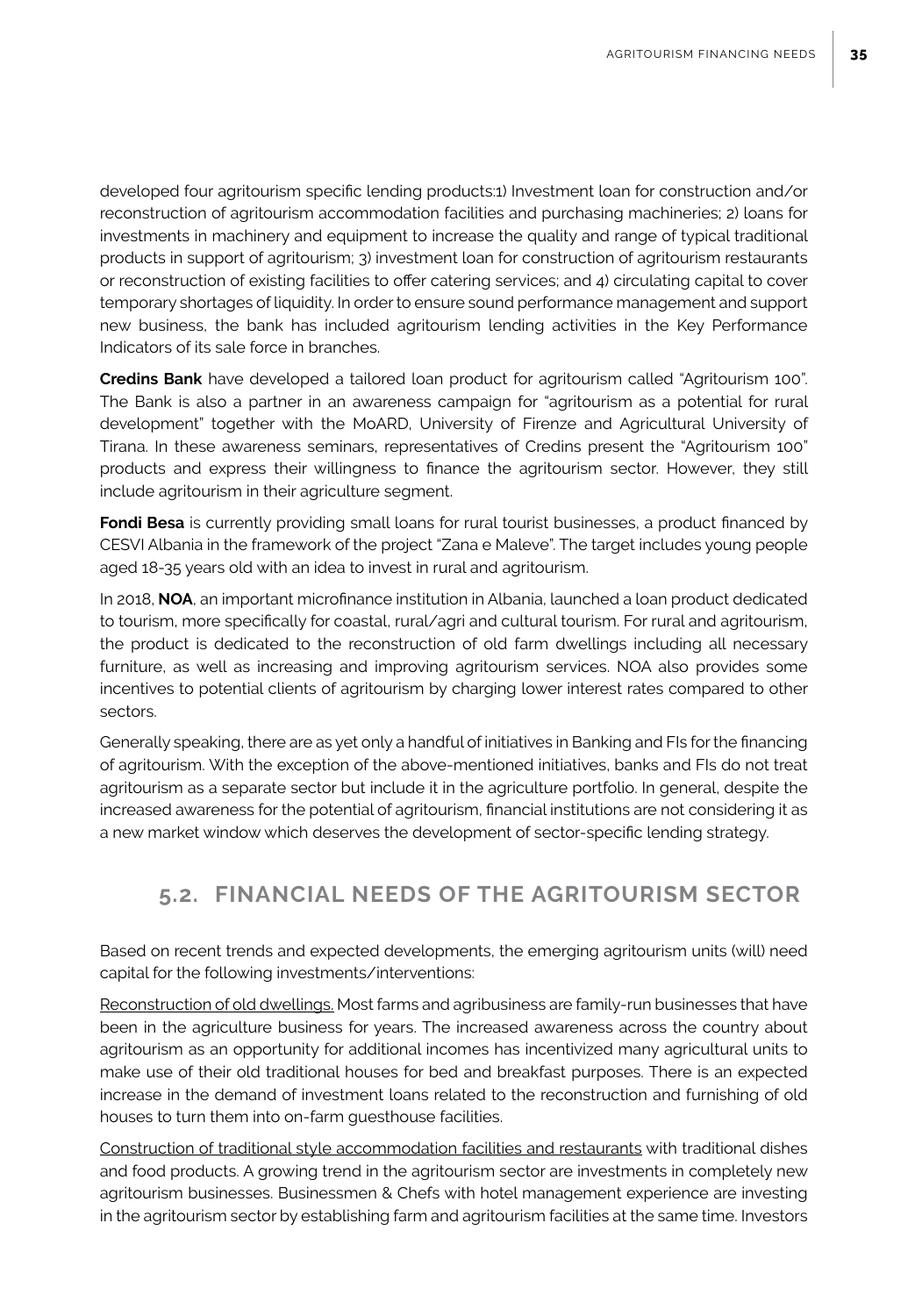from other sectors are also showing interest in investing in such completely new agritourism businesses. Demand for Investment loans for the construction of accommodation facilities and restaurants for agritourism purposes are expected to see rapid growth in the following years.

On-farm processing and packaging/labeling lines. Many farms adapting their agricultural activity into agritourism will need to invest in on-farm processing lines. Potential tourists seeking an agritourism experience expect to enjoy the traditional food and dishes that the farm has to offer and not the standard menus found in urban restaurants. Having said this, farms will need to invest in on-farm processing facilities and machinery. Some of the investments include small dairy plants, small-scale wineries, and wine tasting rooms, olive processing lines, etc. Traditional processed products are highly preferred by foreign tourists seeking agritourism experiences (gliko, jams, juices, dried fruits, etc.). Processed products can be served in a restaurant as well as sold directly to the visitors.

On-farm selling points offer a great opportunity to promote farm products to tourists and make direct sales at a premium price. In order to make direct sales in processed products, farms will need to invest in packaging and labeling technology in order to sell branded olive oil and wine, packaged dairy products, gliko or jams in jars, etc.

Agritourism businesses will need to invest in purchasing sports and recreational equipment. For a comprehensive touristic experience, agritourism units should invest in infrastructure and equipment for the on-farm provision of tourism services, including internal roads for access to accommodation facilities, children's playgrounds, swimming pools, sport sites, etc. Sometimes these types of investment are part of the entire agritourism project. There are also cases with established agritourism businesses that want to invest in expanding the offer of services.

Investments to develop agritourism activities on-site. Tourists may want to participate in several activities within a single day. Accessibility and availability of nearby activities are important features of agritourism businesses (Williams et al. 2011). Agritourism businesses therefore in order to adapt to consumer expectations may need to invest in developing on-site agritourism activities such as horse riding, bee-keeping, petting zoo, etc.

Certifications and quality standards. Tourists worldwide are becoming increasingly sensitive to the application of good agricultural practices, quality, and safety of products, and preservation of nature and biodiversity. About 64% of Europeans want a more 'eco-friendly' holiday. It is recommended that agritourism should spend money on acquiring licenses and certifications.

The standard for the certification of agritourism businesses has been decided upon and adopted in the DCM No. 22, Date 12.1.2018. This certification enables agritourism businesses to benefit from fiscal stimuli and the right to use the term "Agritourism" in their business name. There are also many product-related certifications such as HACCP manual, Organic, Global GAP, ISO, etc.

Agritourism businesses will need to invest in developing quality standards in agritourism – adopting ISO for environmental and quality assurance, hygiene, and other standards as well as the development of a quality assurance program. Developing quality assurance programs and obtaining quality standards certification, requires professional expertise, time and money which many small farms don't have. Banks and FIs are recommended to develop tailored loan products to address this vital need for the sector.

Promotion and marketing investments. Once an agritourism business is established, there is a vital need for marketing and promotion in order to succeed. Tourists don't just show up. Agritourism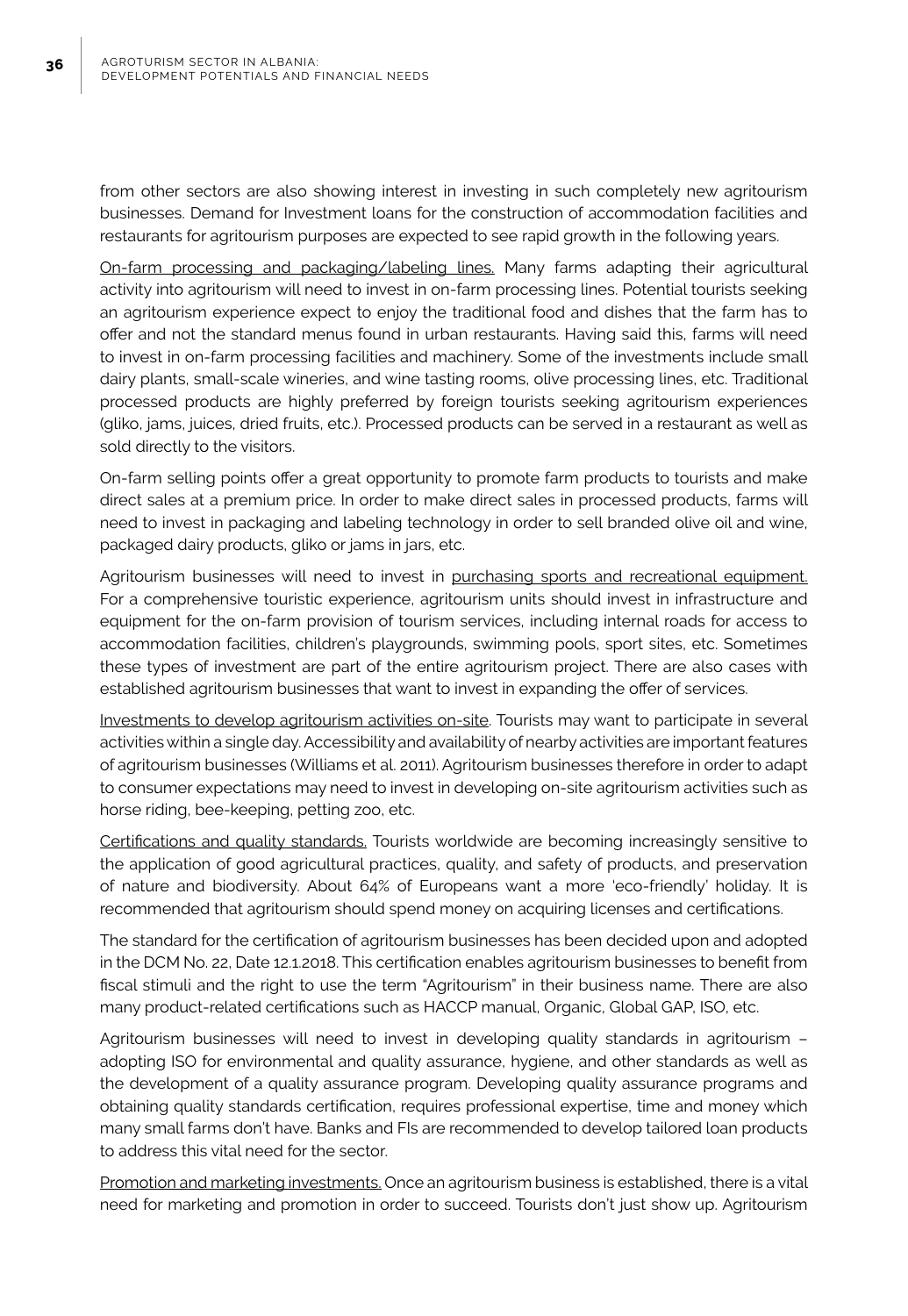entrepreneurs must let customers know where the farm is and how visiting it benefits them. If the agritourism business is marketed well, the chances of the business succeeding will improve. Agritourism businesses should develop a marketing plan and spend money on availability and a visible online presence (website, social media), advertising, producing brochures and leaflets and other marketing investments. Most of the small farms that have turned to agritourism don't have enough liquidity to afford a marketing and promotion campaign. Dedicated loans for marketing and promotion activities of agritourism businesses represent a good market opportunity for banks and financial institutions.

In general, a high need for investments exist, but according to the banks and FIs there is a surprisingly low demand for agritourism loans. Low demand can be a result of low access to information about the bank products, perception of high interest rates etc. Banks, FIs and other relevant actors should support and develop demand creation initiatives in order to capture the market opportunity offered by the agritourism sector.

### **5.3. MAIN RISKS ASSOCIATED WITH AN AGRITOURISM BUSINESS**

Agritourism is considered a great opportunity for income diversification and job creation. However, like any other business, agritourism businesses face several risks. There are six main categories of risk that may be relevant to agritourism enterprises. Legal risk is perhaps the most commonly recognized risk, but agritourism businesses also face human resources risk, business interruption risk, production risk, marketing risk, and financial risk<sup>5</sup>. .

Legal risk. State laws and regulations concerning public health & safety; land use & development; licenses & taxes, the environment. Limited information about the laws regulating the sector might result in breaking certain standards related to public health and safety, environment protection, proper use of land, licenses and taxes, etc. Also, this limited information can prevent the agritourism units from receiving grant funds and benefit from fiscal stimulus offered by GoA.

Human resources risk. In Albania, most of the agritourism enterprises are family-run businesses. HR risk is related to the changes to a family that might impact business management (death, divorce, disability, disagreement). HR risk is also associated with hired employees. If employees have not clearly understood what has to be done to be successful, this might bring management problems and can reduce the quality of the farm touristic offer.

Business interruption risk. Loss of income due to hazardous weather, natural disasters.

Production risk. Agritourism enterprises that incorporate or rely on the production of agricultural commodities, specialty crops, or livestock often face production risks. Weather conditions, disease or pests may decrease or eliminate yields altogether. Food safety and quality may be compromised by mismanagement of waste in the areas where the business operates, which increases the potential for disease or pathogens to spread among crops, livestock or products.

<sup>5</sup> Megan L. Bruch – Department of Profitable Agriculture – University of Tennessee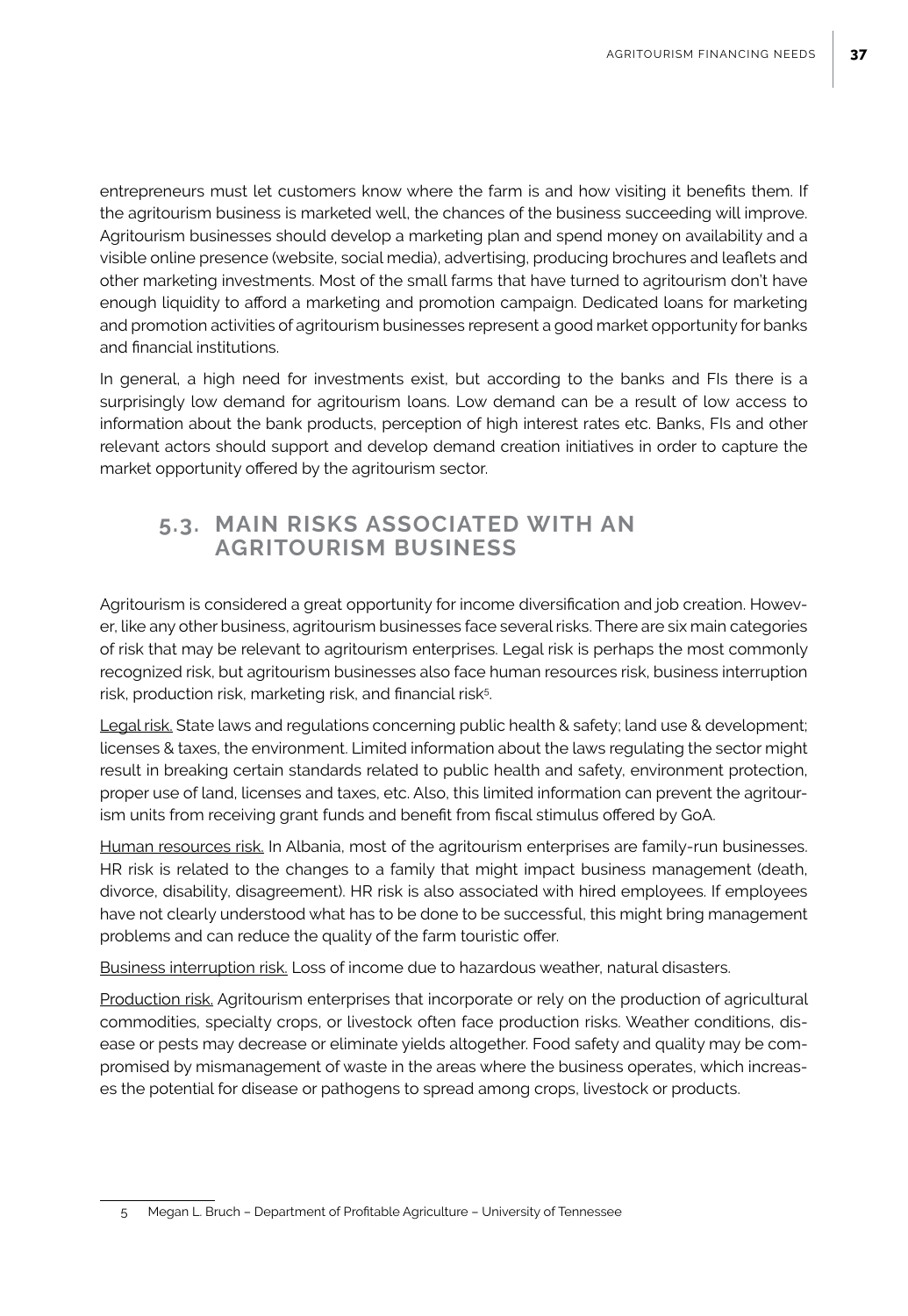Marketing risk. May include not being able to attract enough customers, attracting more customers than you can accommodate for a quality experience or negative impact from a new source of competition.

Financial risk. This risk is related to the inability of meeting cash flow needs, obtaining affordable debt capital, maintaining or growing equity in the agritourism enterprise, risk of having property damaged or stolen (which would require new unexpected investments).

### **5.3.1. Risk mitigation strategy**

In order to eliminate or mitigate the above-mentioned risks, agritourism entrepreneurs should develop comprehensive risk management systems and define concrete steps to be followed on a regular basis.

Regarding the legal risk, agritourism managers should ensure a good knowledge of state laws and regulations concerning the sector, understand the licensing and taxation system, and strictly apply food safety and quality procedures. It is very important for agritourism owners to have a full understanding of the agritourism concept, and carefully read the DCM No. 22, Date 12.1.2018 on "Approval of criteria for certification of Agritourism Units" and DCMs No. 711 and 730 for "Conditions, Criteria and Procedures for the Classification of Accommodation Structures".

Human resources risk can be mitigated by regularly training the staff about agritourism services provision, good agricultural practices to follow, customer management skills, etc. It is very important for the staff to understand the business strategy meant to bring success for the particular agritourism unit.

Business interruption and production risks are directly related to agricultural production in the agritourism business. Fortunately, insurance companies are finally considering agriculture in their portfolio for insurance products. So, an option might be to insure agricultural products, which would mean additional costs for farms, but would help avoid the potential financial losses in the future. However, it should be clearly stated that agritourism itself is considered the best diversification and risk mitigation strategy for any farm and agribusiness.

Dealing with marketing risk requires good planning of marketing efforts. Agritourism businesses have a vital need for marketing and promotion. Agritourism businesses should develop a marketing plan and spend money on being available online (website, social media), advertising, producing brochures and leaflets and other marketing investments.

Mitigating the financial risk requires sound financial management of the agritourism activity. Adding tourism activity to the farms increases the sources of income but at the same time increases the complexity of financial management. With the increased number of income sources, agritourism units should carefully plan and forecast incomes in order to avoid shortages in cash flow needs.

It is very important to emphasize that agritourism is widely accepted by policy-makers and academia among the best diversification strategies for agriculture and rural development. Agritourism should be considered also as a mitigation strategy for marketing and financial risks for farms and agribusinesses.

The analyses of the financial needs and main risks associated with agritourism businesses should help banks and financial institutions in developing their lending strategies for the sector. Different financial needs of the sector should orient banks and FIs when developing tailored lending prod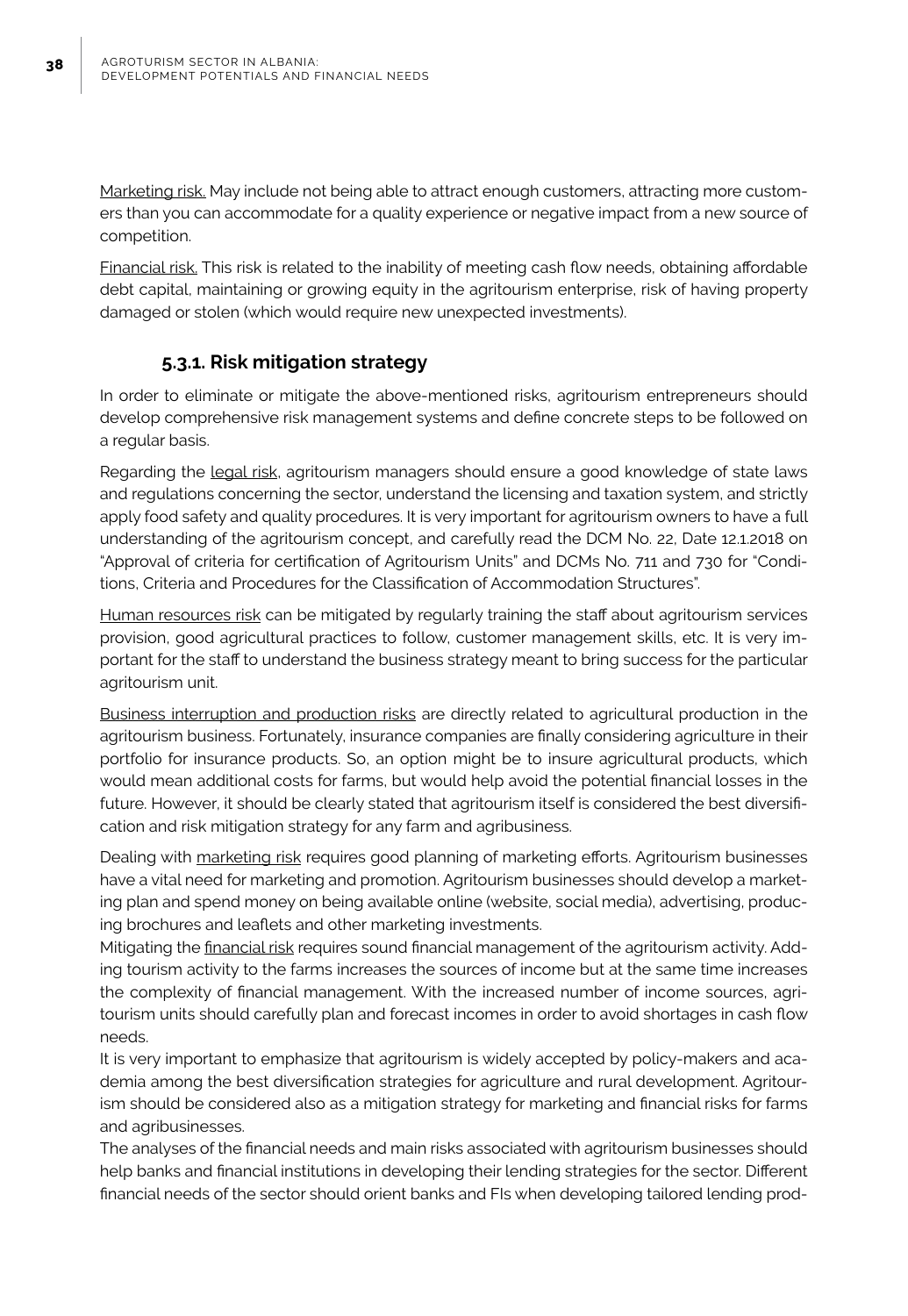ucts to address any needs. This information might be important for risk departments of financial institutions in developing scoring models for the agritourism sector.

### **5.4. POTENTIALS FOR LENDING AND PROPOSED LOAN PRODUCTS FOR AGRITOURISM SECTOR**

In Albania, there are approx. 350,000 farms and based on INSTAT official data, there are around 142,000 farms with more than 1 ha of land and around 49,000 farms with more than 2 ha which can potentially add agritourism in their activity by representing a great market opportunity for Banks and FIs. Most of them are located in the regions of Vlora, Fier, Korça, Elbasan, Berat, Durrës and Tirana.

Based on interviews with experts of MoARD and LGUs representatives, in each region there are around 500 farms registered that fit agritourism characteristics and about 20% of them are willing to start an agritourism business. Having 12 district/regions would mean a potential of 1,200 new agritourism waiting for investment opportunities to become established in the next 5 to 7 years, representing a great market opportunity for Banks and FIs.

High fragmentation remains the big problem, preventing farms and agribusinesses from benefiting from economies of scale. Farms not being able to benefit from economies of scale due to a fragmented land area can diversify the activity by adding agritourism offer. While the average farm size is considered low for agriculture purposes it opens the opportunity for agritourism development.

Agriculture loans have had a positive trend until the  $3<sup>rd</sup>$  quarter of 2018. While in the 4<sup>th</sup> quarter of 2018 and 1<sup>st</sup> quarter of 2019 agriculture loans reached the lowest level of the last 3-4 years. The agriculture sector remains underfinanced. In 2018, Agriculture loans were only 1.5% of the total loans (BoA, 2018). While non-bank financial institutions are paying higher focus on agriculture. About 12% of the total loan amount of MFIs are dedicated to the agriculture sector (BoA, 2018). Banks and FIs considers the sector risky, while farmers and agribusinesses list the access to finance and high cost of financial products among the three main constraints to growth (BoA, 2017). The development of the agritourism sector has the potential to bring a positive trend to lending to the agriculture sector. Farms turning into agritourism units become less risky for banks and financial institutions.

There is no official data about the destination of agriculture loans, however, loans and grant funds have been used for plantings and yield increasing technologies, construction of warehouses, processing, packing and labeling machinery and equipment, agriculture tractors and aggregates, processing factories, etc. Movable (machinery, processing lines, tractors, and other vehicles) and immovable assets (land, warehouses, and private houses) have been used as collateral for a loan from the agriculture businesses. All these investments have transformed the agriculture sector in the last ten years, providing a good foundation for agritourism development.

Agritourism as a diversification and risk mitigation strategy is expected to strengthen the relationships between agribusinesses and financial institutions, which should be prepared with tailored lending products for the agritourism sector. Listed below are some proposed loan products to be considered by banks and FIs.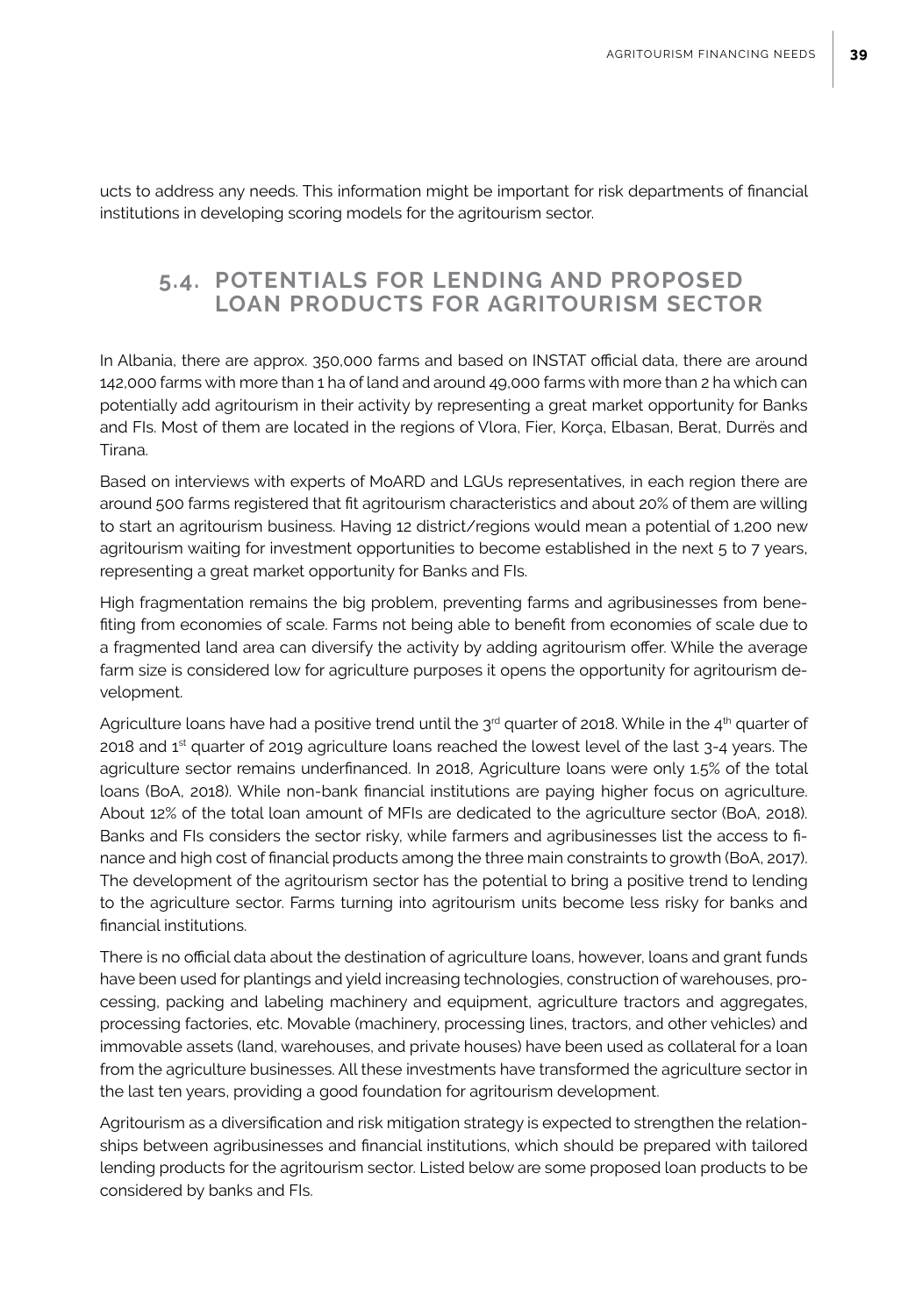#### **Table 4:** Proposed lending product for agritourism sector

| <b>Product type</b>       | <b>Agritourism Development Loan</b>                                                      |  |  |  |  |
|---------------------------|------------------------------------------------------------------------------------------|--|--|--|--|
|                           | New & Existing agritourism enterprises;                                                  |  |  |  |  |
| <b>Target Customers</b>   | Farms & agribusinesses turning into agritourism units;                                   |  |  |  |  |
|                           | Construction of accommodation facilities including all<br>necessary furniture equipment; |  |  |  |  |
|                           | Reconstruction and furnishing of on farm old traditional<br>houses for tourism purposes; |  |  |  |  |
|                           | Construction of catering facilities (restaurants, bakeries, dining<br>tents etc.)        |  |  |  |  |
| Loan Destination/         | Purchase of sports and recreational equipment;                                           |  |  |  |  |
| <b>Purpose</b>            | Internal road and parking places etc.                                                    |  |  |  |  |
|                           | On farm processing and packaging lines;                                                  |  |  |  |  |
|                           | Developing on site agritourism activities;                                               |  |  |  |  |
|                           | Product related certifications;                                                          |  |  |  |  |
|                           | Quality assurance standards;                                                             |  |  |  |  |
|                           | Marketing and promotion activities;                                                      |  |  |  |  |
|                           | Up to 400,000 Euro or equivalent in other currencies                                     |  |  |  |  |
| <b>Loan Amount</b>        | The loan amount should be flexible based on customer needs and<br>types of investments   |  |  |  |  |
| Currency                  | ALL/EUR                                                                                  |  |  |  |  |
| <b>Grace Period</b>       | Yes                                                                                      |  |  |  |  |
| <b>Repayment Method</b>   | Irregular (seasonality of the sector should be considered)                               |  |  |  |  |
|                           | Up to 15 years for large investments                                                     |  |  |  |  |
| Payback period            | Negotiable for other costumer needs.                                                     |  |  |  |  |
|                           | Un/Secured Loan (Land, Buildings, Equipment, Guarantee Funds, etc.                       |  |  |  |  |
| <b>Loan Security Type</b> | Unsecured for loans up to 15,000 Euro                                                    |  |  |  |  |

\*Based on our research study the sector does not present working capital need due to the nature of the activity without inventory stock and no receivables. Investment Loan is the only product offered from PFI that accommodate investment needs of the sector.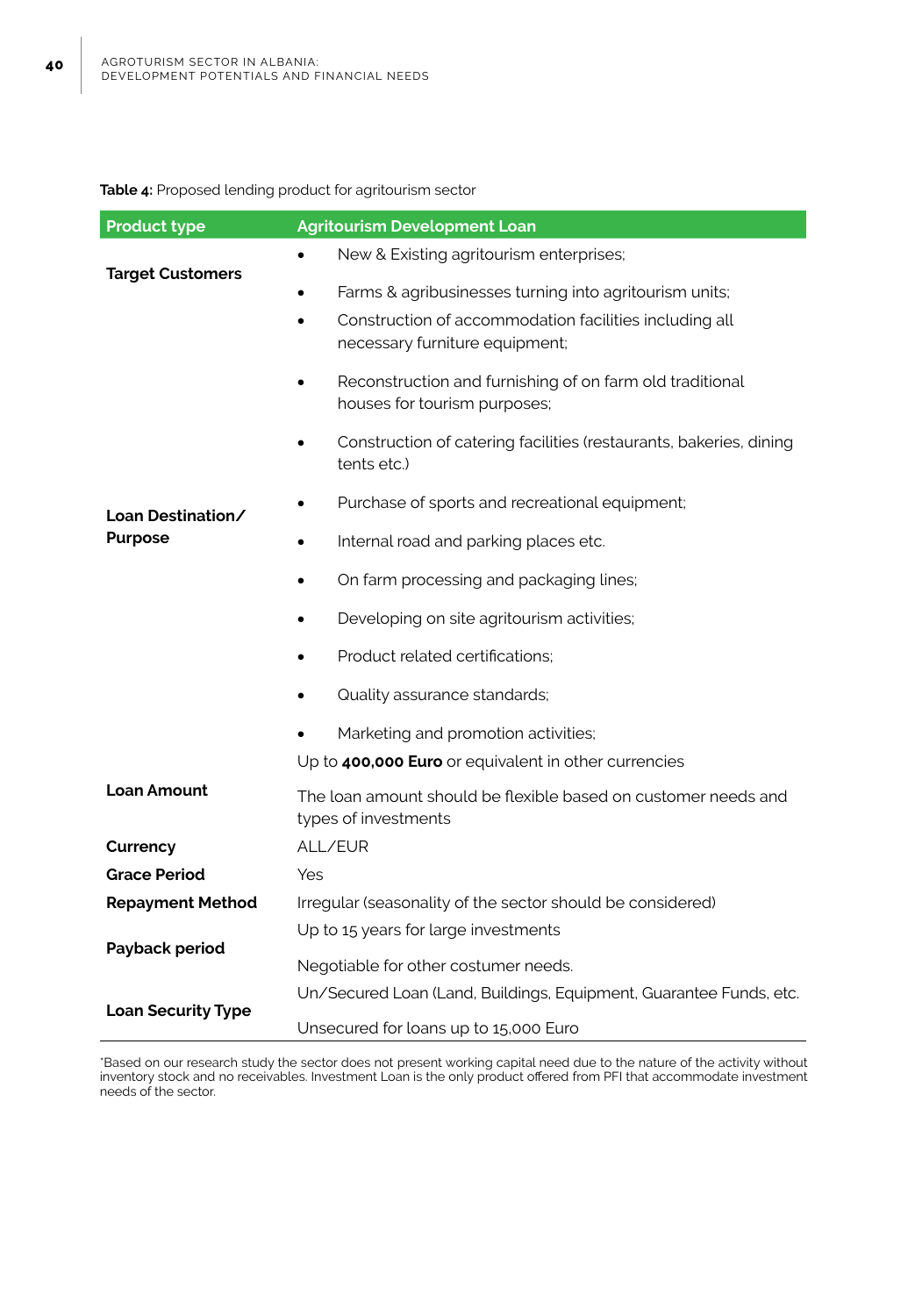# **6. RECOMMENDATIONS TO PROMOTE AGRITOURISM POTENTIALS FOR FINANCING**

This section provides some useful recommendations for PFI's on potential initiatives and activities that should to be considered in order to take advantage by agritourism potentials for development. Agritourism is an emerging sector but an action plan to promote its potentials would be helpful to convert the need for new investments into request for financing.

- Develop awareness campaigns combined with capacity building activities with relevant actors about the sector potentials for investments and financing opportunities.
- Matchmaking events in the agritourism sector by bringing together different stakeholders would be useful for potential agritourism entrepreneurs to understand the financing criteria, while banks and FIs can better understand the sector needs for capital.
- Facilitate public and private dialog with focus on demand creation initiatives such as awareness campaigns about what constitute rural areas attractive and national promoting strategies for agritourism etc.
- Create synergies with current projects and initiatives in the agritourism sector would be important in producing a better combined effect in the mission of improving access to finance for the agritourism sector.

Although a great need for investment is revealed, there is a low demand for loans from the agritourism sector. PFI's should be more active and cooperative to develop and implement activities that would boost the demand for investment loans from the agritourism sector. PFIs are already financing Agritourism under agriculture loans. However, developing dedicated lending products would create better chances to capture the market demand and grant new loans. Tailor-made lending products combined with dedicated lending strategies will exploit sector potentials for financing and new investments. Banks and FIs should consider the rise of agritourism as a new market window, by treating it as a new segment and develop a sector specific risk approach.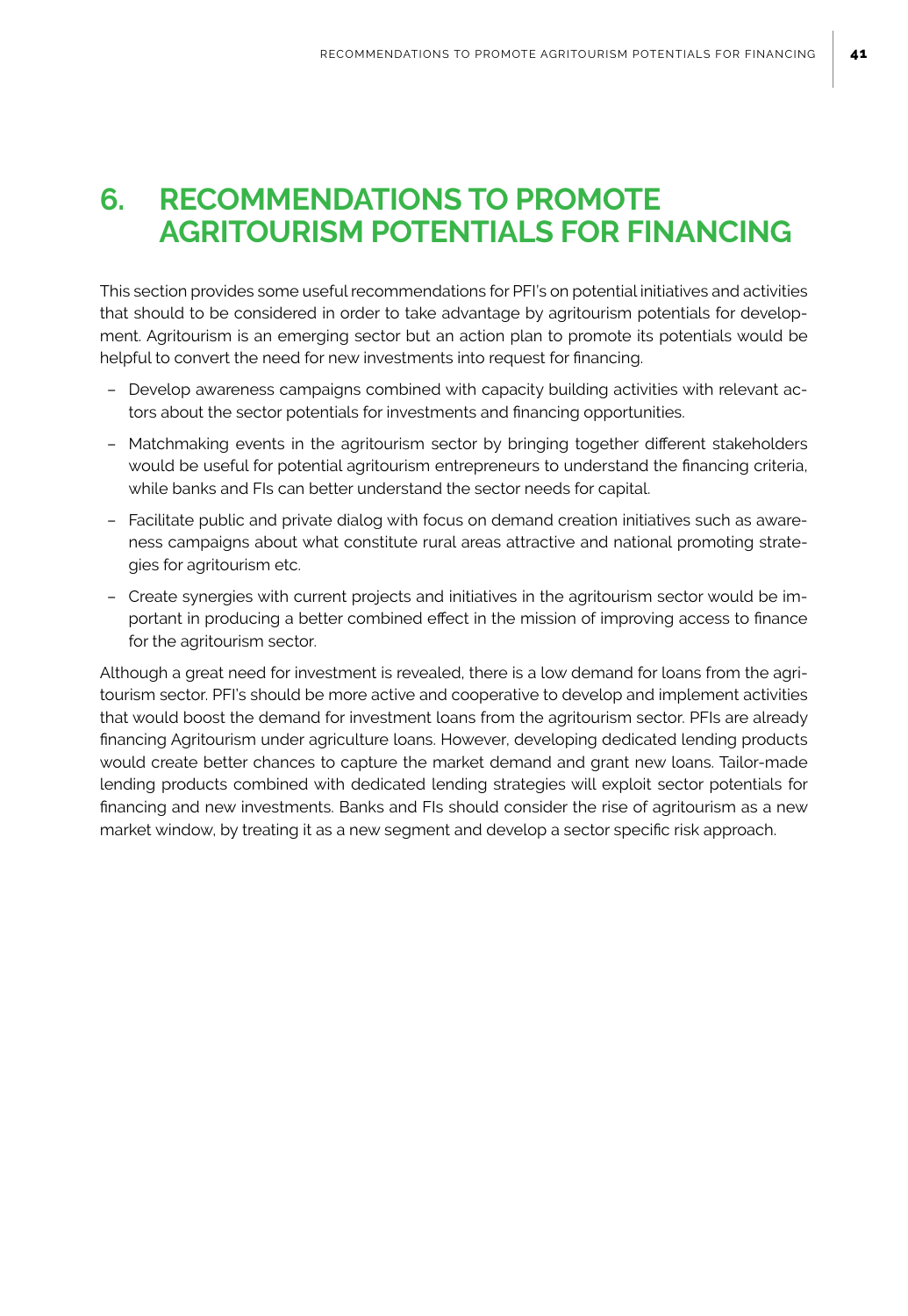# **SOURCES CONSULTED**

- Girici, E., & Theodhori, O. (2013). Destination Management as a Way for the Competitive Tourist Development. Case Study-South Region of Albania. *Romanian Economic and Business Review*, *8*(2), 48.
- Demirović, D., Simat, K., & Radović, G. (2014). State Support for Development of Agritourism Entrepreneurship in AP Vojvodina (Serbia). *Tourism Education Studies and Practice*, (1), 11-22.
- Lattanzi, M. (2005). Creating Successful Agritourism Activities for your Farm. South Deerfield, *MA: Community Involved in Sustaining Agriculture (CISA)*, *36*.
- Ochterski, J., & Roth, M. (2008). Getting started in agritourism. *Cornell Cooperative Extension*.
- Williams P, Paridaen M, Dossa K, Dumai M (2001). Agri-tourism market and product development status report. British Columbia Ministry of Agriculture, Fisheries and Food &Ministry of Small Business, Tourism and Culture.
- Besra, N. 2018. Agritourism in Albania: Trends, Constraints, and Recommendations. Center for *Economic Development at Harvard University.*
- • Lattanzi, M. 2005. Creating Successful Agritourism Activities for Your Farm. Published by *Community Involved in Sustaining Agriculture (CISA)* with support from a *USDA Rural Business Enterprise Grant.*
- Ministry of Agriculture and Tourism MoTE, 2018. Tourism figures for 2018.
- • Albanian Telegraphic Agency, 2018. Online Article about the impact of the ARDA Grant Scheme in creating new agritourism ventures.
- Decision of Council of Ministers, No. 22, Date 12.1.2018. Application and Evaluation Procedures for the certificate "Certified Agritourism Business"
- Inter-sectorial Strategy for Agriculture and Rural Development 2014-2020
- National Strategy for Development and Integration 2014-2020
- National Strategy for Sustainable Tourism Development 2018-2022. Draft Version.
- Agriculture and Rural Development Agency. IPARD II guidelines for applicants First Call.
- Bank of Albania, 2019. Online database, time series of lending trends by sector.
- Bank of Albania, 2018. Supervision Annual Report 2018.
- • Bank of Albania, 2017. Supervision Annual Report 2017.
- Brand Albania Project. Creating Agritourism and Tourism. Workshop presentation.
- IntoAlbania platform www.intoalbania.com
- Albanian Institute of Statistics (INSTAT) www.instat.gov.al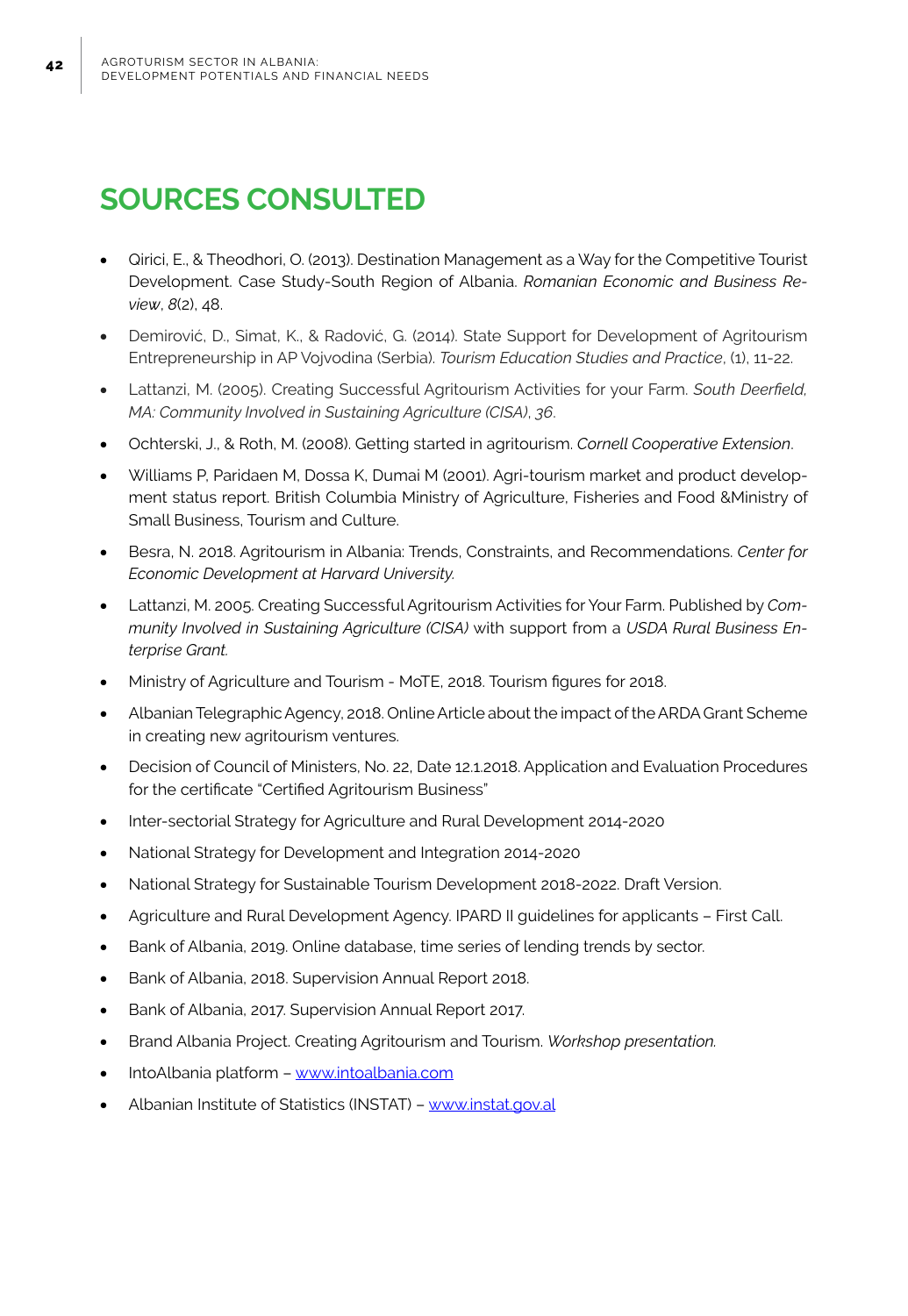#### **Interviews**

|                | Nr. Full Name    | <b>Role</b>                            | Institutions/company                |  |
|----------------|------------------|----------------------------------------|-------------------------------------|--|
| 1              | Kamber Kasollari | Agribusiness Coordinator               | <b>Credins Banks</b>                |  |
| $\mathcal{P}$  | Komola Sako      | Head of CX and Strategic Marketing     | OTP Bank                            |  |
| 3              | Blerta Selmanaj  | <b>SME Product Development Manager</b> | <b>NOA</b>                          |  |
| $\overline{4}$ | Elena Balliu     | Head of Small Business Department      | Intesa San Paolo                    |  |
| 5              | Irene Cela       | <b>SME</b> Department                  | FED Invest                          |  |
| 6              | Blerina Ago      | Advisor                                | Ministry of Tourism and Environment |  |
| 7              | Rogert Hugi      | Manager                                | Agritourism Hugi                    |  |
| 8              | Llesh Doci       | Owner                                  | "Oxhaku i Docit" Agritourism        |  |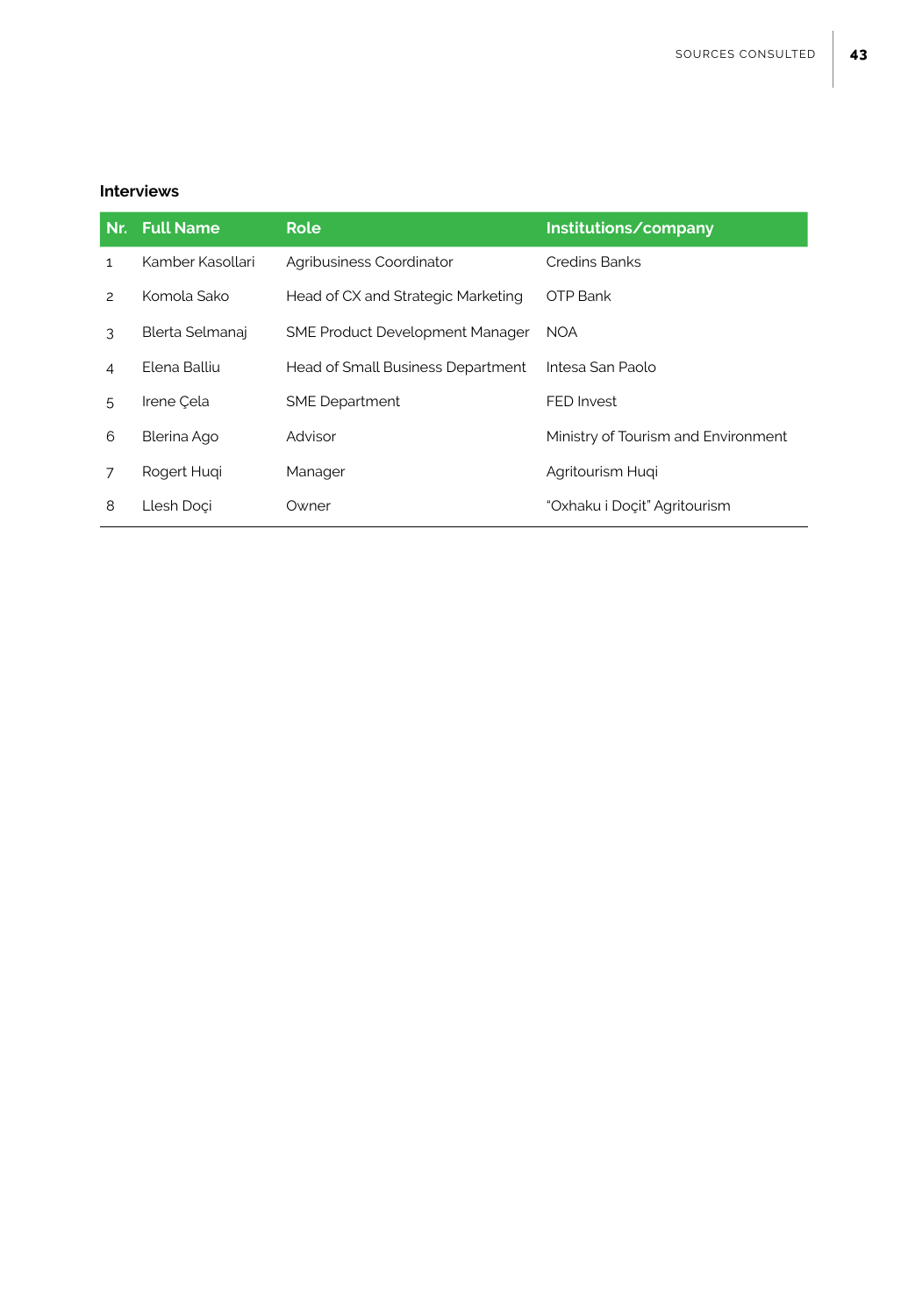# **ANNEXES**

**Annex 1:** List of operating agritourism units in Albania, 2018

| No. | <b>Company name</b>        | Contact<br>person  | <b>Mobile</b> | <b>Location</b> | <b>Address</b>    | Accom-<br>mo-<br>dation<br>capaci-<br>ties |
|-----|----------------------------|--------------------|---------------|-----------------|-------------------|--------------------------------------------|
| 1   | Bujtina Pepushaj           | Besnik Pepushaj    | 697890149     | Shkoder         | Lepushe Kelmend   | 10                                         |
| 2   | Bujtina e Fratit           | Gjovalin Pellumbaj | 692250681     | Shkoder         | Vermosh Kelmend   | $\mathsf 9$                                |
| 3   | Agro ferma                 | Ahmet Sulejmani    | 673702456     | Shkoder         | Nj.Ad Ana Malit   | 6                                          |
| 4   | "Kulla e Arte"             | Fred Sterkaj       | 682071580     | Shkoder         | Razem             | 15                                         |
| 5   | Bujtina Gezimit            | Gëzim Olaj         | 673036160     | Shkoder         | M.Madhe, Boge     | 10                                         |
| 6   | Bujtina Tilaj              | Vuk Tilaj          | 692064407     | Shkoder         | M.Madhe, Vermosh  | 10                                         |
| 7   | Kunora                     | Nikoll Uka         | 682313943     | Shkoder         | Qebik-Puke        | 6                                          |
| 8   | <b>Bujtina Zues</b>        | Jetmir Matlia      | 698504581     | Shkoder         | Zues Rrethina     | 10                                         |
| 9   | Hani- Perparimit           | Perparim Laci      | 682313943     | Shkoder         | Puke              | 20                                         |
| 10  | Bujtina Lumaj              | Leonard Lumaj      | 693030733     | Shkoder         | M.Madhe, Vermosh  | 12                                         |
| 11  | Dioniz Marku               | Dioniz Marku       | 692908808     | Shkoder         | Guri I Zi         | 3                                          |
| 12  | Bujtina Reç                | Mirash Markaj      | 693198026     | Shkoder         | M.Madhe           | 3                                          |
| 13  | Mrizi i Zanave             | Altin Prenga       | 069 21 08 032 | Lezhë           | Fishte            | 3                                          |
| 14  | Hylli Drites               | Fatmir Ndoj        | 069 86 57 614 | Lezhë           | Troshan           | $\mathsf{S}$                               |
| 15  | Hani Lekes                 | Petrit Leka        | 067 43 01 029 | Lezhë           | Troshan           | 3                                          |
| 16  | Agostin Luli               | Agostin Luli       | 069 69 05 322 | Lezhë           | Tale              | 10                                         |
| 17  | Oazi                       | Angjelin Koleci    | 067 46 56 556 | Lezhë           | Fishte            | $\mathbf{2}$                               |
| 18  | Syni Zi                    | Luc Lari           | 067 38 89 387 | Lezhë           | Shengjin          | 5                                          |
| 19  | <b>Brillanti</b>           | Rakip Haxhia       | 068 40 10 702 | Lezhë           | Patog             | 6                                          |
| 20  | Natyra                     | Gjergj Marku       |               | Lezhë           | Skuraj            | $\overline{4}$                             |
| 21  | Marubi                     | Gjovalin Prenga    | 068 20 77 420 | Lezhë           | Rubik             | 6                                          |
| 22  | Bujtinat e kroit te bardhe | Zef Lleshi         | 068 84 01 194 | Lezhë           | Kroi Bardhe       | 3                                          |
| 23  | "Haxhia"                   | Sejran Haxhia      | 682938357     | Kukës           | Fshati Shishtavec | 8                                          |
| 24  | "Selimai"                  | Adem Selimai       | 673380014     | Kukës           | Valbon-Tropoie    | 10                                         |
| 25  | "Rilindja"                 | Alfred Selimaj     | 673014637     | Kukës           | Valbon-Tropoje    | 12                                         |
| 26  | "Natyra"                   | Avdi Selimaj       | 673093202     | Kukës           | Valbon-Tropoje    | 8                                          |
| 27  | Bujtina Gjana              | Diloman Gjana      | 682595300     | Kukës           | Kukës             | 16                                         |
| 28  | Bujtina Shtini             | Jeton Shtini       | 682597727     | Kukës           | Kukës             | 8                                          |
| 29  | Stani I Hoxhes             | Gezim Basha        | 674488884     | Kukës           | Kukës             | 16                                         |
| 30  | Jezerca                    |                    | 673093406     | Kukës           | Valbon-Tropoje    | 14                                         |
| 31  | "Selimaj"                  |                    | 686815704     | Kukës           | Valbon-Tropoje    | 16                                         |
| 32  | Relax                      |                    | 683502088     | Kukës           | Valbon-Tropoje    | 14                                         |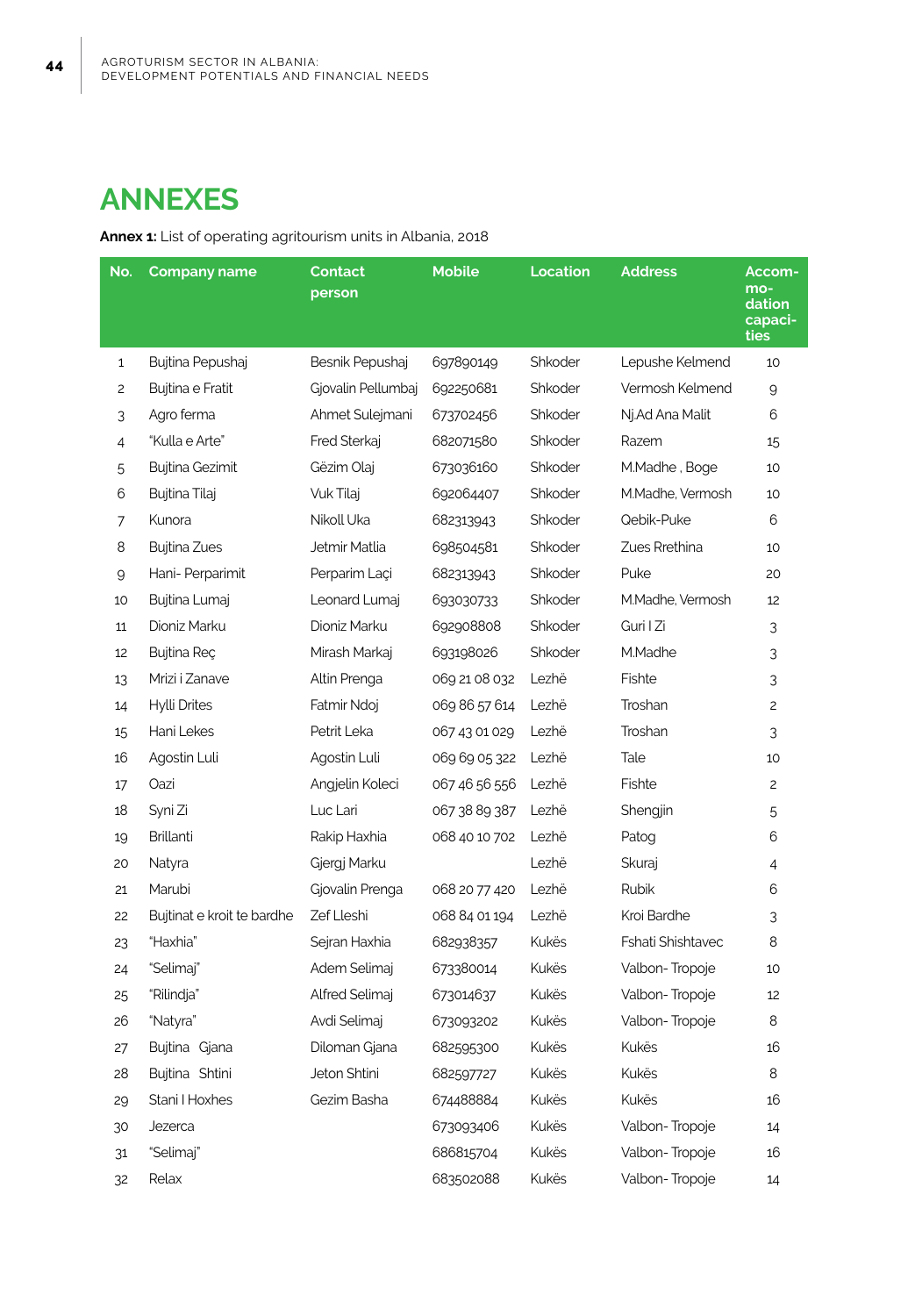| 33 | Floresha Zëre    | Floresha Zëre    |           | Korce        | Voskopoje         |    |
|----|------------------|------------------|-----------|--------------|-------------------|----|
| 34 | Prashqevi Çobani | Prashqevi Çobani | 692699375 | Korce        | Tushemisht        |    |
| 35 | Nazif Jolldashi  | Nazif Jolldashi  |           | Korce        | Tushemisht        |    |
| 36 | Anton Falo       | Anton Falo       | 683369436 | Korce        | Voskopoje         |    |
| 37 | Elza Tili        | Elza Tili        | 694795333 | Korce        | Tushemisht        |    |
| 38 | Ilo Todor        | Ilo Todor        | 682604383 | Korce        | Zaroshke          |    |
| 39 | Anila Llakmani   | Anila Llakmani   | 692264127 | Korce        | Tushemisht        |    |
| 40 | Thoma Lena       | Thoma Lena       |           | Korce        | Boboshtice        |    |
| 41 | Astrit Musli     | Astrit Musli     | 692494670 | Korce        | Lin               |    |
| 42 | Kristaq Roça     | Kristaq Roça     |           | Korce        | Drenove           |    |
| 43 | Dafina Beqiraj   | Dafina Begiraj   | 697625035 | Korce        | Pirg              |    |
| 44 | Nikoleta Kita    | Nikoleta Kita    |           | Korce        | Vithkuq           |    |
| 45 | Alketa Melko     | Alketa Melko     | 692316832 | Korce        | <b>Boboshtice</b> |    |
| 46 | Agim Bulka       | Agim Bulka       |           | Korce        | Voskopoje         |    |
| 47 | Klodiana Deda    | Klodiana Deda    | 692593192 | Korce        | <b>Boboshtice</b> |    |
| 48 | Spiro Shkodrani  | Spiro Shkodrani  | 682094104 | Korce        | Voskopoje         |    |
| 49 | Marie Pleqi      | Marie Plegi      |           | Korce        | Voskopoje         |    |
| 50 | Miranda Seferi   | Miranda Seferi   |           | Korce        | Dardhe            |    |
| 51 | Ilo Todor        | Ilo Todor        |           | Korce        | Liqenas           |    |
| 52 | Krenar Bregu     | Krenar Bregu     |           | Korce        | Leminot           |    |
| 53 | Oliver Plegi     | Oliver Plegi     |           | Korce        | Voskopoje         |    |
| 54 | Mimoza Rënxa     | Mimoza Rënxa     | 682912026 | Korce        | Vithkuq           |    |
| 55 | Llazar Lera      | Llazar Lera      |           | Korce        | Voskopoje         |    |
| 56 | Qamil Avdulla    | Qamil Avdulla    | 692828338 | Korce        | Lin               |    |
| 57 | Gerald Grabocka  | Gerald Grabocka  | 692989345 | Korce        | Vithkuq           |    |
| 58 | Tre Bujtinat     |                  | 699205805 | Elbasan      | Gjinar            | 22 |
| 59 | Alvaro Kadiu     | Alvaro Kadiu     |           | <b>Berat</b> | Mangalem          |    |
| 60 | Ferdinand Vruhu  | Ferdinand Vruhu  |           | Berat        | Mangalem          |    |
| 61 | Redian Baci      | Redian Baci      |           | Berat        | Mangalem          |    |
| 62 | Niko Droboniku   | Niko Droboniku   |           | Berat        | 30 Vjetori        |    |
| 63 | Silvja Meçaj     | Silvja Meçaj     |           | Berat        | Mangalem          |    |
| 64 | Edmir Hidersha   | Edmir Hidersha   |           | Berat        | Goric             |    |
| 65 | Diamanta Bajrami | Diamanta Bajrami |           | Berat        | Kala              |    |
| 66 | Remi Berberi     | Remi Berberi     |           | <b>Berat</b> | Iliria            |    |
| 67 | Enis Haxhiaj     | Enis Haxhiaj     |           | Berat        | Muzakaj           |    |
| 68 | Ela Dingo        | Ela Dingo        |           | Berat        | Clirim.Berat      |    |
| 69 | Alfred Fiska     | Alfred Fiska     |           | Berat        | Roshnik           |    |
| 70 | Vasilika Gogu    | Vasilika Gogu    |           | Berat        | Mangalem          |    |
| 71 | Qemal Alushi     | Qemal Alushi     | 682036634 | Tirane       | Preze             | 4  |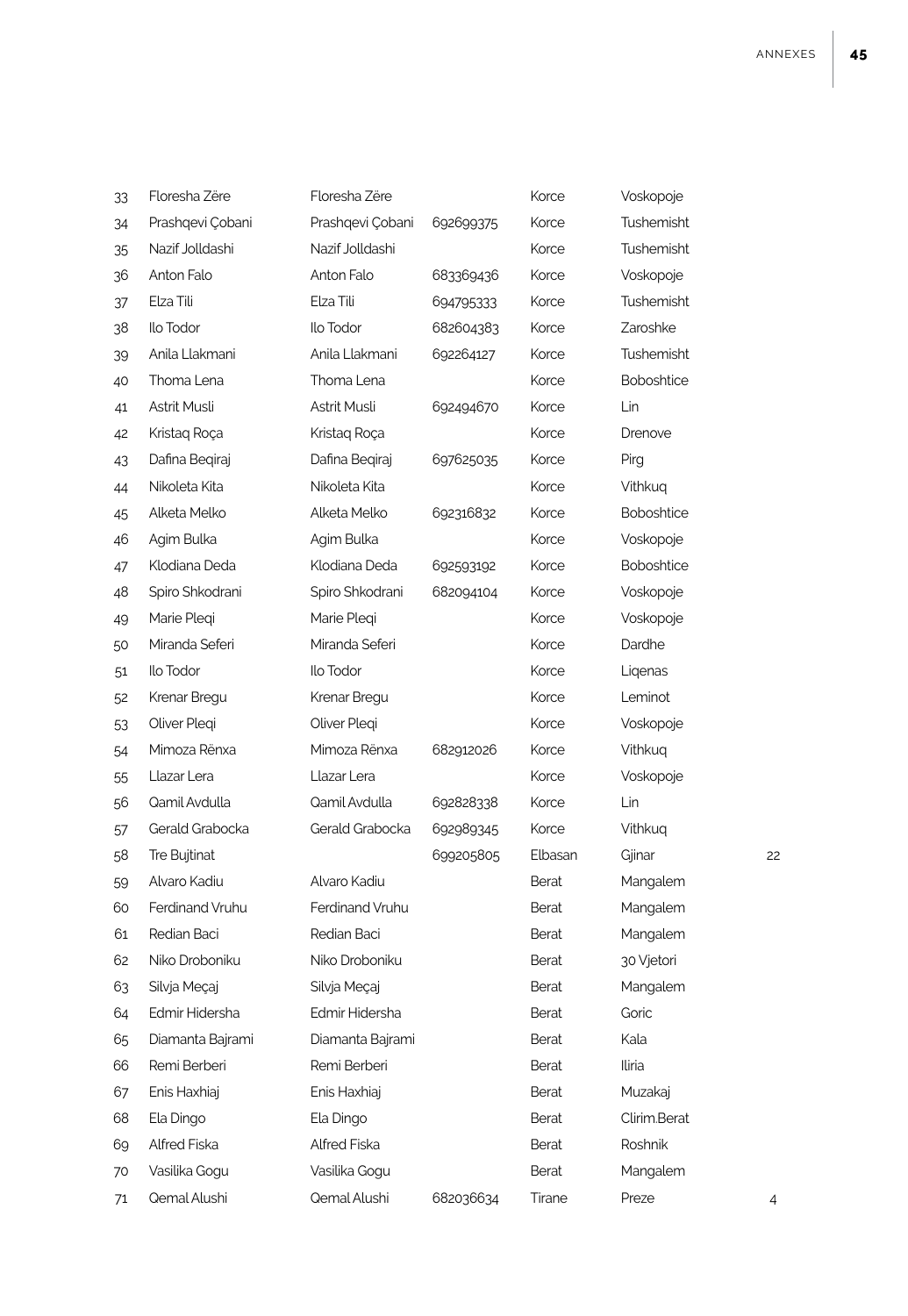**46**

| 72                                                           | Hajdar Kuci                   | Hajdar Kuci      | 682026856 | Durrres        | Marikaj   | 3       |  |
|--------------------------------------------------------------|-------------------------------|------------------|-----------|----------------|-----------|---------|--|
| 73                                                           | Zegir Mustafaj                | Zegir Mustafaj   | 672084777 | Tirane         | Mucaj     | 0       |  |
| 74                                                           | Rahman Harizaj                | Rahman Harizaj   | 682273916 | Tirane         | Fushas    | 0       |  |
| 75                                                           | Resort "Nano"                 | Kliti Nano       | 672030193 | Tirane         | Petrele   |         |  |
| 76                                                           | Adrian Tufa                   | Adrian Tufa      | 692036722 | Tirane         | Lunder    | 0       |  |
| 77                                                           | Enver Sheshi                  | Enver Sheshi     | 686021828 | Tirane         | Farke     | $\circ$ |  |
| 78                                                           | Uka Farm                      | Flori Uka        | 672039909 | Tirane         | Laknas    | 0       |  |
| 79                                                           | Blerina Farm                  | Blerina Bombai   | 42248981  | Tirane         | Domje     | $\circ$ |  |
| 80                                                           | Agroturizem "Hugi"            | Gezim Hugi       | 675099909 | <b>Durrres</b> | Rade      | 6       |  |
| 81                                                           | Agroturizem "Pema e<br>jetes" | Gentiana Sinjari | 692095398 | <b>Durrres</b> | Shkallnur | 0       |  |
| 82                                                           | Agroturizem "Popi"            | Shpetim Dama     | 682021295 | Durrres        | Kuraten   | 0       |  |
| $\alpha$ uroo Ministra ef Aqriquiture and Dural Doveloppeant |                               |                  |           |                |           |         |  |

L

Source: Ministry of Agriculture and Rural Development

#### **Annex 2:** List of certified agritourism businesses in Albania

| No.          | Name of the<br>Company        | <b>Mobile</b> | E-mail                               | <b>Address</b>              | Accom-<br>modation<br>capaci-<br><b>ties</b> |
|--------------|-------------------------------|---------------|--------------------------------------|-----------------------------|----------------------------------------------|
| 1            | Alfred Fiska P.F.             | 0682091617    | alpetwinery@gmail.com                | Rroshnik-Berat              | 8                                            |
| $\mathbf{2}$ | Albina Çuko P.F.              | 0692105543    | albinacuko1@gmail.com                | Shën Gjergj-Tiranë          | 6                                            |
| 3            | Qafshtamë sh.p.k.             | 0696060000    | info@shkreliresort.al                | Qafshtamë-Krujë             | 25                                           |
| 4            | Kol Marku P.F.                | 0684652952    | ari_al_85@hotmail.com                | Katund i<br>Vjetër-Mirditë  | 6                                            |
| 5            | Qemal Alushi P.F.             | 0682036634    | alushiolsi87@gmail.com               | Prezë-Tiranë                | 6                                            |
| 6            | Shqipe Huqi P.F.              | 0684099909    | agritourism.huqi@gmail.com           | Radë-Durrës                 | 6                                            |
| 7            | Libonike Nurellari P.F.       | 0695262940    | fatosnurellari@yahoo.com             | Peshtan-Polican             | 6                                            |
| 8            | Agro Gjepali sh.p.k.          | 0684370437    | fundimgjepali@gmail.com              | Gjepalaj-Shijak             | 6                                            |
| 9            | Altin Prenga P.F.             | 0696555252    | altinprenga@hotmail.it               | Fishtë-Lezhë                | 9                                            |
| 10           | Kodra e Kuajve sh.p.k.        | 0696090081    | kodra_kuajve@yahoo.com               | Kodra e Dede-<br>jve-Durrës | 18                                           |
| 11           | Gramozi BR sh.p.k.            | 0682297081    | gramozibr@gmail.com                  | Poshnje-Berat               | 7                                            |
| 12           | Our Own Expeditions<br>sh.p.k | 0676096010    | nancytare@ourownexpedi-<br>tions.com | Nivicë-Tepelenë             | 6                                            |
| 13           | Jeton Hida P.F.               | 0693054121    | farmasotira@gmail.com                | Ersekë-Korcë                | 7                                            |

Source: MoTE